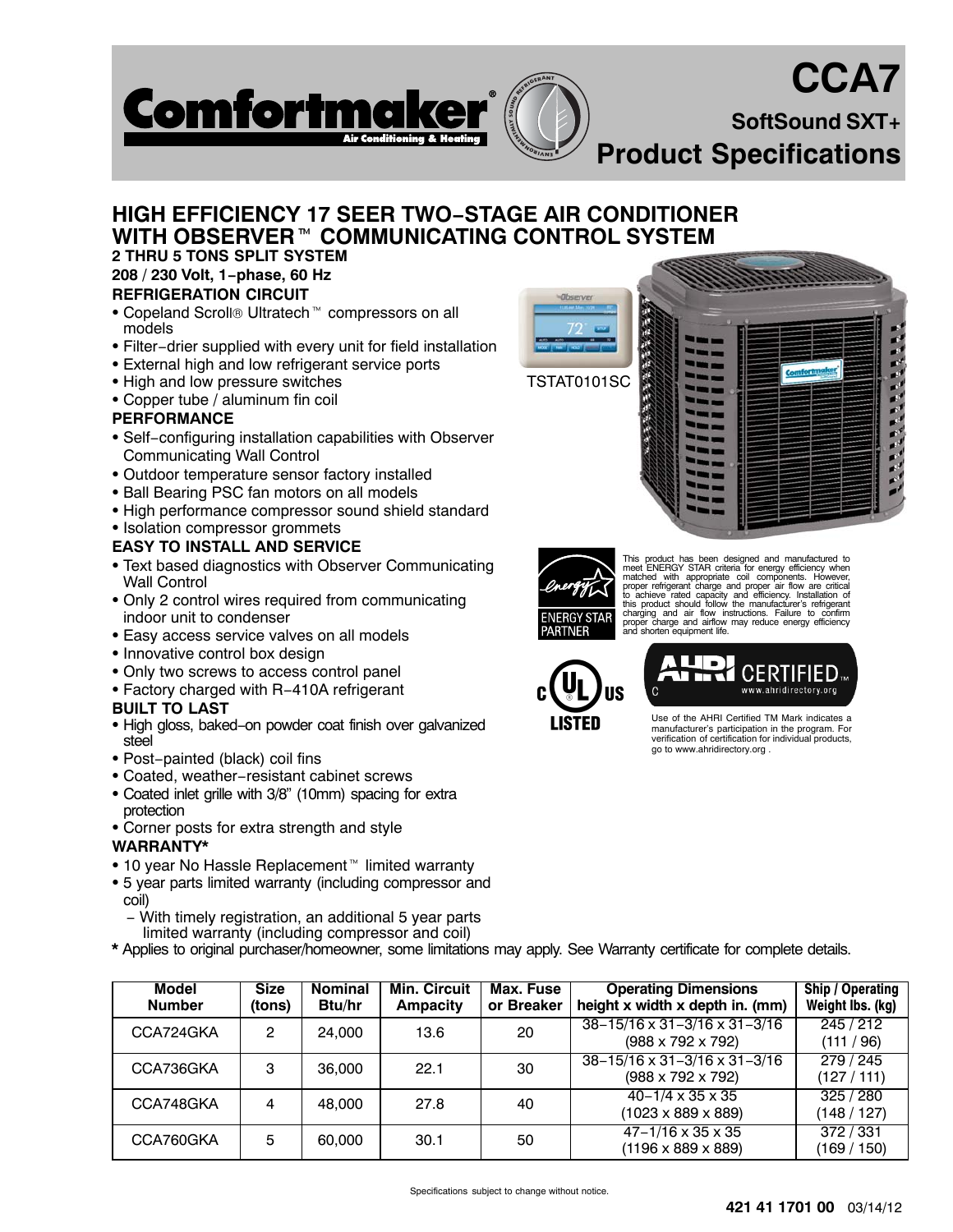| <b>OUTDOOR UNIT MODEL NUMBER IDENTIFICATION GUIDE (single phase)</b> |                       |                |                           |                         |      |                 |                |   |    |             |    |
|----------------------------------------------------------------------|-----------------------|----------------|---------------------------|-------------------------|------|-----------------|----------------|---|----|-------------|----|
| Digit Position:                                                      | 1                     | $\overline{c}$ | 3                         | 4                       | 5, 6 | $\overline{7}$  | 8              | 9 | 10 | 11          | 12 |
| Example Part Number:                                                 | C                     | C              | A                         | $\overline{7}$          | 24   | G               | K              | A | 1  | $\mathbf 0$ | 0  |
| $C =$ Comfortmaker Mainline                                          |                       |                |                           |                         |      |                 |                |   |    |             |    |
| <b>BRANDING</b>                                                      |                       |                |                           |                         |      |                 |                |   |    |             |    |
| $C =$ Communicating                                                  | <b>CHARACTERISTIC</b> | <b>KEY</b>     |                           |                         |      |                 |                |   |    |             |    |
| $A = Air Conditioner$                                                |                       |                |                           |                         |      |                 |                |   |    |             |    |
| $H =$ Heat Pump                                                      |                       |                | <b>TYPE</b>               |                         |      |                 |                |   |    |             |    |
| $6 = 16$ SEER                                                        |                       |                |                           |                         |      |                 |                |   |    |             |    |
| $7 = 17$ SEER<br>$8 = 18$ SEER                                       |                       |                |                           |                         |      |                 |                |   |    |             |    |
| $9 = 19$ SEER                                                        |                       |                | <b>NOMINAL EFFICIENCY</b> |                         |      |                 |                |   |    |             |    |
| $24 = 24,000$ BTUH = 2 tons                                          |                       |                |                           |                         |      |                 |                |   |    |             |    |
| $36 = 36,000$ BTUH = 3 tons                                          |                       |                |                           |                         |      |                 |                |   |    |             |    |
| $48 = 48,000$ BTUH = 4 tons                                          |                       |                |                           |                         |      |                 |                |   |    |             |    |
| $60 = 60,000$ BTUH = 5 tons                                          |                       |                |                           |                         |      |                 |                |   |    |             |    |
|                                                                      |                       |                |                           | <b>NOMINAL CAPACITY</b> |      |                 |                |   |    |             |    |
| G = Coil Guard Grille                                                |                       |                |                           |                         |      | <b>FEATURES</b> |                |   |    |             |    |
| $K = 208/230 - 1 - 60$                                               |                       |                |                           |                         |      |                 | <b>VOLTAGE</b> |   |    |             |    |
| Sales Code                                                           |                       |                |                           |                         |      |                 |                |   |    |             |    |
| <b>Engineering Revision</b>                                          |                       |                |                           |                         |      |                 |                |   |    |             |    |
| <b>Extra Digit</b>                                                   |                       |                |                           |                         |      |                 |                |   |    |             |    |
| <b>Extra Digit</b>                                                   |                       |                |                           |                         |      |                 |                |   |    |             |    |

|                                              | <b>ACCESSORIES PART NUMBER IDENTIFICATION GUIDE</b> |                      |   |                     |   |                    |                  |      |                |
|----------------------------------------------|-----------------------------------------------------|----------------------|---|---------------------|---|--------------------|------------------|------|----------------|
|                                              | Digit Position:                                     |                      | 2 | 3                   | 4 | 5                  | 6, 7             | 8, 9 | 10, 11         |
|                                              | <b>Example Part Number:</b>                         | N                    | A | S                   | A | 0                  | $\mathbf 0$<br>1 | 01   | C <sub>H</sub> |
| $N = Non-Branded$                            |                                                     |                      |   |                     |   |                    |                  |      |                |
| $A =$ Accessory                              |                                                     | <b>PRODUCT GROUP</b> |   |                     |   |                    |                  |      |                |
| $S =$ Split System (AC & HP)                 |                                                     |                      |   | <b>KIT USAGE</b>    |   |                    |                  |      |                |
| $A = Original$                               |                                                     |                      |   |                     |   |                    |                  |      |                |
| $B = 2nd$ Generation                         |                                                     |                      |   | <b>MAJOR SERIES</b> |   |                    |                  |      |                |
| $0 =$ Generic or Not Applicable              |                                                     |                      |   |                     |   |                    |                  |      |                |
| $2 = R - 22$                                 |                                                     |                      |   |                     |   |                    |                  |      |                |
| $4 = R - 410A$                               |                                                     |                      |   |                     |   | <b>REFRIGERANT</b> |                  |      |                |
| <b>Product Identifier Number</b>             |                                                     |                      |   |                     |   |                    |                  |      |                |
| Package Quantity                             |                                                     |                      |   |                     |   |                    |                  |      |                |
| Type of Kit (Example: CH = Crankcase Heater) |                                                     |                      |   |                     |   |                    |                  |      |                |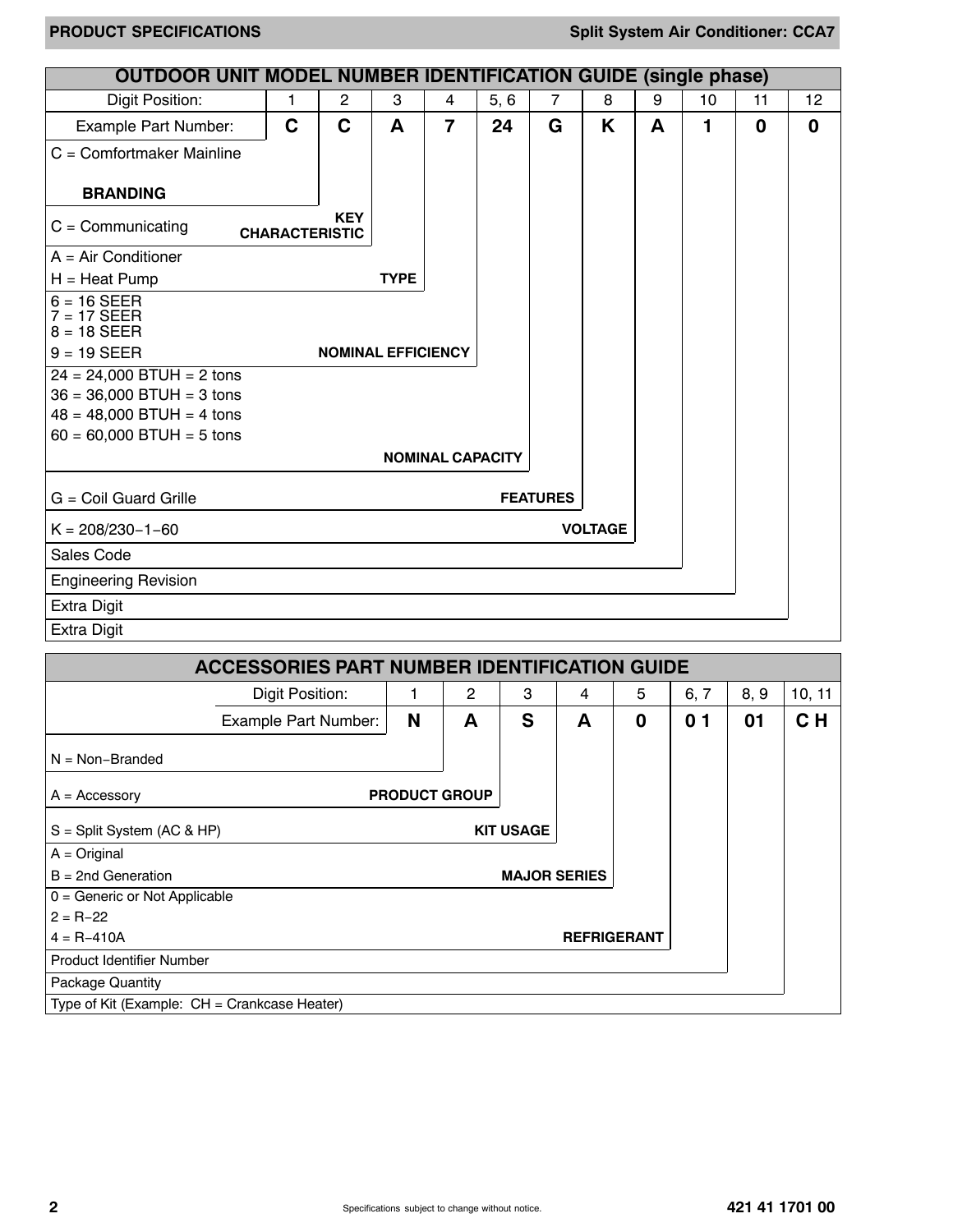Specifications subject to change without notice



**3** Specifications subject to change without notice. ω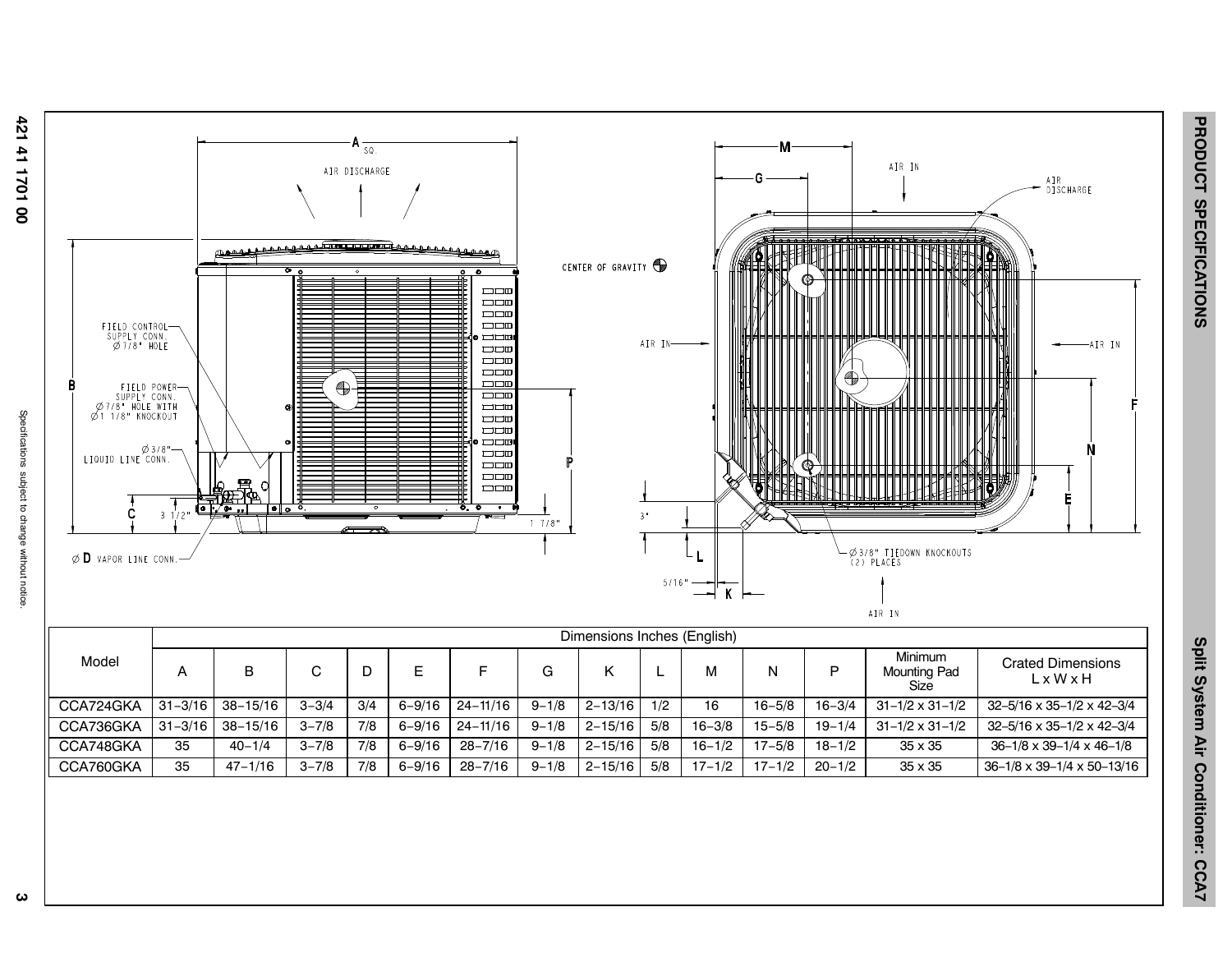**4**



1071141

8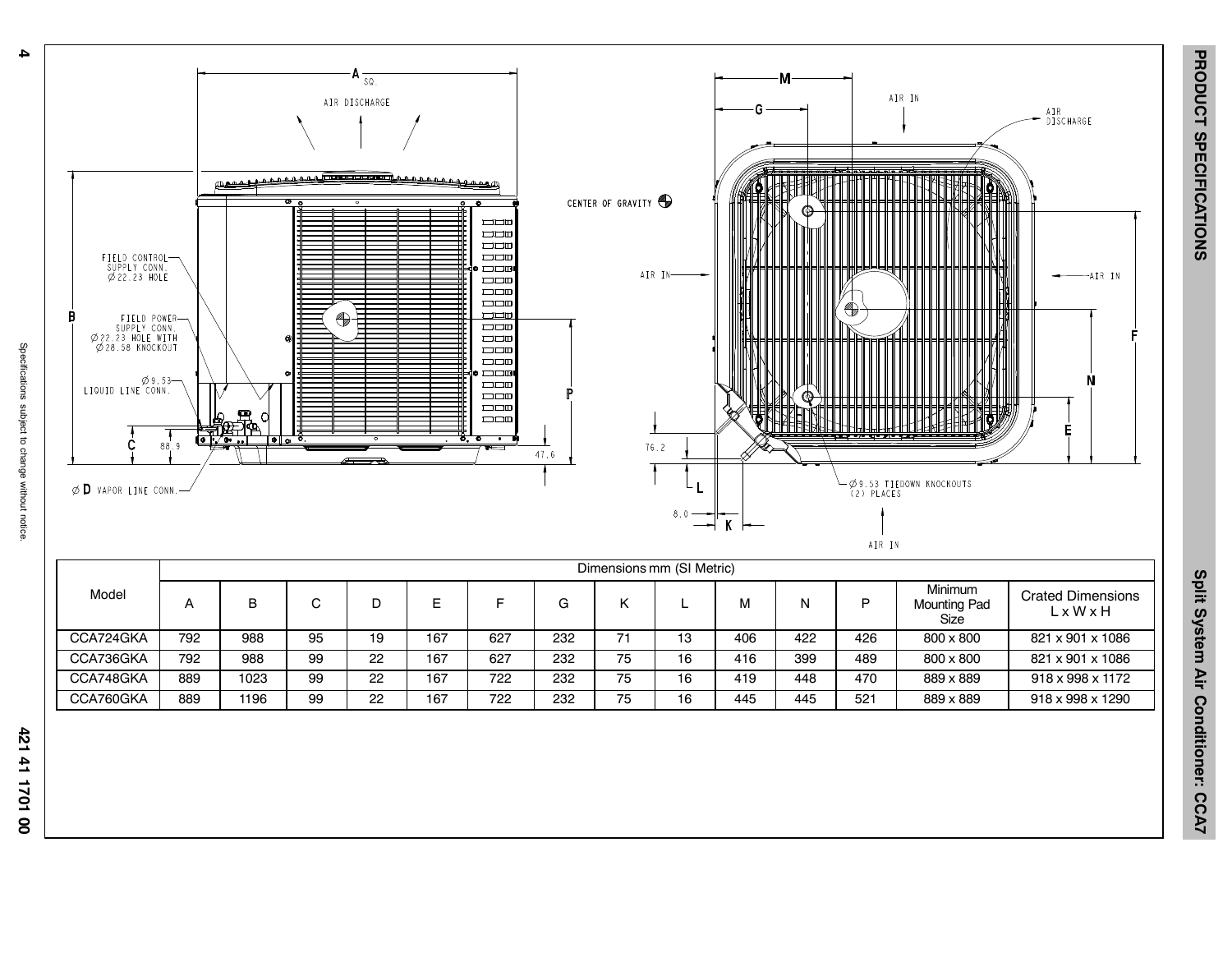|                                                    | <b>PHYSICAL DATA</b>                                |                                    |                                    |                                    |                                    |
|----------------------------------------------------|-----------------------------------------------------|------------------------------------|------------------------------------|------------------------------------|------------------------------------|
| <b>Model Size</b>                                  |                                                     | 24                                 | 36                                 | 48                                 | 60                                 |
| Nominal Cooling Capacity (BTU/hr)                  |                                                     | 24,000                             | 36,000                             | 48,000                             | 60,000                             |
| <b>SEER Rating‡</b>                                |                                                     | 16.0                               | 17.7                               | 17.0                               | 16.5                               |
|                                                    | Sound Rating**, High Stage (dBA)<br>Low Stage (dBA) | 72<br>71                           | 72<br>72                           | 73<br>72                           | 73<br>73                           |
| PSC Fan Motor HP                                   |                                                     | 1/10                               | 1/5                                | 1/4                                | 1/4                                |
| Fan RPM                                            | 825                                                 | 810                                | 825                                | 825                                |                                    |
| Fan CFM                                            | 3008                                                | 3530                               | 4650                               | 4800                               |                                    |
| Coil Face Area ft <sup>2</sup> (m <sup>2</sup> )   |                                                     | 21.53                              | 21.53                              | 25.12                              | 30.14                              |
| Coil Rows - fins per inch                          |                                                     | $1 - 25$                           | $2 - 20$                           | $2 - 20$                           | $2 - 20$                           |
| Low Pressure<br>Switch                             | Open Pressure<br><b>Close Pressure</b>              | $50 \pm 7$ PSIG<br>$95 \pm 7$ PSIG | $50 \pm 7$ PSIG<br>$95 \pm 7$ PSIG | $50 \pm 7$ PSIG<br>$95 \pm 7$ PSIG | $50 \pm 7$ PSIG<br>$95 \pm 7$ PSIG |
| Hi Pressure<br>Switch                              | Open Pressure<br><b>Close Pressure</b>              | 670 ± 10 PSIG<br>$470 \pm 25$ PSIG | 670 ± 10 PSIG<br>$470 \pm 25$ PSIG | $670 \pm 10$ PSIG<br>470 ± 25 PSIG | 670 ± 10 PSIG<br>470 ± 25 PSIG     |
| Liquid Line Connection Size in. (mm)               |                                                     | 3/8(10)                            | 3/8(10)                            | 3/8(10)                            | 3/8(10)                            |
| Vapor Line Connection Size in. (mm)                | 3/4(19)                                             | 7/8 (22)                           | $7/8$ (22)                         | 7/8 (22)                           |                                    |
| Recommended Line Set Liquid Tube Diameter in. (mm) |                                                     | 3/8(10)                            | 3/8(10)                            | 3/8(10)                            | 3/8(10)                            |
| Recommended Line Set Vapor Tube Diameter in. (mm)* |                                                     | $3/4$ (19) <sup>*</sup>            | $7/8$ (22) <sup>*</sup>            | $1 - 1/8$ (29) <sup>*</sup>        | $1 - 1/8$ (29)*                    |

\* Recommended Vapor Tube Line size is for standard installations. These recommendations may not apply to "Long Line" installations. When the total equivalent line length exceeds 80 feet (24.4m) or there is more than 20 feet (6.1m) vertical separation between indoor and outdoor units, consult the Long Line Application Guideline document before purchasing/ installing line sets.

| Factory Charge R-410A lbs. (kg)                             | 6.63<br>10.UT | 10.83 (4.91) | 12.20 (5.53) | 15.13 (6.86) |
|-------------------------------------------------------------|---------------|--------------|--------------|--------------|
| $\degree$ F ( $\degree$ C)<br><b>Required</b><br>Subcooling | (4)           | . ت          | (6)          | ے ،          |

| ELECTRICAL DATA (208/230-1-60, voltage range 197V - 253V)          |            |            |            |             |  |  |  |  |  |  |
|--------------------------------------------------------------------|------------|------------|------------|-------------|--|--|--|--|--|--|
| <b>Model Size</b>                                                  | 24         | 36         | 48         | 60          |  |  |  |  |  |  |
| Minimum Circuit Ampacity -<br><b>MCA</b> (amps)                    | 13.6       | 22.1       | 27.8       | 30.1        |  |  |  |  |  |  |
| Maximum OverCurrent<br>Protective device - MOCP (amps)             | 20         | 30         | 40         | 50          |  |  |  |  |  |  |
| Compressor RLA (Rated Load Amps)<br><b>LRA</b> (Locked Rotor Amps) | 10.3<br>52 | 16.7<br>82 | 21.2<br>96 | 23.0<br>118 |  |  |  |  |  |  |
| Fan Motor FLA (Full Load Amps)                                     | 0.7        | 1.2        | 1.2        | 1.3         |  |  |  |  |  |  |

 $\ddagger$  Highest sales volume tested combination.

\*\*Sound Rating tested in accordance with AHRI Standard 270−95 (not listed with AHRI).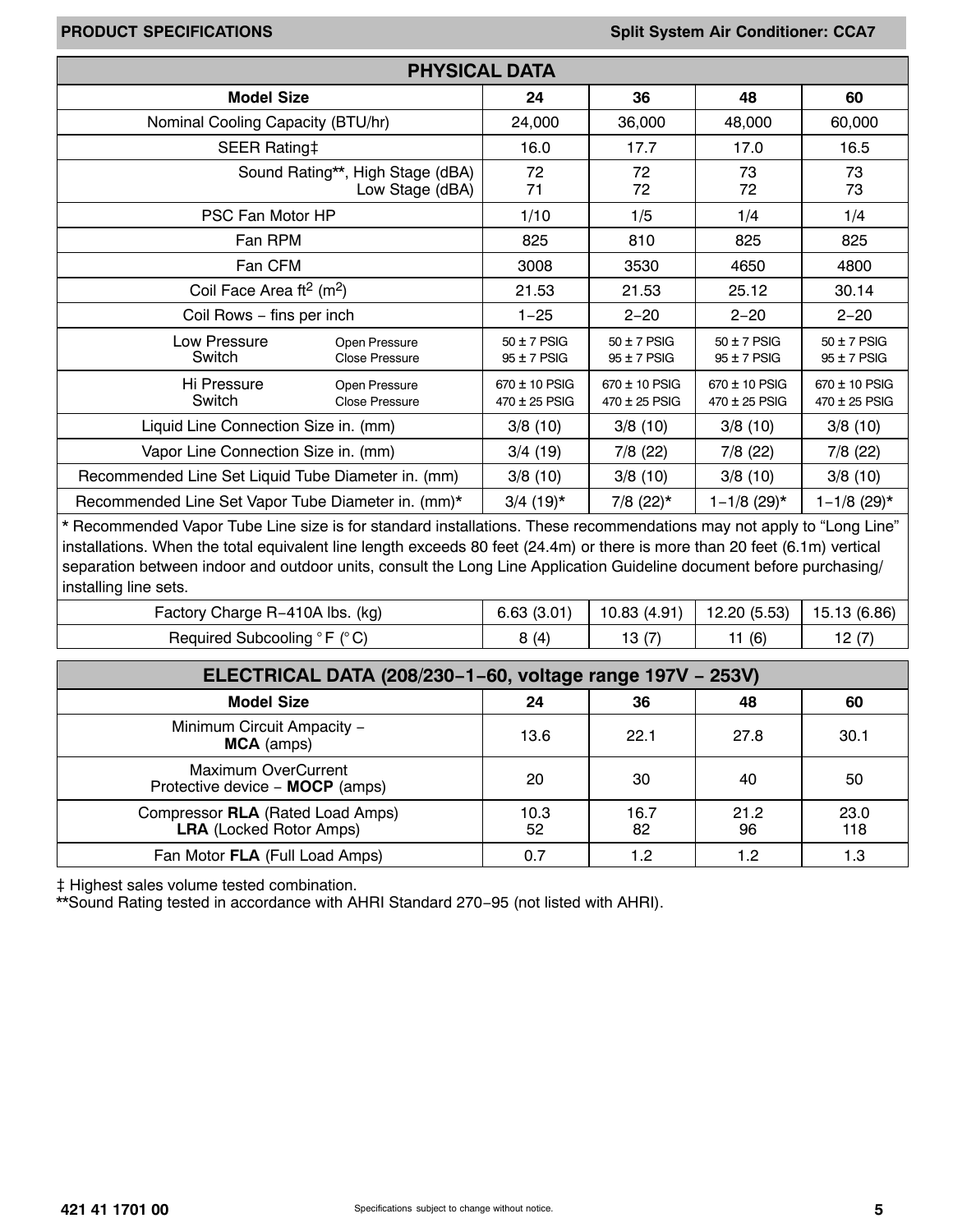# **PRODUCT SPECIFICATIONS Split System Air Conditioner: CCA7**

|                 | <b>R-410A COOLING CAPACITY LOSS FOR VARIOUS LINE LENGTHS &amp; TUBE DIAMETERS</b> |                          |                |                 |                 |                                                                     |                 |                 |                 |                 |                 |
|-----------------|-----------------------------------------------------------------------------------|--------------------------|----------------|-----------------|-----------------|---------------------------------------------------------------------|-----------------|-----------------|-----------------|-----------------|-----------------|
|                 | Maximum<br>Liquid Line                                                            | Vapor Line               |                |                 |                 | Cooling Capacity Loss (%) at Total Equivalent Line Length, feet (m) |                 |                 |                 |                 |                 |
| Unit<br>Nominal | Diameter<br>(OD)                                                                  | <b>Diameters</b><br>(OD) | $26 - 50$      | $51 - 80$       | $81 - 100$      | $101 - 125$                                                         | 126-150         | $151 - 175$     | 176–200         | $201 - 225$     | 226-250         |
| Size (Btuh)     | in.(mm)                                                                           | in. $(mm)$               | $(7.9 - 15.2)$ | $(15.5 - 24.4)$ | $(24.7 - 30.5)$ | $(30.8 - 38.1)$                                                     | $(38.4 - 45.7)$ | $(46.0 - 50.3)$ | $(53.6 - 60.0)$ | $(61.3 - 68.6)$ | $(68.9 - 76.2)$ |
| 24              |                                                                                   | 5/8(16)                  | 0              |                 |                 | $\overline{2}$                                                      | 3               | 3               | $\overline{4}$  | 4               | 5               |
| 2-Stage<br>AC   |                                                                                   | 3/4(19)                  | $\mathbf 0$    | 0               | $\Omega$        | $\Omega$                                                            |                 |                 |                 |                 |                 |
| 36              |                                                                                   | 5/8(16)                  |                | 2               | $\overline{4}$  | 5                                                                   | 6               | $\overline{7}$  | 9               | 10              | 11              |
| 2-Stage         |                                                                                   | 3/4(19)                  | 0              | $\Omega$        |                 |                                                                     | $\overline{2}$  | 2               | 3               | з               |                 |
| AC.             |                                                                                   | 7/8 (22)                 | 0              | 0               | $\Omega$        | $\Omega$                                                            |                 |                 |                 |                 | $\overline{2}$  |
| 48              | 3/8(10)                                                                           | 3/4(19)                  |                | 2               | $\overline{2}$  | 3                                                                   | 4               | 5               | 6               | $\overline{7}$  | 7               |
| 2-Stage         |                                                                                   | 7/8(22)                  | 0              |                 |                 | $\overline{2}$                                                      | $\overline{2}$  | $\overline{2}$  | 3               | 3               |                 |
| AC              |                                                                                   | $1 - 1/8$ (29)           | 0              | 0               |                 |                                                                     |                 |                 |                 |                 |                 |
| 60              |                                                                                   | 3/4(19)                  |                | 2               | 4               | 5                                                                   | 6               | $\overline{7}$  | 9               | 10              | 10              |
| 2-Stage         |                                                                                   | 7/8 (22)                 | 0              |                 | $\overline{2}$  | 2                                                                   | 2               | 3               | 4               | 4               |                 |
| AC.             |                                                                                   | $1 - 1/8$ (29)           | 0              | 0               | $\mathbf 0$     | 0                                                                   |                 |                 |                 |                 |                 |

Applications in shaded area may be long line and may have height restrictions. See the AC & HP R410A Split System Long Line Applications Guideline.

− Applications in this area are not recommended due to insufficient oil return.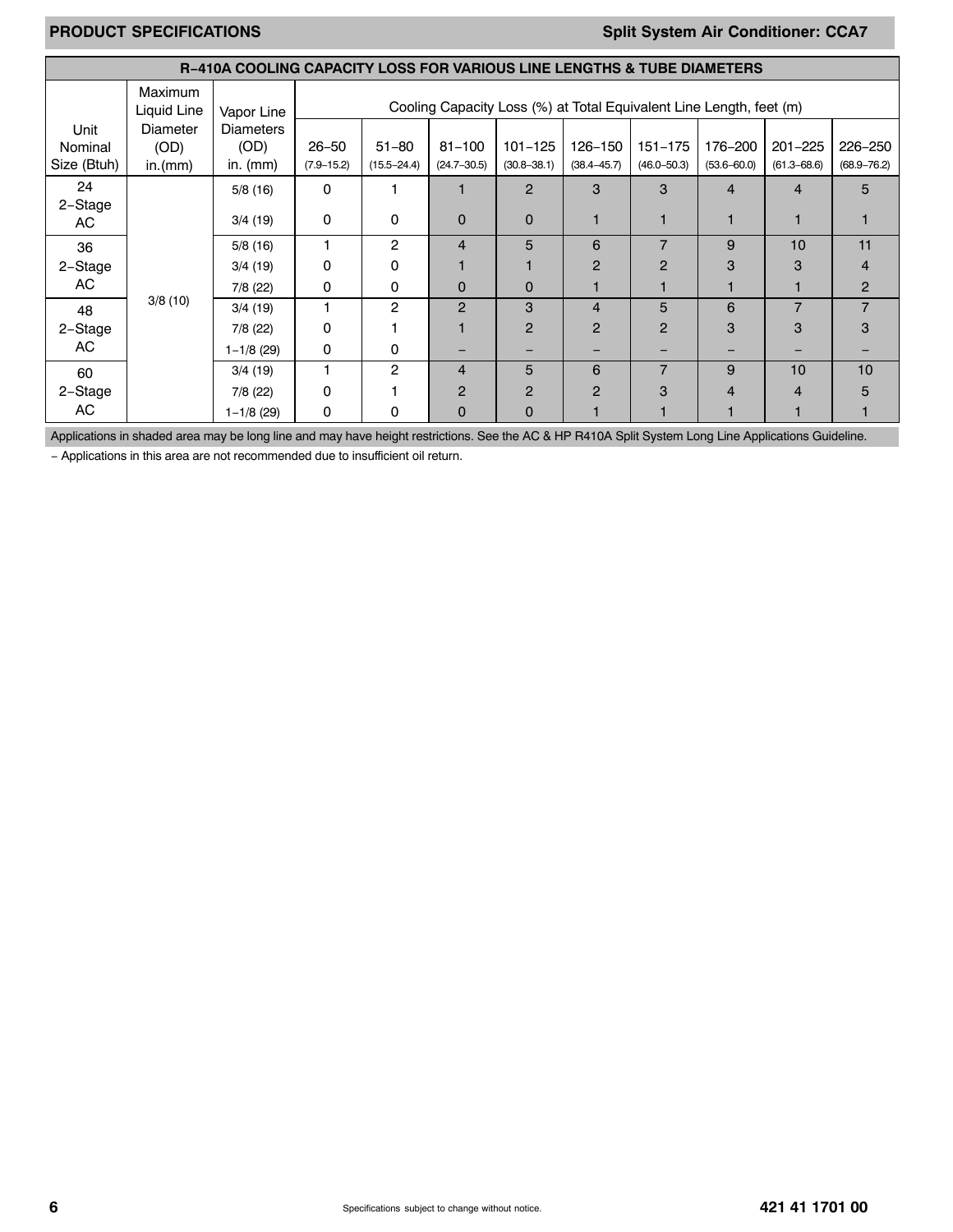| <b>COOLING PERFORMANCE</b> |                     |                                                                                                 |                                                     |       |                 |      |               |            |  |  |
|----------------------------|---------------------|-------------------------------------------------------------------------------------------------|-----------------------------------------------------|-------|-----------------|------|---------------|------------|--|--|
|                            |                     | For complete ratings information, use the AHRI website directory search: www.AHRIdirectory.org. |                                                     |       |                 |      |               |            |  |  |
|                            |                     | New ratings may be listed online before Specification Sheets are updated.                       |                                                     |       |                 |      |               |            |  |  |
|                            |                     |                                                                                                 | <b>AHRI STANDARD RATINGS</b><br>COOLING 95°F (35°C) |       |                 |      |               |            |  |  |
|                            |                     |                                                                                                 |                                                     |       |                 |      |               |            |  |  |
|                            |                     |                                                                                                 | Capacity                                            |       |                 |      | <b>ID CFM</b> |            |  |  |
| <b>Unit Size</b>           | <b>Indoor Model</b> | <b>Furnace Model</b>                                                                            | High                                                | Low   | <b>SEER</b>     | EER  | <b>HIGH</b>   | <b>LOW</b> |  |  |
| CCA724GKA                  | *END4X42*17**       | *8MX*0451408**                                                                                  | 24800                                               | 20600 | 16              | 13   | 715           | 585        |  |  |
|                            | FCM4X24****         |                                                                                                 | 24600                                               | 20400 | 16.2            | 13   | 700           | 560        |  |  |
|                            | FCM4X36****         |                                                                                                 | 24600                                               | 20200 | 16.5            | 13.2 | 700           | 560        |  |  |
|                            | FVM4X24****         |                                                                                                 | 24600                                               | 20400 | 16.2            | 13   | 700           | 560        |  |  |
|                            | FVM4X36****         |                                                                                                 | 24600                                               | 20200 | 16.2            | 13.2 | 700           | 560        |  |  |
|                            | EA*4X24*14A*        | *8MV*0701412**                                                                                  | 24400                                               | 20200 | 16              | 13   | 700           | 560        |  |  |
|                            | EA*4X24*14A*        | *9MV*0401410A**                                                                                 | 24000                                               | 20000 | 15              | 12   | 690           | 555        |  |  |
|                            | EA*4X24*14A*        | *9MX*0401410A**                                                                                 | 24200                                               | 19800 | 15.2            | 11.7 | 775           | 525        |  |  |
|                            | EA*4X24*14A*        |                                                                                                 | 23800                                               | 19600 | 14              | 11.7 | 700           | 560        |  |  |
|                            | EA*4X24*17A*        | *8MV*0701412**                                                                                  | 24400                                               | 20200 | 16              | 13   | 700           | 560        |  |  |
|                            | EA*4X24*17A*        | *8MV*0901716**                                                                                  | 24400                                               | 20200 | 16.2            | 13   | 700           | 560        |  |  |
|                            | EA*4X24*17A*        | *9MA*0601714A**                                                                                 | 24000                                               | 20000 | 15.7            | 12.7 | 700           | 560        |  |  |
|                            | EA*4X24*17A*        | *9MA*0801714A**                                                                                 | 24200                                               | 20000 | 15.7            | 12.7 | 700           | 560        |  |  |
|                            | EA*4X24*17A*        | *9MV*0401410A**                                                                                 | 24000                                               | 20000 | $\overline{15}$ | 12   | 700           | 560        |  |  |
|                            | EA*4X24*17A*        | *9MV*0601714A**                                                                                 | 23600                                               | 20400 | 16              | 12.7 | 675           | 600        |  |  |
|                            | EA*4X24*17A*        | *9MV*0801716A**                                                                                 | 24200                                               | 20400 | 16              | 13   | 690           | 620        |  |  |
|                            | EA*4X24*17A*        | *9MX*0401410A**                                                                                 | 24200                                               | 19800 | 15.2            | 12   | 785           | 530        |  |  |
|                            | EA*4X24*17A*        | *9MX*0601714A**                                                                                 | 24200                                               | 20800 | 15.7            | 12.5 | 905           | 705        |  |  |
|                            | EA*4X24*17A*        | MV08B15**B*                                                                                     | 24400                                               | 20200 | 16.2            | 13.2 | 700           | 560        |  |  |
|                            | EA*4X24*17A*        | OLV098A12A                                                                                      | 24800                                               | 19800 | 16              | 12.5 | 863           | 531        |  |  |
|                            | EA*4X24*17A*        | <b>OMV098J12A</b>                                                                               | 24400                                               | 20000 | 16              | 12.7 | 724           | 548        |  |  |
|                            | EA*4X24*17A*        | <b>OMV112K14A</b>                                                                               | 24200                                               | 20200 | 16              | 13   | 689           | 580        |  |  |
|                            | EA*4X24*17A*        |                                                                                                 | 23800                                               | 19600 | 14              | 11.7 | 700           | 560        |  |  |
|                            | EA*4X30*14A*        | *8MV*0701412**                                                                                  | 24400                                               | 20200 | 16              | 13   | 700           | 560        |  |  |
|                            | EA*4X30*14A*        | *8MX*0451408**                                                                                  | 24400                                               | 20200 | 16              | 12.7 | 720           | 585        |  |  |
|                            | EA*4X30*14A*        | *9MV*0401410A**                                                                                 | 23600                                               | 20000 | 15              | 12   | 695           | 560        |  |  |
|                            | EA*4X30*14A*        | *9MX*0401410A**                                                                                 | 24400                                               | 19800 | 15.2            | 12   | 780           | 530        |  |  |
|                            | EA*4X30*14A*        |                                                                                                 | 24000                                               | 19600 | 14              | 11.7 | 700           | 560        |  |  |
|                            | EA*4X30*17A*        | *8MV*0701412**                                                                                  | 24000                                               | 20200 | 16.2            | 13   | 700           | 560        |  |  |
|                            | EA*4X30*17A*        | *8MV*0901716**                                                                                  | 24600                                               | 20200 | 16.2            | 13   | 700           | 560        |  |  |
|                            | EA*4X30*17A*        | *9MA*0601714A**                                                                                 | 24400                                               | 20000 | 15.7            | 12.7 | 700           | 560        |  |  |
|                            | EA*4X30*17A*        | *9MA*0801714A**                                                                                 | 24400                                               | 20000 | 16              | 13   | 700           | 560        |  |  |
|                            | EA*4X30*17A*        | *9MV*0401410A**                                                                                 | 24200                                               | 20000 | 15.2            | 12.2 | 710           | 570        |  |  |
|                            | EA*4X30*17A*        | *9MV*0601714A**                                                                                 | 24400                                               | 20400 | 16              | 13   | 690           | 620        |  |  |
|                            | EA*4X30*17A*        | *9MV*0801716A**                                                                                 | 24000                                               | 20600 | 16              | 13   | 710           | 645        |  |  |
|                            | EA*4X30*17A*        | *9MX*0401410A**                                                                                 | 24400                                               | 19800 | 15.2            | 12   | 795           | 540        |  |  |
|                            | EA*4X30*17A*        | *9MX*0601714A**                                                                                 | 24600                                               | 21000 | 16              | 12.5 | 920           | 720        |  |  |
|                            | EA*4X30*17A*        | MV08B15**B*                                                                                     | 24600                                               | 20200 | 16.2            | 13.2 | 700           | 560        |  |  |
|                            | EA*4X30*17A*        | OLV098A12A                                                                                      | 25000                                               | 19800 | 16              | 12.7 | 863           | 531        |  |  |
|                            | EA*4X30*17A*        | OMV098J12A                                                                                      | 24600                                               | 20000 | 16              | 12.7 | 724           | 548        |  |  |
|                            | EA*4X30*17A*        | <b>OMV112K14A</b>                                                                               | 24400                                               | 20200 | 16              | 13   | 689           | 580        |  |  |
|                            | EA*4X30*17A*        |                                                                                                 | 24000                                               | 19600 | 14              | 11.7 | 700           | 560        |  |  |
|                            | EA*4X36*14A*        | *8MV*0701412**                                                                                  | 24600                                               | 20200 | 16.2            | 13   | 700           | 560        |  |  |
|                            | EA*4X36*14A*        | *8MX*0451408**                                                                                  | 24600                                               | 20400 | 16              | 13   | 725           | 590        |  |  |
|                            | EA*4X36*14A*        | *9MV*0401410A**                                                                                 | 24200                                               | 20000 | 15.2            | 12.2 | 700           | 565        |  |  |
|                            | EA*4X36*14A*        | *9MX*0401410A**                                                                                 | 24400                                               | 19800 | 15.2            | 12   | 785           | 535        |  |  |
|                            | EA*4X36*14A*        |                                                                                                 | 24000                                               | 19800 | 14              | 11.7 | 700           | 560        |  |  |
|                            | EA*4X36*17A*        | *8MV*0701412**                                                                                  | 24600                                               | 20200 | 16.2            | 13   | 700           | 560        |  |  |
|                            | EA*4X36*17A*        | *8MV*0901716**                                                                                  |                                                     | 20200 |                 | 13.2 |               |            |  |  |
|                            |                     |                                                                                                 | 24600                                               |       | 16.2            |      | 700           | 560        |  |  |
|                            | * Tested Combo      |                                                                                                 |                                                     |       |                 |      |               |            |  |  |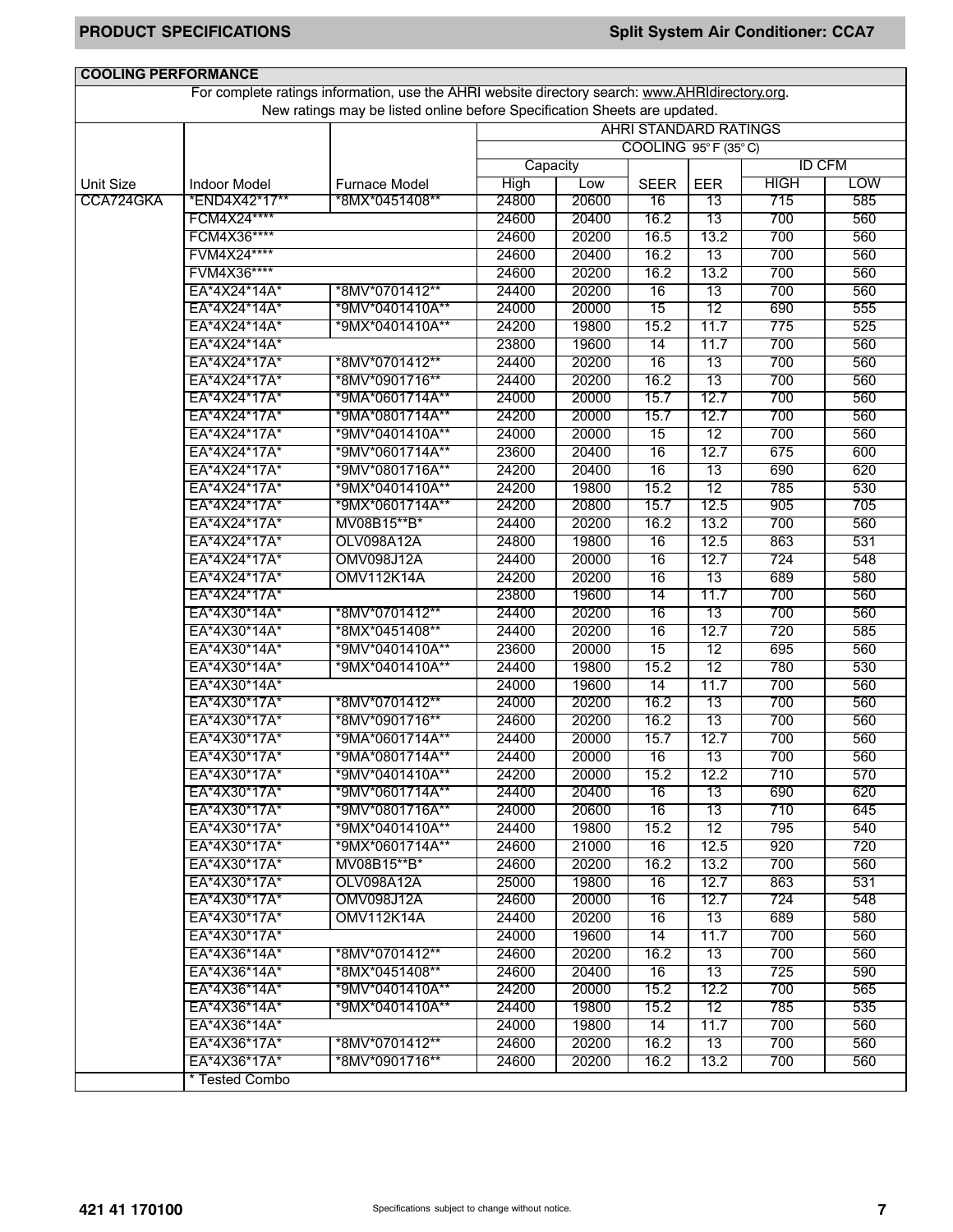| <b>COOLING PERFORMANCE</b> |                     |                                                                                                 |          |       |                                          |                 |               |     |
|----------------------------|---------------------|-------------------------------------------------------------------------------------------------|----------|-------|------------------------------------------|-----------------|---------------|-----|
|                            |                     | For complete ratings information, use the AHRI website directory search: www.AHRIdirectory.org. |          |       |                                          |                 |               |     |
|                            |                     | New ratings may be listed online before Specification Sheets are updated.                       |          |       |                                          |                 |               |     |
|                            |                     |                                                                                                 |          |       | AHRI STANDARD RATINGS                    |                 |               |     |
|                            |                     |                                                                                                 |          |       | COOLING $95^{\circ}$ F (35 $^{\circ}$ C) |                 |               |     |
|                            |                     |                                                                                                 | Capacity |       |                                          |                 | <b>ID CFM</b> |     |
| <b>Unit Size</b>           | <b>Indoor Model</b> | Furnace Model                                                                                   | High     | Low   | <b>SEER</b>                              | <b>EER</b>      | <b>HIGH</b>   | LOW |
| CCA724GKA                  | EA*4X36*17A*        | *9MA*0601714A**                                                                                 | 24600    | 20200 | 16                                       | 13              | 700           | 560 |
|                            | EA*4X36*17A*        | *9MA*0801714A**                                                                                 | 24600    | 20200 | 16                                       | 13              | 700           | 560 |
|                            | EA*4X36*17A*        | *9MV*0401410A**                                                                                 | 24200    | 20200 | 15.2                                     | 12.2            | 710           | 570 |
|                            | EA*4X36*17A*        | *9MV*0601714A**                                                                                 | 24400    | 20600 | 16                                       | 13              | 695           | 630 |
|                            | EA*4X36*17A*        | *9MV*0801716A**                                                                                 | 24600    | 20800 | 16                                       | 13              | 715           | 655 |
|                            | EA*4X36*17A*        | *9MX*0401410A**                                                                                 | 24600    | 20000 | 15.5                                     | $\overline{12}$ | 800           | 540 |
|                            | EA*4X36*17A*        | *9MX*0601714A**                                                                                 | 25000    | 21000 | 16                                       | 12.5            | 925           | 725 |
|                            | EA*4X36*17A*        | MV08B15**B*                                                                                     | 24600    | 20200 | 16.2                                     | 13.2            | 700           | 560 |
|                            | EA*4X36*17A*        | OLV098A12A                                                                                      | 25200    | 20000 | 16                                       | 12.7            | 863           | 531 |
|                            | EA*4X36*17A*        | <b>OMV098J12A</b>                                                                               | 24600    | 20000 | 16                                       | 13              | 724           | 548 |
|                            | EA*4X36*17A*        | OMV112K14A                                                                                      | 24600    | 20400 | 16.2                                     | 13              | 689           | 580 |
|                            | EA*4X36*17A*        |                                                                                                 | 24000    | 19800 | 14                                       | 11.7            | 700           | 560 |
|                            | EA*4X36*21A*        | *8MV*0901716**                                                                                  | 24600    | 20200 | 16.2                                     | 13.2            | 700           | 560 |
|                            | EA*4X36*21A*        | *8MV*1102120**                                                                                  | 24600    | 21000 | 16.5                                     | 13.2            | 705           | 705 |
|                            | EA*4X36*21A*        | *9MA*0601714A**                                                                                 | 24600    | 20200 | 16                                       | 13              | 700           | 560 |
|                            | EA*4X36*21A*        | *9MA*0602120A**                                                                                 | 24600    | 20200 | 16                                       | 13              | 700           | 560 |
|                            | EA*4X36*21A*        | *9MA*0801714A**                                                                                 | 24600    | 20200 | 16                                       | 13              | 700           | 560 |
|                            | EA*4X36*21A*        | *9MA*0802120A**                                                                                 | 24600    | 20800 | 16.2                                     | 13              | 700           | 650 |
|                            | EA*4X36*21A*        | *9MA*1002122A**                                                                                 | 24600    | 20800 | 16.2                                     | 13              | 700           | 650 |
|                            | EA*4X36*21A*        | *9MV*0601714A**                                                                                 | 24600    | 20800 | 16                                       | 13              | 710           | 655 |
|                            | EA*4X36*21A*        | *9MV*0801716A**                                                                                 | 24800    | 20800 | 16                                       | 13              | 735           | 680 |
|                            | EA*4X36*21A*        | *9MV*0802120A**                                                                                 | 25000    | 21200 | 16.2                                     | 13              | 790           | 760 |
|                            | EA*4X36*21A*        | *9MV*1002120A**                                                                                 | 25200    | 21400 | 16.2                                     | 13.2            | 840           | 810 |
|                            | EA*4X36*21A*        | *9MX*0601714A**                                                                                 | 25400    | 21200 | 16                                       | 12.7            | 945           | 745 |
|                            | EA*4X36*21A*        | MV12F19**B*                                                                                     | 24600    | 20200 | 16.2                                     | 13.2            | 700           | 560 |
|                            | EA*4X36*21A*        | OLV098A12A                                                                                      | 25200    | 20000 | 16                                       | 13              | 863           | 531 |
|                            | EA*4X36*21A*        | <b>OMV098J12A</b>                                                                               | 24600    | 20200 | 16                                       | 13              | 724           | 548 |
|                            | EA*4X36*21A*        | <b>OMV112K14A</b>                                                                               | 24600    | 20400 | 16.2                                     | 13              | 689           | 580 |
|                            | EA*4X36*21A*        |                                                                                                 | 24000    | 19800 | 14                                       | 11.7            | 700           | 560 |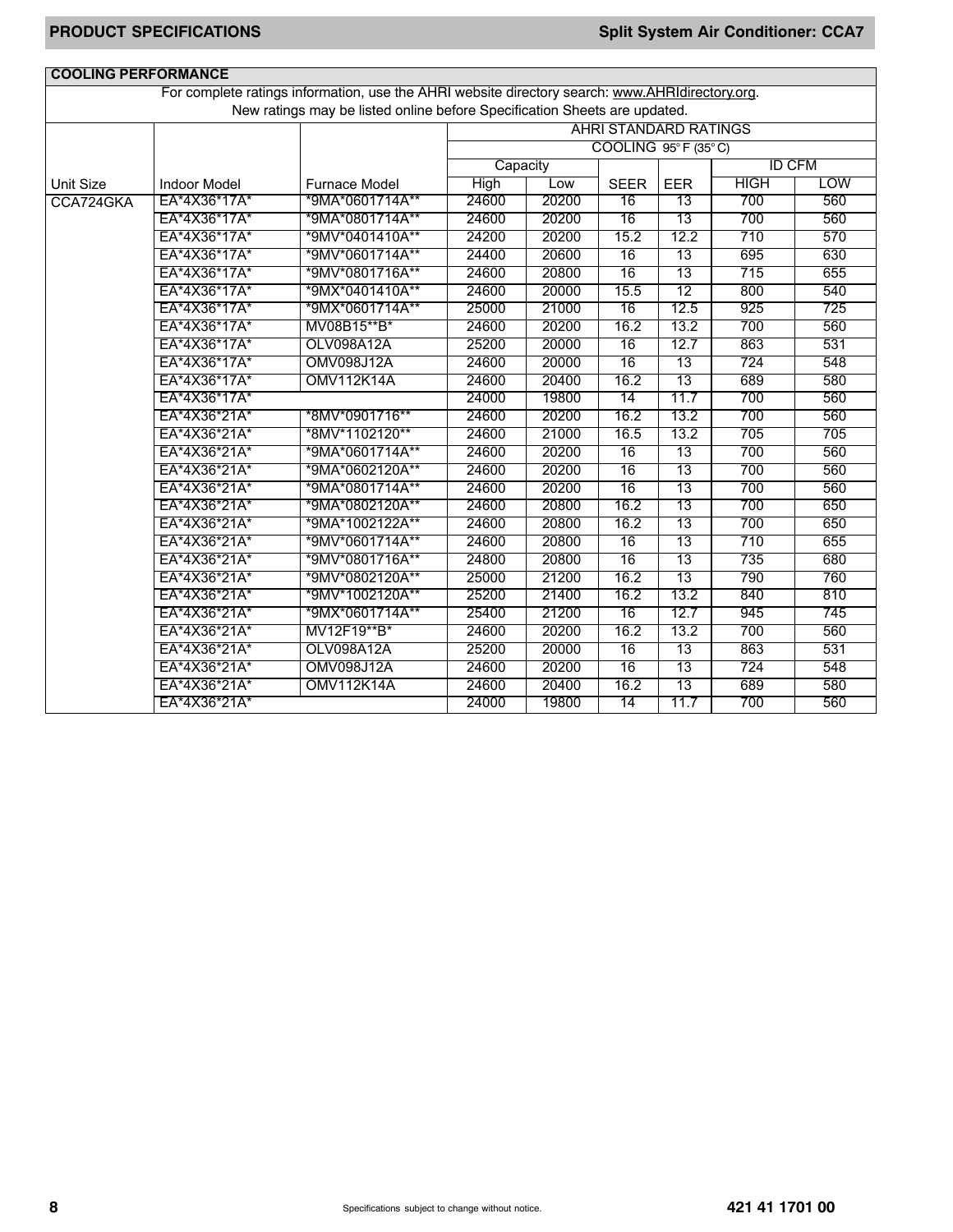| <b>COOLING PERFORMANCE</b> |                          |                                                                                                 |             |       |                 |                              |               |            |
|----------------------------|--------------------------|-------------------------------------------------------------------------------------------------|-------------|-------|-----------------|------------------------------|---------------|------------|
|                            |                          | For complete ratings information, use the AHRI website directory search: www.AHRIdirectory.org. |             |       |                 |                              |               |            |
|                            |                          | New ratings may be listed online before Specification Sheets are updated.                       |             |       |                 |                              |               |            |
|                            |                          |                                                                                                 |             |       |                 | <b>AHRI STANDARD RATINGS</b> |               |            |
|                            |                          |                                                                                                 |             |       |                 | COOLING 95°F (35°C)          |               |            |
|                            |                          |                                                                                                 | Capacity    |       |                 |                              | <b>ID CFM</b> |            |
| Unit Size                  | <b>Indoor Model</b>      | <b>Furnace Model</b>                                                                            | <b>High</b> | Low   | <b>SEER</b>     | <b>EER</b>                   | <b>HIGH</b>   | <b>LOW</b> |
| CCA724GKA                  | <b>EHD4X24A**</b>        | *8MV*0701412**                                                                                  | 24600       | 20400 | 16.2            | 13                           | 700           | 560        |
|                            | <b>EHD4X24A**</b>        | *8MV*0901716**                                                                                  | 24600       | 20400 | 16.2            | 13                           | 700           | 560        |
|                            | EHD4X24A**               | *8MV*1102120**                                                                                  | 24600       | 21200 | 16              | 13                           | 705           | 705        |
|                            | <b>EHD4X24A**</b>        | *8MV*1352422**                                                                                  | 24600       | 21000 | 16              | 13                           | 700           | 680        |
|                            | EHD4X24A**               | *8MX*0451408**                                                                                  | 24400       | 20200 | 16              | 12.7                         | 685           | 555        |
|                            | EHD4X24A**               | *9MA*0601714A**                                                                                 | 24200       | 20400 | 15.7            | 12.7                         | 700           | 560        |
|                            | EHD4X24A**               | *9MA*0602120A**                                                                                 | 24600       | 20400 | 15.7            | 12.7                         | 700           | 560        |
|                            | <b>EHD4X24A**</b>        | *9MA*0801714A**                                                                                 | 24600       | 20400 | 15.7            | 12.7                         | 700           | 560        |
|                            | <b>EHD4X24A**</b>        | *9MA*0802120A**                                                                                 | 24600       | 20800 | 15.7            | 13                           | 700           | 650        |
|                            | EHD4X24A**               | *9MA*1002122A**                                                                                 | 24600       | 20800 | $\overline{16}$ | 13                           | 700           | 650        |
|                            | <b>EHD4X24A**</b>        | *9MA*1202422A**                                                                                 | 24600       | 21000 | 15.7            | 12.7                         | 700           | 680        |
|                            | EHD4X24A**               | *9MV*0401410A**                                                                                 | 24000       | 20000 | 15              | 12                           | 665           | 530        |
|                            | EHD4X24A**               | *9MV*0601714A**                                                                                 | 24600       | 20600 | 15.7            | 12.5                         | 730           | 590        |
|                            | EHD4X24A**               | *9MV*0801716A**                                                                                 | 24200       | 20200 | 16              | 12.7                         | 645           | 550        |
|                            | EHD4X24A**               | *9MV*0802120A**                                                                                 | 24000       | 20400 | 16              | 13                           | 615           | 580        |
|                            | <b>EHD4X24A**</b>        | *9MV*1002120A**                                                                                 | 24200       | 20600 | 16              | 13                           | 625           | 590        |
|                            | EHD4X24A**               | *9MV*1202422A**                                                                                 | 24800       | 21000 | 16              | 13                           | 745           | 650        |
|                            | EHD4X24A**               | *9MX*0401410A**                                                                                 | 24200       | 19800 | 15.2            | 12                           | 755           | 505        |
|                            | <b>EHD4X24A**</b>        | *9MX*0601714A**                                                                                 | 24400       | 21000 | 15.7            | 12.5                         | 860           | 660        |
|                            | EHD4X24A**               | MV08B15**B*                                                                                     | 24600       | 20400 | 16.2            | 13.2                         | 700           | 560        |
|                            | <b>EHD4X24A**</b>        | MV12F19**B*                                                                                     | 24600       | 20400 | 16              | 13.2                         | 700           | 560        |
|                            | <b>EHD4X24A**</b>        | OLV098A12A                                                                                      | 25000       | 20200 | 16              | 12.2                         | 863           | 531        |
|                            | <b>EHD4X24A**</b>        | OMV098J12A                                                                                      | 24600       | 20200 | 16              | 12.5                         | 724           | 548        |
|                            | EHD4X24A**               | <b>OMV112K14A</b>                                                                               | 24000       | 20400 | 16              | 13                           | 689           | 580        |
|                            | EHD4X24A**               |                                                                                                 | 23600       | 20000 | 14              | 11.7                         | 700           | 560        |
|                            | EHD4X30A**               | *8MV*0701412**                                                                                  | 24200       | 20400 | 16.2            | 13                           | 700           | 560        |
|                            | EHD4X30A**               | *8MV*0901716**                                                                                  | 24800       | 20400 | 16.2            | 13.2                         | 700           | 560        |
|                            | EHD4X30A**               | *8MV*1102120**                                                                                  | 24800       | 21200 | 16.2            | 13                           | 705           | 705        |
|                            | EHD4X30A**               | *8MV*1352422**                                                                                  | 24800       | 21200 | 16.2            | 13.2                         | 700           | 680        |
|                            | EHD4X30A**               |                                                                                                 | 24600       | 20400 | 16              | 13                           | 715           | 580        |
|                            | EHD4X30A**               | *8MX*0451408**<br>*9MA*0601714A**                                                               | 24600       | 20400 | 16              | 13                           | 700           | 560        |
|                            | EHD4X30A**               | *9MA*0602120A**                                                                                 | 24600       | 20400 | 16              | 13                           | 700           | 560        |
|                            | EHD4X30A**               |                                                                                                 |             |       | 16              | 13                           | 700           |            |
|                            |                          | *9MA*0801714A**<br>*9MA*0802120A**                                                              | 24600       | 20400 |                 |                              |               | 560        |
|                            | EHD4X30A**<br>EHD4X30A** |                                                                                                 | 24600       | 21000 | 16              | 13                           | 700           | 650        |
|                            |                          | *9MA*1002122A**                                                                                 | 24600       | 21000 | $\overline{16}$ | 13                           | 700           | 650        |
|                            | <b>EHD4X30A**</b>        | *9MA*1202422A**                                                                                 | 24600       | 21200 | 16              | 13                           | 700           | 680        |
|                            | <b>EHD4X30A**</b>        | *9MV*0401410A**                                                                                 | 23800       | 20200 | 15.2            | 12.2                         | 690           | 555        |
|                            | EHD4X30A**               | *9MV*0601714A**                                                                                 | 24400       | 20600 | 16              | 13                           | 665           | 585        |
|                            | <b>EHD4X30A**</b>        | *9MV*0801716A**                                                                                 | 24600       | 20800 | 16              | 13                           | 680           | 605        |
|                            | EHD4X30A**               | *9MV*0802120A**                                                                                 | 24600       | 21000 | 16              | 13                           | 680           | 650        |
|                            | EHD4X30A**               | *9MV*1002120A**                                                                                 | 24200       | 21200 | 16              | 13                           | 705           | 675        |
|                            | <b>EHD4X30A**</b>        | *9MV*1202422A**                                                                                 | 24600       | 21000 | 16.2            | 13                           | 690           | 650        |
|                            | EHD4X30A**               | *9MX*0401410A**                                                                                 | 24400       | 20000 | 15.5            | 12                           | 780           | 530        |
|                            | EHD4X30A**               | *9MX*0601714A**                                                                                 | 24600       | 21200 | 16              | 12.5                         | 895           | 695        |
|                            | <b>EHD4X30A**</b>        | MV08B15**B*                                                                                     | 24800       | 20400 | 16.5            | 13.2                         | 700           | 560        |
|                            | EHD4X30A**               | MV12F19**B*                                                                                     | 24800       | 20400 | 16.2            | 13.2                         | 700           | 560        |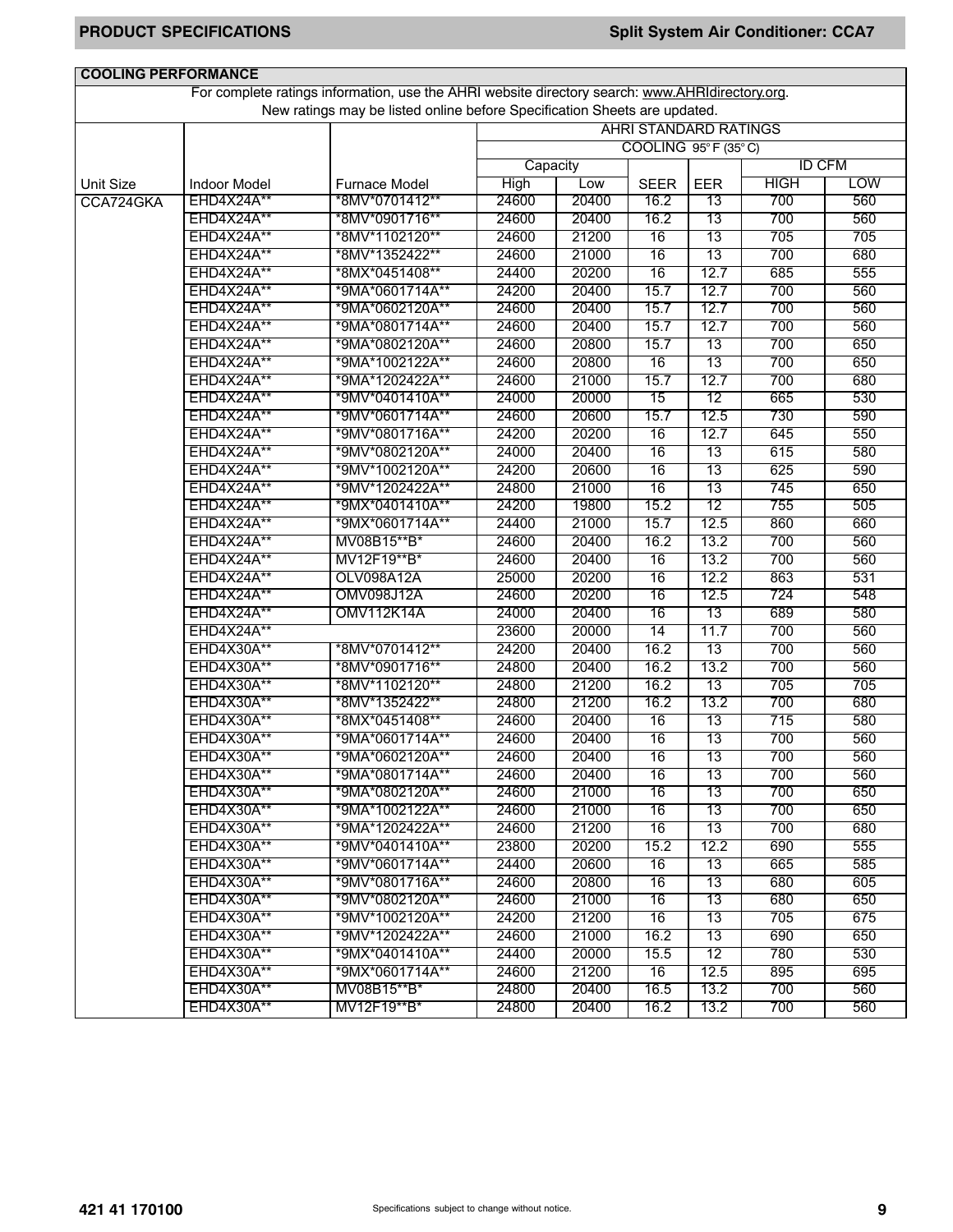| <b>COOLING PERFORMANCE</b> |                     |                                                                                                 |          |       |                              |            |               |            |
|----------------------------|---------------------|-------------------------------------------------------------------------------------------------|----------|-------|------------------------------|------------|---------------|------------|
|                            |                     | For complete ratings information, use the AHRI website directory search: www.AHRIdirectory.org. |          |       |                              |            |               |            |
|                            |                     | New ratings may be listed online before Specification Sheets are updated.                       |          |       |                              |            |               |            |
|                            |                     |                                                                                                 |          |       | <b>AHRI STANDARD RATINGS</b> |            |               |            |
|                            |                     |                                                                                                 |          |       | COOLING 95°F (35°C)          |            |               |            |
|                            |                     |                                                                                                 | Capacity |       |                              |            | <b>ID CFM</b> |            |
| <b>Unit Size</b>           | <b>Indoor Model</b> | <b>Furnace Model</b>                                                                            | High     | Low   | <b>SEER</b>                  | <b>EER</b> | <b>HIGH</b>   | <b>LOW</b> |
| CCA724GKA                  | EHD4X30A**          | OLV098A12A                                                                                      | 25200    | 20200 | 16                           | 12.5       | 863           | 531        |
|                            | EHD4X30A**          | <b>OMV098J12A</b>                                                                               | 24200    | 20400 | 16                           | 12.7       | 724           | 548        |
|                            | EHD4X30A**          | <b>OMV112K14A</b>                                                                               | 24600    | 20600 | 16.2                         | 13         | 689           | 580        |
|                            | EHD4X30A**          |                                                                                                 | 24000    | 19800 | 14                           | 11.7       | 700           | 560        |
|                            | EHD4X36A**          | *8MV*0701412**                                                                                  | 25000    | 20600 | 16.5                         | 13.2       | 700           | 560        |
|                            | EHD4X36A**          | *8MV*0901716**                                                                                  | 25000    | 20600 | 16.5                         | 13.2       | 700           | 560        |
|                            | EHD4X36A**          | *8MV*1102120**                                                                                  | 25000    | 21400 | 16.5                         | 13.2       | 705           | 705        |
|                            | EHD4X36A**          | *8MV*1352422**                                                                                  | 25000    | 21200 | 16.5                         | 13.2       | 700           | 680        |
|                            | EHD4X36A**          | *8MX*0451408**                                                                                  | 25000    | 20600 | 16                           | 13         | 735           | 590        |
|                            | <b>EHD4X36A**</b>   | *9MA*0601714A**                                                                                 | 24600    | 20400 | 16                           | 13         | 700           | 560        |
|                            | <b>EHD4X36A**</b>   | *9MA*0602120A**                                                                                 | 24800    | 20400 | 16                           | 13         | 700           | 560        |
|                            | <b>EHD4X36A**</b>   | *9MA*0801714A**                                                                                 | 25000    | 20400 | 16                           | 13         | 700           | 560        |
|                            | EHD4X36A**          | *9MA*0802120A**                                                                                 | 25000    | 21000 | 16.2                         | 13.2       | 700           | 650        |
|                            | EHD4X36A**          | *9MA*1002122A**                                                                                 | 25000    | 21000 | 16.2                         | 13.2       | 700           | 650        |
|                            | EHD4X36A**          | *9MA*1202422A**                                                                                 | 25000    | 21200 | 16.2                         | 13         | 700           | 680        |
|                            | EHD4X36A**          | *9MV*0401410A**                                                                                 | 24600    | 20400 | 15.5                         | 12.5       | 705           | 565        |
|                            | EHD4X36A**          | *9MV*0601714A**                                                                                 | 24800    | 20800 | 16                           | 13         | 685           | 610        |
|                            | EHD4X36A**          | *9MV*0801716A**                                                                                 | 25000    | 21000 | 16.2                         | 13         | 705           | 635        |
|                            | EHD4X36A**          | *9MV*0802120A**                                                                                 | 24600    | 21400 | 16.2                         | 13.2       | 730           | 695        |
|                            | EHD4X36A**          | *9MV*1002120A**                                                                                 | 24800    | 21600 | 16.2                         | 13.2       | 770           | 735        |
|                            | EHD4X36A**          | *9MV*1202422A**                                                                                 | 25200    | 21400 | 16.2                         | 13.2       | 740           | 700        |
|                            | <b>EHD4X36A**</b>   | *9MX*0401410A**                                                                                 | 25000    | 20200 | 15.5                         | 12         | 795           | 535        |
|                            | <b>EHD4X36A**</b>   | *9MX*0601714A**                                                                                 | 25000    | 21400 | 16                           | 12.7       | 925           | 715        |
|                            | <b>EHD4X36A**</b>   | MV08B15**B*                                                                                     | 25000    | 20600 | 16.5                         | 13.5       | 700           | 560        |
|                            | EHD4X36A**          | MV12F19**B*                                                                                     | 25000    | 20400 | 16.2                         | 13.5       | 700           | 560        |
|                            | EHD4X36A**          | OLV098A12A                                                                                      | 25600    | 20200 | 16                           | 13         | 863           | 531        |
|                            | EHD4X36A**          | <b>OMV098J12A</b>                                                                               | 25000    | 20400 | 16.2                         | 13         | 724           | 548        |
|                            | EHD4X36A**          | <b>OMV112K14A</b>                                                                               | 24800    | 20600 | 16.2                         | 13.2       | 689           | 580        |
|                            | EHD4X36A**          |                                                                                                 | 24400    | 20000 | 14                           | 12         | 700           | 560        |
|                            | EN(A,D)4X24*14**    | *8MV*0701412**                                                                                  | 24400    | 20200 | 16                           | 13         | 700           | 560        |
|                            | EN(A,D)4X24*14**    | *8MX*0451408**                                                                                  | 24200    | 20200 | 15.7                         | 12.5       | 695           | 565        |
|                            | EN(A,D)4X24*14**    | *9MV*0401410A**                                                                                 | 23800    | 20000 | 15                           | 12         | 675           | 545        |
|                            | EN(A,D)4X24*14**    | *9MX*0401410A**                                                                                 | 24000    | 19800 | 15.2                         | 11.7       | 765           | 520        |
|                            | EN(A,D)4X24*14**    |                                                                                                 | 23800    | 19800 | 14                           | 11.7       | 700           | 560        |
|                            | EN(A,D)4X24*17**    | *8MV*0701412**                                                                                  | 24400    | 20200 | 16                           | 13         | 700           | 560        |
|                            | EN(A,D)4X24*17**    | *8MV*0901716**                                                                                  | 24400    | 20200 | 16                           | 13         | 700           | 560        |
|                            | EN(A,D)4X24*17**    | *9MA*0601714A**                                                                                 | 24000    | 20200 | 15.7                         | 12.5       | 700           | 560        |
|                            | EN(A,D)4X24*17**    | *9MA*0801714A**                                                                                 | 24200    | 20200 | 15.7                         | 12.7       | 700           | 560        |
|                            | EN(A,D)4X24*17**    | *9MV*0401410A**                                                                                 | 23800    | 20000 | 15                           | 12         | 675           | 545        |
|                            | EN(A,D)4X24*17**    | *9MV*0601714A**                                                                                 | 24000    | 20200 | 15.7                         | 12.5       | 650           | 560        |
|                            | EN(A,D)4X24*17**    | *9MV*0801716A**                                                                                 | 24000    | 20200 | 16                           | 12.7       | 660           | 575        |
|                            | EN(A,D)4X24*17**    | *9MX*0401410A**                                                                                 | 24000    | 19800 | 15.2                         | 11.7       | 765           | 520        |
|                            | EN(A,D)4X24*17**    | *9MX*0601714A**                                                                                 | 24000    | 20800 | 15.5                         | 12.5       | 865           | 670        |
|                            | EN(A,D)4X24*17**    | MV08B15**B*                                                                                     | 24400    | 20200 | 16.2                         | 13         | 700           | 560        |
|                            | EN(A,D)4X24*17**    | OLV098A12A                                                                                      | 24800    | 20000 | 15.7                         | 12.2       | 863           | 531        |
|                            | EN(A,D)4X24*17**    | <b>OMV098J12A</b>                                                                               | 24400    | 20000 | 16                           | 12.5       | 724           | 548        |
|                            | EN(A,D)4X24*17**    | OMV112K14A                                                                                      | 24200    | 20400 | 16                           | 12.7       | 689           | 580        |
|                            | EN(A,D)4X24*17**    |                                                                                                 | 23800    | 19800 | 14                           | 11.7       | 700           | 560        |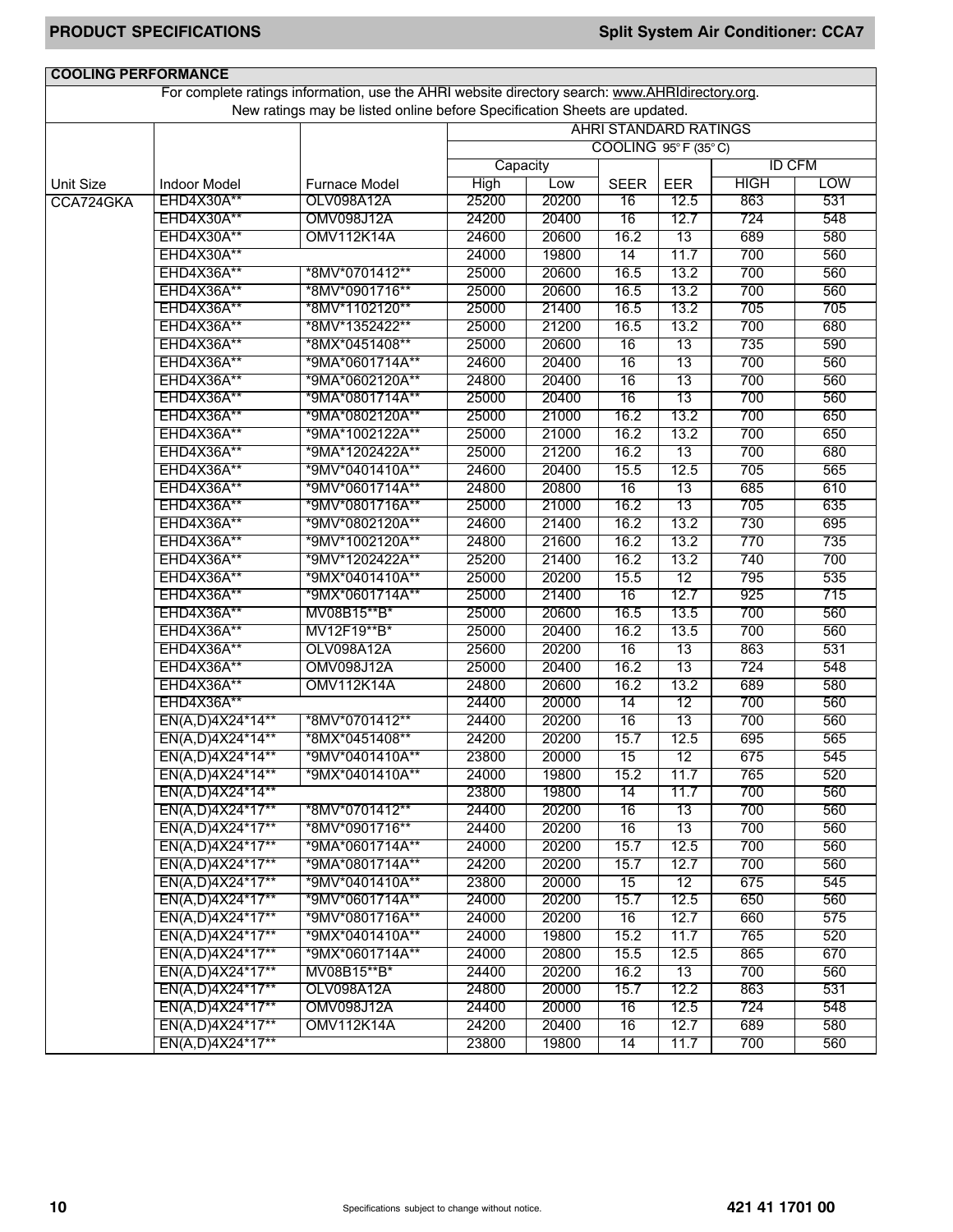| <b>COOLING PERFORMANCE</b> |                     |                                                                                                 |          |       |                              |            |               |            |
|----------------------------|---------------------|-------------------------------------------------------------------------------------------------|----------|-------|------------------------------|------------|---------------|------------|
|                            |                     | For complete ratings information, use the AHRI website directory search: www.AHRIdirectory.org. |          |       |                              |            |               |            |
|                            |                     | New ratings may be listed online before Specification Sheets are updated.                       |          |       |                              |            |               |            |
|                            |                     |                                                                                                 |          |       | <b>AHRI STANDARD RATINGS</b> |            |               |            |
|                            |                     |                                                                                                 |          |       | COOLING 95°F (35°C)          |            |               |            |
|                            |                     |                                                                                                 | Capacity |       |                              |            | <b>ID CFM</b> |            |
| <b>Unit Size</b>           | <b>Indoor Model</b> | <b>Furnace Model</b>                                                                            | High     | Low   | <b>SEER</b>                  | <b>EER</b> | <b>HIGH</b>   | <b>LOW</b> |
| CCA724GKA                  | EN(A,D)4X30*14**    | *8MV*0701412**                                                                                  | 24000    | 20200 | 16                           | 13         | 700           | 560        |
|                            | EN(A,D)4X30*14**    | *8MX*0451408**                                                                                  | 24400    | 20200 | 15.7                         | 12.7       | 705           | 580        |
|                            | EN(A,D)4X30*14**    | *9MV*0401410A**                                                                                 | 24000    | 20000 | 15                           | 12         | 685           | 560        |
|                            | EN(A,D)4X30*14**    | *9MX*0401410A**                                                                                 | 24200    | 19800 | 15.2                         | 12         | 770           | 530        |
|                            | EN(A,D)4X30*14**    |                                                                                                 | 24000    | 19600 | 14                           | 11.7       | 700           | 560        |
|                            | EN(A,D)4X30*17**    | *8MV*0701412**                                                                                  | 24600    | 20200 | 16.2                         | 13         | 700           | 560        |
|                            | EN(A,D)4X30*17**    | *8MV*0901716**                                                                                  | 24600    | 20200 | 16.2                         | 13         | 700           | 560        |
|                            | EN(A,D)4X30*17**    | *9MA*0601714A**                                                                                 | 24200    | 20000 | 15.7                         | 12.7       | 700           | 560        |
|                            | EN(A,D)4X30*17**    | *9MA*0801714A**                                                                                 | 24400    | 20200 | 16                           | 13         | 700           | 560        |
|                            | EN(A,D)4X30*17**    | *9MV*0401410A**                                                                                 | 24200    | 20000 | 15.2                         | 12.2       | 705           | 570        |
|                            | EN(A,D)4X30*17**    | *9MV*0601714A**                                                                                 | 24400    | 20400 | 16                           | 13         | 685           | 615        |
|                            | EN(A,D)4X30*17**    | *9MV*0801716A**                                                                                 | 24000    | 20600 | 16                           | 13         | 705           | 640        |
|                            | EN(A,D)4X30*17**    | *9MX*0401410A**                                                                                 | 24400    | 19800 | 15.2                         | 12         | 790           | 540        |
|                            | EN(A,D)4X30*17**    | *9MX*0601714A**                                                                                 | 24600    | 21000 | 16                           | 12.5       | 910           | 715        |
|                            | EN(A,D)4X30*17**    | MV08B15**B*                                                                                     | 24600    | 20200 | 16.2                         | 13.2       | 700           | 560        |
|                            | EN(A,D)4X30*17**    | OLV098A12A                                                                                      | 25000    | 19800 | 16                           | 12.7       | 863           | 531        |
|                            | EN(A,D)4X30*17**    | <b>OMV098J12A</b>                                                                               | 24600    | 20000 | 16                           | 12.7       | 724           | 548        |
|                            | EN(A,D)4X30*17**    | <b>OMV112K14A</b>                                                                               | 24400    | 20200 | 16                           | 13         | 689           | 580        |
|                            | EN(A,D)4X30*17**    |                                                                                                 | 24000    | 19600 | 14                           | 11.7       | 700           | 560        |
|                            | EN(A,D)4X31*17**    | *8MV*0701412**                                                                                  | 25000    | 20600 | 16.5                         | 13.2       | 700           | 560        |
|                            | EN(A,D)4X31*17**    | *8MV*0901716**                                                                                  | 25000    | 20600 | 16.5                         | 13.5       | 700           | 560        |
|                            | EN(A,D)4X31*17**    | *9MA*0601714A**                                                                                 | 25000    | 20400 | 16                           | 13         | 700           | 560        |
|                            | EN(A,D)4X31*17**    | *9MA*0801714A**                                                                                 | 25000    | 20600 | 16.2                         | 13         | 700           | 560        |
|                            | EN(A,D)4X31*17**    | *9MV*0401410A**                                                                                 | 24800    | 20400 | 15.5                         | 12.5       | 710           | 570        |
|                            | EN(A,D)4X31*17**    | *9MV*0601714A**                                                                                 | 24800    | 21000 | 16                           | 13         | 690           | 625        |
|                            | EN(A,D)4X31*17**    | *9MV*0801716A**                                                                                 | 25000    | 21200 | 16.2                         | 13.2       | 710           | 650        |
|                            | EN(A,D)4X31*17**    | *9MX*0401410A**                                                                                 | 25000    | 20200 | 15.5                         | 12         | 795           | 540        |
|                            | EN(A,D)4X31*17**    | *9MX*0601714A**                                                                                 | 25200    | 21400 | 16                           | 12.7       | 920           | 720        |
|                            | EN(A,D)4X31*17**    | MV08B15**B*                                                                                     | 25000    | 20600 | 16.5                         | 13.5       | 700           | 560        |
|                            | EN(A,D)4X31*17**    | OLV098A12A                                                                                      | 25600    | 20200 | 16.2                         | 13         | 863           | 531        |
|                            | EN(A,D)4X31*17**    | <b>OMV098J12A</b>                                                                               | 25000    | 20400 | 16.2                         | 13         | 724           | 548        |
|                            | EN(A,D)4X31*17**    | <b>OMV112K14A</b>                                                                               | 25000    | 20800 | 16.5                         | 13.2       | 689           | 580        |
|                            | EN(A,D)4X31*17**    |                                                                                                 | 24400    | 20000 | 14                           | 12         | 700           | 560        |
|                            | EN(A,D)4X36*21**    | *8MV*0901716**                                                                                  | 24600    | 20200 | 16.2                         | 13.2       | 700           | 560        |
|                            | EN(A,D)4X36*21**    | *8MV*1102120**                                                                                  | 24600    | 21000 | 16.2                         | 13         | 705           | 705        |
|                            | EN(A,D)4X36*21**    | *9MA*0601714A**                                                                                 | 24200    | 20000 | 15.7                         | 12.7       | 700           | 560        |
|                            | EN(A,D)4X36*21**    | *9MA*0602120A**                                                                                 | 24400    | 20200 | 15.7                         | 13         | 700           | 560        |
|                            | EN(A,D)4X36*21**    | *9MA*0801714A**                                                                                 | 24400    | 20200 | 16                           | 13         | 700           | 560        |
|                            | EN(A,D)4X36*21**    | *9MA*0802120A**                                                                                 | 24400    | 20600 | 16                           | 13         | 700           | 650        |
|                            | EN(A,D)4X36*21**    | *9MA*1002122A**                                                                                 | 24600    | 20600 | 16                           | 13         | 700           | 650        |
|                            | EN(A,D)4X36*21**    | *9MV*0601714A**                                                                                 | 24400    | 20400 | 16                           | 13         | 685           | 620        |
|                            | EN(A,D)4X36*21**    | *9MV*0801716A**                                                                                 | 24000    | 20600 | 16                           | 13         | 705           | 640        |
|                            | EN(A,D)4X36*21**    | *9MV*0802120A**                                                                                 | 24600    | 21000 | 16                           | 13         | 725           | 695        |
|                            | EN(A,D)4X36*21**    | *9MV*1002120A**                                                                                 | 24800    | 21000 | 16                           | 13         | 760           | 730        |
|                            | EN(A,D)4X36*21**    | *9MX*0601714A**                                                                                 | 24600    | 21000 | 16                           | 12.5       | 915           | 715        |
|                            | EN(A,D)4X36*21**    | MV12F19**B*                                                                                     | 24600    | 20200 | 16.2                         | 13.2       | 700           | 560        |
|                            | EN(A,D)4X36*21**    | OLV098A12A                                                                                      | 25000    | 19800 | 16                           | 12.7       | 863           | 531        |
|                            | EN(A,D)4X36*21**    | <b>OMV098J12A</b>                                                                               | 24600    | 20000 | 16                           | 12.7       | 724           | 548        |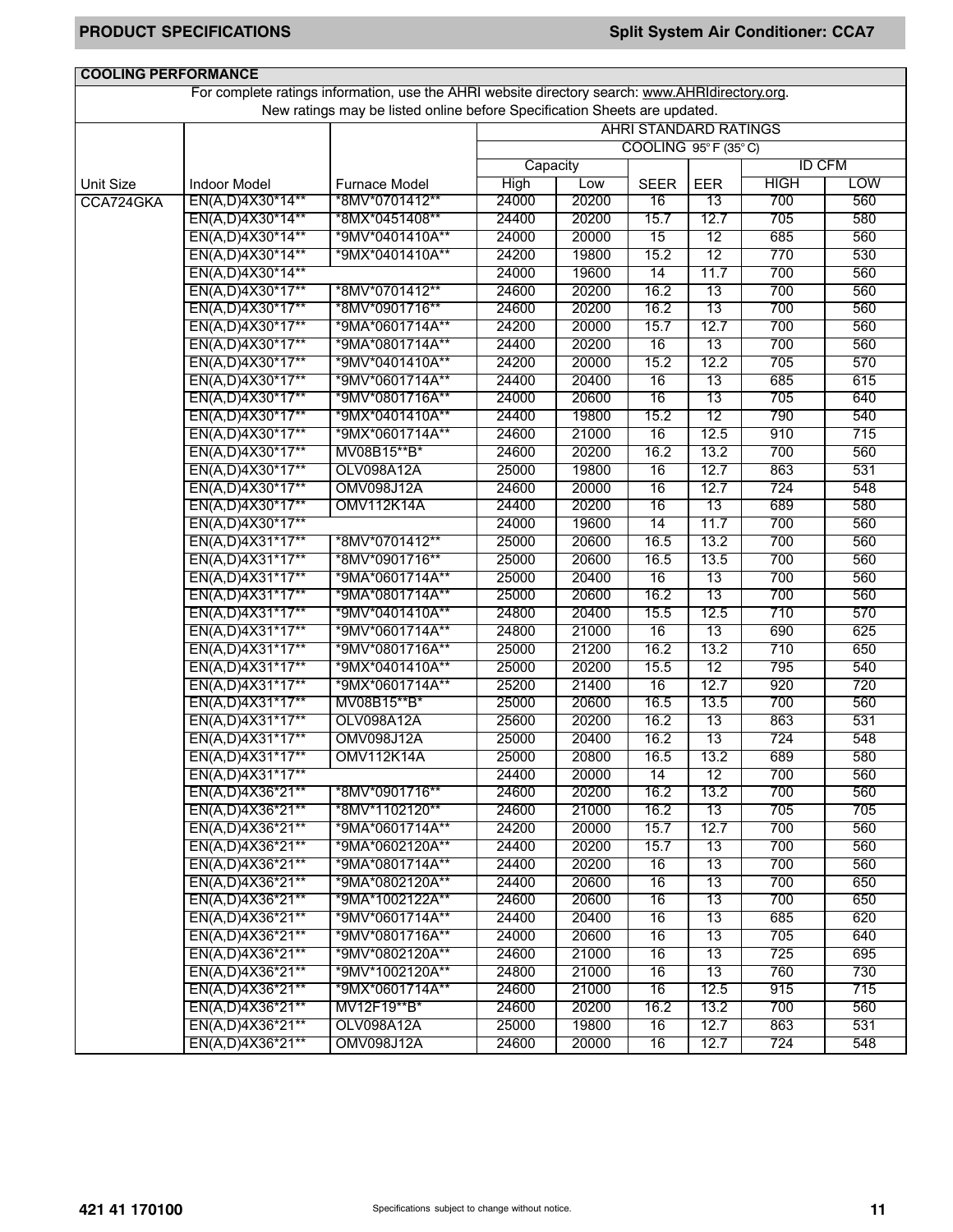| <b>COOLING PERFORMANCE</b> |                              |                                                                                                 |                |       |                              |            |               |            |
|----------------------------|------------------------------|-------------------------------------------------------------------------------------------------|----------------|-------|------------------------------|------------|---------------|------------|
|                            |                              | For complete ratings information, use the AHRI website directory search: www.AHRIdirectory.org. |                |       |                              |            |               |            |
|                            |                              | New ratings may be listed online before Specification Sheets are updated.                       |                |       |                              |            |               |            |
|                            |                              |                                                                                                 |                |       | <b>AHRI STANDARD RATINGS</b> |            |               |            |
|                            |                              |                                                                                                 |                |       | COOLING 95°F (35°C)          |            |               |            |
|                            |                              |                                                                                                 | Capacity       |       |                              |            | <b>ID CFM</b> |            |
| <b>Unit Size</b>           | <b>Indoor Model</b>          | <b>Furnace Model</b>                                                                            | High           | Low   | <b>SEER</b>                  | <b>EER</b> | <b>HIGH</b>   | <b>LOW</b> |
| CCA724GKA                  | EN(A,D)4X36*21**             | <b>OMV112K14A</b>                                                                               | 24400          | 20200 | 16.2                         | 13         | 689           | 580        |
|                            | EN(A,D)4X37*17**             | *8MV*0701412**                                                                                  | 25200          | 20800 | 16.7                         | 13.5       | 700           | 560        |
|                            | EN(A,D)4X37*17**             | *8MV*0901716**                                                                                  | 24800          | 20800 | 16.7                         | 13.5       | 700           | 560        |
|                            | EN(A,D)4X37*17**             | *9MA*0601714A**                                                                                 | 25200          | 20600 | 16.2                         | 13         | 700           | 560        |
|                            | EN(A,D)4X37*17**             | *9MA*0801714A**                                                                                 | 25200          | 20800 | 16.5                         | 13.2       | 700           | 560        |
|                            | EN(A,D)4X37*17**             | *9MV*0401410A**                                                                                 | 25000          | 20800 | 15.5                         | 12.5       | 715           | 580        |
|                            | EN(A,D)4X37*17**             | *9MV*0601714A**                                                                                 | 25200          | 21200 | 16.2                         | 13         | 700           | 640        |
|                            | EN(A,D)4X37*17**             | *9MV*0801716A**                                                                                 | 25400          | 21400 | 16.5                         | 13.2       | 725           | 665        |
|                            | EN(A,D)4X37*17**             | *9MX*0401410A**                                                                                 | 25400          | 20400 | 15.7                         | 12.2       | 805           | 545        |
|                            | EN(A,D)4X37*17**             | *9MX*0601714A**                                                                                 | 25400          | 21800 | 16.2                         | 13         | 930           | 735        |
|                            | EN(A,D)4X37*17**             | MV08B15**B*                                                                                     | 25400          | 20800 | 16.7                         | 13.7       | 700           | 560        |
|                            | EN(A,D)4X37*17**             | OLV098A12A                                                                                      | 25400          | 20400 | 16.2                         | 13         | 863           | 531        |
|                            | EN(A,D)4X37*17**             | <b>OMV098J12A</b>                                                                               | 24800          | 20600 | 16.5                         | 13.2       | 724           | 548        |
|                            | EN(A,D)4X37*17**             | <b>OMV112K14A</b>                                                                               | 26000          | 22200 | 17                           | 13.5       | 875           | 784        |
|                            | EN(A,D)4X37*17**             |                                                                                                 | 24600          | 20200 | 14.5                         | 12         | 700           | 560        |
|                            | EN(A,D,W)4X36*17**           | *8MV*0701412**                                                                                  | 24600          | 20200 | 16.2                         | 13         | 700           | 560        |
|                            | EN(A,D,W)4X36*17**           | *8MV*0901716**                                                                                  | 24600          | 20200 | 16.2                         | 13         | 700           | 560        |
|                            | EN(A,D,W)4X36*17**           | *9MA*0601714A**                                                                                 | 24200          | 20000 | 15.7                         | 12.7       | 700           | 560        |
|                            | EN(A,D,W)4X36*17**           | *9MA*0801714A**                                                                                 | 24400          | 20200 | 16                           | 13         | 700           | 560        |
|                            | EN(A,D,W)4X36*17**           | *9MV*0401410A**                                                                                 | 24200          | 20000 | 15.2                         | 12.2       | 705           | 570        |
|                            | EN(A,D,W)4X36*17**           | *9MV*0601714A**                                                                                 | 24400          | 20400 | 16                           | 13         | 685           | 615        |
|                            | EN(A,D,W)4X36*17**           | *9MV*0801716A**                                                                                 | 24000          | 20600 | 16                           | 13         | 705           | 640        |
|                            | EN(A,D,W)4X36*17**           | *9MX*0401410A**                                                                                 | 24400          | 19800 | 15.2                         | 12         | 790           | 540        |
|                            | EN(A,D,W)4X36*17**           | *9MX*0601714A**                                                                                 | 25200          | 21000 | 15.7                         | 12.5       | 910           | 715        |
|                            | EN(A,D,W)4X36*17**           | MV08B15**B*                                                                                     | 24600          | 20200 | 16.2                         | 13.2       | 700           | 560        |
|                            | EN(A,D,W)4X36*17**           | OLV098A12A                                                                                      | 25000          | 19800 | 16                           | 12.7       | 863           | 531        |
|                            | EN(A,D,W)4X36*17**           | <b>OMV098J12A</b>                                                                               | 24600          | 20000 | 16                           | 12.7       | 724           | 548        |
|                            | EN(A,D,W)4X36*17**           | <b>OMV112K14A</b>                                                                               | 24400          | 20200 | 16                           | 13         | 689           | 580        |
|                            | EN(A,D,W)4X36*17**           |                                                                                                 | 24000          | 19600 | 14                           | 11.7       | 700           | 560        |
|                            | ENH4X24*17**                 | *8MV*0701412**                                                                                  | 24400          | 20200 | 16                           | 13         | 700           | 560        |
|                            | ENH4X24*17**                 | *8MV*0901716**                                                                                  | 24400          | 20200 | 16                           | 13         | 700           | 560        |
|                            | ENH4X24*17**                 | *8MV*1102120**                                                                                  | 24400          | 21000 | 16                           | 13         | 705           | 705        |
|                            | ENH4X24*17**                 | *8MV*1352422**                                                                                  | 24400          | 20800 | 16                           | 13         | 700           | 680        |
|                            | ENH4X24*17**                 | *8MX*0451408**                                                                                  | 24200          | 20200 | 15.7                         | 12.5       | 695           | 565        |
|                            | ENH4X24*17**                 | *9MA*0601714A**                                                                                 | 24000          | 20200 | 15.7                         | 12.5       | 700           | 560        |
|                            | ENH4X24*17**                 | *9MA*0801714A**                                                                                 | 24200          | 20200 | 15.7                         | 12.7       | 700           | 560        |
|                            | ENH4X24*17**                 | *9MA*1202422A**                                                                                 | 24000          | 20800 | 15.7                         | 12.7       | 700           | 680        |
|                            | ENH4X24*17**<br>ENH4X24*17** | *9MV*0401410A**<br>*9MV*0601714A**                                                              | 23800          | 20000 | $\overline{15}$              | 12         | 675           | 545        |
|                            |                              |                                                                                                 | 24000          | 20200 | 15.7                         | 12.5       | 650           | 560        |
|                            | ENH4X24*17**                 | *9MV*0801716A**                                                                                 | 24000<br>24000 | 20200 | 16                           | 12.7       | 660           | 575        |
|                            | ENH4X24*17**                 | *9MV*1202422A**                                                                                 |                | 20400 | 15.7                         | 12.7       | 655           | 615        |
|                            | ENH4X24*17**                 | *9MX*0401410A**                                                                                 | 24000          | 19800 | 15.2                         | 11.7       | 765           | 520        |
|                            | ENH4X24*17**                 | *9MX*0601714A**                                                                                 | 24000          | 20800 | 15.5                         | 12.5       | 865           | 670        |
|                            | ENH4X24*17**                 | MV08B15**B*                                                                                     | 24400          | 20200 | 16.2                         | 13         | 700           | 560        |
|                            | ENH4X24*17**                 | OLV098A12A                                                                                      | 24800          | 20000 | 15.7                         | 12.2       | 863           | 531        |
|                            | ENH4X24*17**                 | <b>OMV098J12A</b>                                                                               | 24400          | 20000 | $\overline{16}$              | 12.5       | 724           | 548        |
|                            | ENH4X24*17**                 | OMV112K14A                                                                                      | 24200          | 20400 | 16                           | 12.7       | 689           | 580        |
|                            | ENH4X24*17**                 |                                                                                                 | 23800          | 19800 | 14                           | 11.7       | 700           | 560        |
|                            | ENH4X30*17**                 | *8MV*0701412**                                                                                  | 24600          | 20200 | 16.2                         | 13         | 700           | 560        |
|                            | ENH4X30*17**                 | *8MV*0901716**                                                                                  | 24600          | 20200 | 16.2                         | 13         | 700           | 560        |
|                            | ENH4X30*17**                 | *8MV*1102120**                                                                                  | 24600          | 21000 | 16.2                         | 13         | 705           | 705        |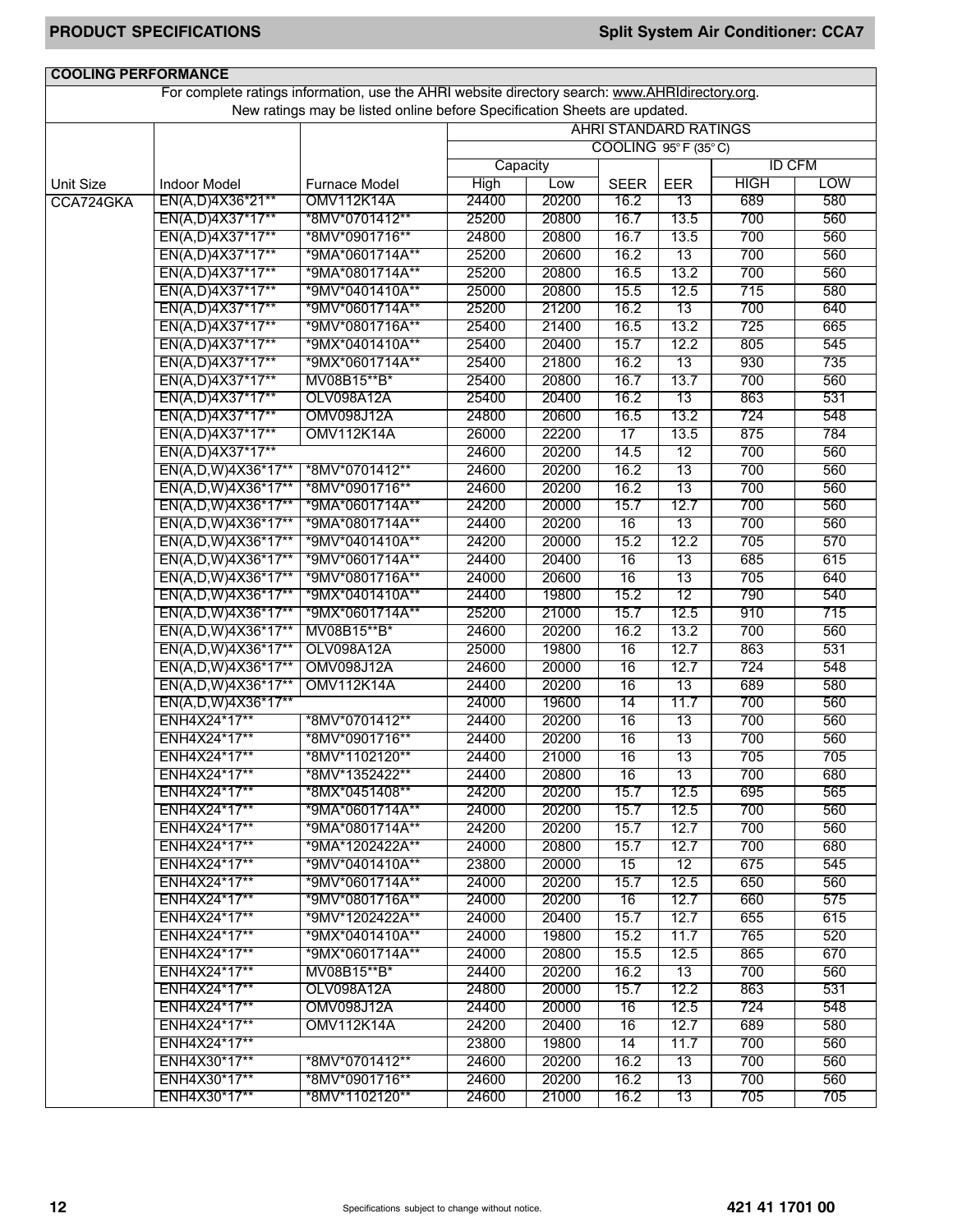| <b>COOLING PERFORMANCE</b> |                                                                                                 |                                                                                                             |          |       |                              |            |               |            |  |  |
|----------------------------|-------------------------------------------------------------------------------------------------|-------------------------------------------------------------------------------------------------------------|----------|-------|------------------------------|------------|---------------|------------|--|--|
|                            | For complete ratings information, use the AHRI website directory search: www.AHRIdirectory.org. |                                                                                                             |          |       |                              |            |               |            |  |  |
|                            |                                                                                                 | New ratings may be listed online before Specification Sheets are updated.                                   |          |       |                              |            |               |            |  |  |
|                            |                                                                                                 |                                                                                                             |          |       | <b>AHRI STANDARD RATINGS</b> |            |               |            |  |  |
|                            |                                                                                                 |                                                                                                             |          |       | COOLING 95°F (35°C)          |            |               |            |  |  |
|                            |                                                                                                 |                                                                                                             | Capacity |       |                              |            | <b>ID CFM</b> |            |  |  |
| <b>Unit Size</b>           | <b>Indoor Model</b>                                                                             | <b>Furnace Model</b>                                                                                        | High     | Low   | <b>SEER</b>                  | <b>EER</b> | <b>HIGH</b>   | <b>LOW</b> |  |  |
| CCA724GKA                  | ENH4X30*17**                                                                                    | *8MV*1352422**                                                                                              | 24600    | 20800 | 16.2                         | 13.2       | 700           | 680        |  |  |
|                            | ENH4X30*17**                                                                                    | *8MX*0451408**                                                                                              | 24600    | 20400 | $\overline{16}$              | 13         | 730           | 595        |  |  |
|                            | ENH4X30*17**                                                                                    | *9MA*0601714A**                                                                                             | 24200    | 20000 | 15.7                         | 12.7       | 700           | 560        |  |  |
|                            | ENH4X30*17**                                                                                    | *9MA*0801714A**                                                                                             | 24400    | 20200 | 16                           | 13         | 700           | 560        |  |  |
|                            | ENH4X30*17**                                                                                    | *9MA*1202422A**                                                                                             | 24200    | 20800 | 16                           | 13         | 700           | 680        |  |  |
|                            | ENH4X30*17**                                                                                    | *9MV*0401410A**                                                                                             | 24200    | 20000 | 15.2                         | 12.2       | 705           | 570        |  |  |
|                            | ENH4X30*17**                                                                                    | *9MV*0601714A**                                                                                             | 24400    | 20400 | 16                           | 13         | 685           | 615        |  |  |
|                            | ENH4X30*17**                                                                                    | *9MV*0801716A**                                                                                             | 24000    | 20600 | 16                           | 13         | 705           | 640        |  |  |
|                            | ENH4X30*17**                                                                                    | *9MV*1202422A**                                                                                             | 24600    | 21000 | 16                           | 13         | 730           | 695        |  |  |
|                            |                                                                                                 |                                                                                                             |          |       |                              |            |               |            |  |  |
|                            | ENH4X30*17**                                                                                    | *9MX*0401410A**                                                                                             | 24400    | 19800 | 15.2                         | 12         | 790           | 540        |  |  |
|                            | ENH4X30*17**                                                                                    | *9MX*0601714A**                                                                                             | 24600    | 21000 | 16                           | 12.5       | 910           | 715        |  |  |
|                            | ENH4X30*17**                                                                                    | MV08B15**B*                                                                                                 | 24600    | 20200 | 16.2                         | 13.2       | 700           | 560        |  |  |
|                            | ENH4X30*17**                                                                                    | OLV098A12A                                                                                                  | 25000    | 19800 | 16                           | 12.7       | 863           | 531        |  |  |
|                            | ENH4X30*17**                                                                                    | <b>OMV098J12A</b>                                                                                           | 24600    | 20000 | 16                           | 12.7       | 724           | 548        |  |  |
|                            | ENH4X30*17**                                                                                    | OMV112K14A                                                                                                  | 24400    | 20200 | 16                           | 13         | 689           | 580        |  |  |
|                            | ENH4X30*17**                                                                                    |                                                                                                             | 24000    | 19600 | 14                           | 11.7       | 700           | 560        |  |  |
|                            | ENH4X31*17**                                                                                    | *8MV*0701412**                                                                                              | 25000    | 20600 | 16.5                         | 13.2       | 700           | 560        |  |  |
|                            | ENH4X31*17**                                                                                    | *8MV*0901716**                                                                                              | 25000    | 20600 | 16.5                         | 13.5       | 700           | 560        |  |  |
|                            | ENH4X31*17**                                                                                    | *8MV*1102120**                                                                                              | 25000    | 21400 | 16.5                         | 13.2       | 705           | 705        |  |  |
|                            | ENH4X31*17**                                                                                    | *8MV*1352422**                                                                                              | 25000    | 21400 | 16.7                         | 13.5       | 700           | 680        |  |  |
|                            | ENH4X31*17**                                                                                    | *9MA*0601714A**                                                                                             | 25000    | 20600 | 16                           | 13         | 700           | 560        |  |  |
|                            | ENH4X31*17**                                                                                    | *9MA*0801714A**                                                                                             | 25000    | 20600 | 16.2                         | 13         | 700           | 560        |  |  |
|                            | ENH4X31*17**                                                                                    | *9MA*1202422A**                                                                                             | 25000    | 21200 | 16.2                         | 13.2       | 700           | 680        |  |  |
|                            | ENH4X31*17**                                                                                    | *9MV*0401410A**                                                                                             | 24800    | 20600 | 15.5                         | 12.5       | 710           | 575        |  |  |
|                            | ENH4X31*17**                                                                                    | *9MV*0601714A**                                                                                             | 24400    | 21000 | 16                           | 13         | 695           | 630        |  |  |
|                            | ENH4X31*17**                                                                                    | *9MV*0801716A**                                                                                             | 25000    | 21200 | 16.2                         | 13.2       | 715           | 650        |  |  |
|                            | ENH4X31*17**                                                                                    | *9MV*1202422A**                                                                                             | 25200    | 21600 | 16.2                         | 13.2       | 755           | 720        |  |  |
|                            | ENH4X31*17**                                                                                    | *9MX*0401410A**                                                                                             | 25000    | 20400 | 15.5                         | 12.2       | 800           | 545        |  |  |
|                            | ENH4X31*17**                                                                                    | *9MX*0601714A**                                                                                             | 25800    | 21600 | 16.2                         | 13         | 925           | 725        |  |  |
|                            | ENH4X31*17**                                                                                    | MV08B15**B*                                                                                                 | 25000    | 20600 | 16.5                         | 13.5       | 700           | 560        |  |  |
|                            | ENH4X31*17**                                                                                    | <b>OLV098A12A</b>                                                                                           | 25600    | 20200 | 16.2                         | 13         | 863           | 531        |  |  |
|                            | ENH4X31*17**                                                                                    | OMV098J12A                                                                                                  | 25000    | 20400 | 16.2                         | 13         | 724           | 548        |  |  |
|                            | ENH4X31*17**                                                                                    | <b>OMV112K14A</b>                                                                                           | 25000    | 20800 | 16.5                         | 13.2       | 689           | 580        |  |  |
|                            | ENH4X36*17**                                                                                    | *8MV*0701412**                                                                                              | 24600    | 20200 | 16.2                         | 13         | 700           | 560        |  |  |
|                            | ENH4X36*17**                                                                                    | *8MV*0901716**                                                                                              | 24600    | 20200 | 16.2                         | 13         | 700           | 560        |  |  |
|                            | ENH4X36*17**                                                                                    | *8MV*1102120**                                                                                              | 24600    | 21000 |                              | 13         | 705           | 705        |  |  |
|                            |                                                                                                 | *8MV*1352422**                                                                                              |          |       | 16.2                         |            |               |            |  |  |
|                            | ENH4X36*17**                                                                                    |                                                                                                             | 24600    | 20800 | 16.2                         | 13.2       | 700           | 680        |  |  |
|                            | ENH4X36*17**                                                                                    | *8MX*0451408**                                                                                              | 24600    | 20400 | 16                           | 13         | 730           | 595        |  |  |
|                            | ENH4X36*17**                                                                                    | *9MA*0601714A**                                                                                             | 24200    | 20000 | 15.7                         | 12.7       | 700           | 560        |  |  |
|                            | ENH4X36*17**                                                                                    | *9MA*0801714A**                                                                                             | 24400    | 20200 | 16                           | 13         | 700           | 560        |  |  |
|                            | ENH4X36*17**                                                                                    | *9MA*1202422A**                                                                                             | 24200    | 20800 | 16                           | 13         | 700           | 680        |  |  |
|                            | ENH4X36*17**                                                                                    | *9MV*0401410A**                                                                                             | 24200    | 20000 | 15.2                         | 12.2       | 705           | 570        |  |  |
|                            | ENH4X36*17**                                                                                    | *9MV*0601714A**                                                                                             | 24400    | 20400 | 16                           | 13         | 685           | 615        |  |  |
|                            | ENH4X36*17**                                                                                    | *9MV*0801716A**                                                                                             | 24000    | 20600 | 16                           | 13         | 705           | 640        |  |  |
|                            | ENH4X36*17**                                                                                    | *9MV*1202422A**                                                                                             | 24600    | 21000 | 16                           | 13         | 730           | 695        |  |  |
|                            | ENH4X36*17**                                                                                    | *9MX*0401410A**                                                                                             | 24400    | 19800 | 15.2                         | 12         | 790           | 540        |  |  |
|                            | ENH4X36*17**                                                                                    | *9MX*0601714A**                                                                                             | 24600    | 21000 | 16                           | 12.5       | 910           | 715        |  |  |
|                            | ENH4X36*17**                                                                                    | MV08B15**B*                                                                                                 | 24600    | 20200 | 16.2                         | 13.2       | 700           | 560        |  |  |
|                            | ENH4X36*17**                                                                                    | OLV098A12A                                                                                                  | 25000    | 19800 | 16                           | 12.7       | 863           | 531        |  |  |
|                            | ENH4X36*17**                                                                                    | <b>OMV098J12A</b>                                                                                           | 24600    | 20000 | 16                           | 12.7       | 724           | 548        |  |  |
|                            | ENH4X36*17**                                                                                    | OMV112K14A                                                                                                  | 24400    | 20200 | 16                           | 13         | 689           | 580        |  |  |
|                            | ENH4X36*17**                                                                                    |                                                                                                             | 24000    | 19600 | $\overline{14}$              | 11.7       | 700           | 560        |  |  |
|                            |                                                                                                 | ENERGY STAR compliance for combinations with both: SEER 14.50 or higher and EER 12.00 or higher.            |          |       |                              |            |               |            |  |  |
|                            |                                                                                                 | † For coils not listed with a matching furnace or blower, coil rating applies with any indoor blower device |          |       |                              |            |               |            |  |  |
|                            |                                                                                                 |                                                                                                             |          |       |                              |            |               |            |  |  |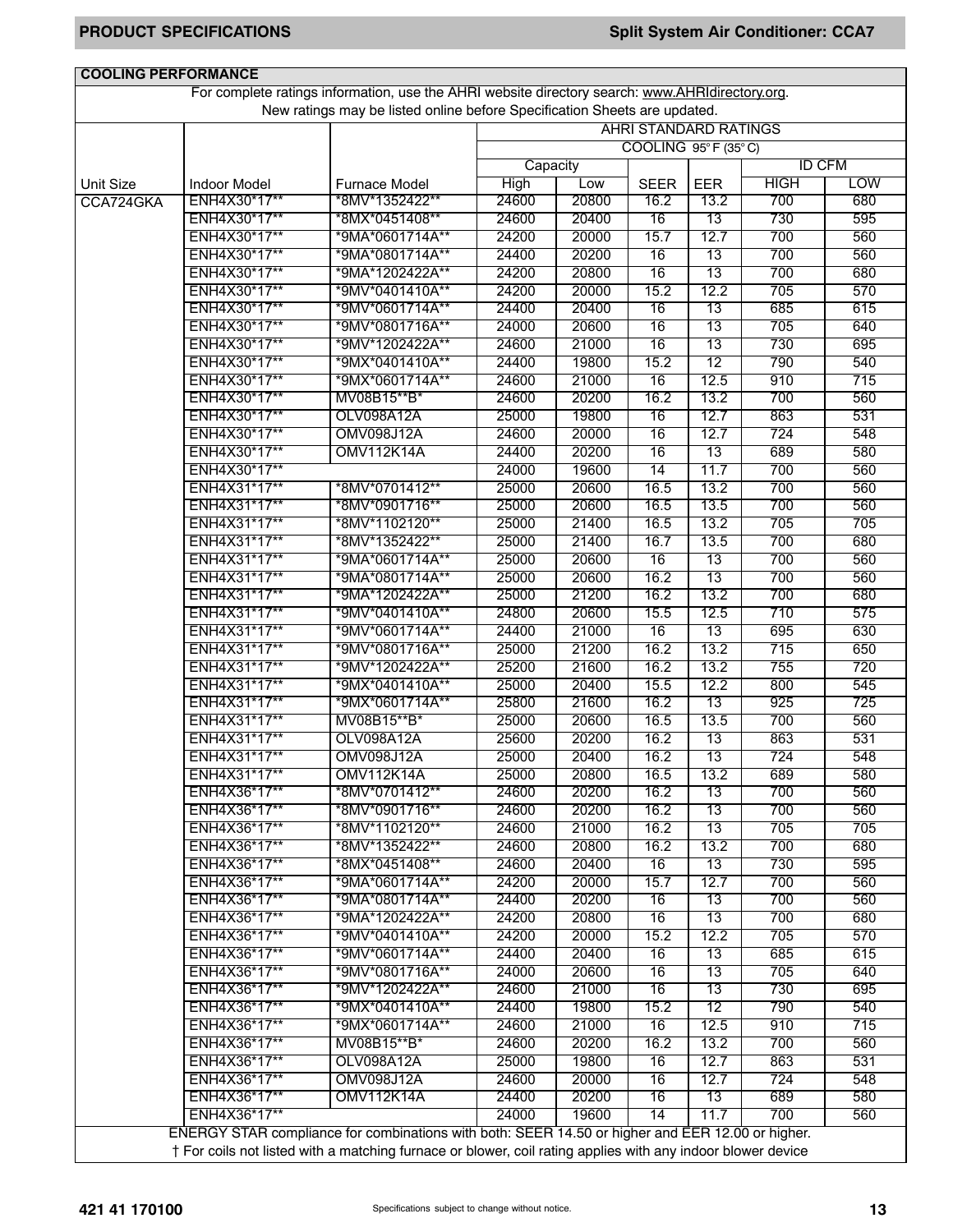| <b>COOLING PERFORMANCE</b>    |                                     | For complete ratings information, use the AHRI website directory search: www.AHRIdirectory.org. |             |       |                     |                              |             |               |
|-------------------------------|-------------------------------------|-------------------------------------------------------------------------------------------------|-------------|-------|---------------------|------------------------------|-------------|---------------|
|                               |                                     | New ratings may be listed online before Specification Sheets are updated.                       |             |       |                     |                              |             |               |
|                               |                                     |                                                                                                 |             |       |                     | <b>AHRI STANDARD RATINGS</b> |             |               |
|                               |                                     |                                                                                                 |             |       |                     | COOLING 95°F (35°C)          |             |               |
|                               |                                     |                                                                                                 | Capacity    |       |                     |                              |             | <b>ID CFM</b> |
|                               |                                     |                                                                                                 | <b>High</b> | Low   |                     |                              | <b>HIGH</b> | <b>LOW</b>    |
| <b>Unit Size</b><br>CCA736GKA | <b>Indoor Model</b><br>*FVM4X60**** | <b>Furnace Model</b>                                                                            | 37200       | 30200 | <b>SEER</b><br>17.7 | <b>EER</b><br>13.5           | 1050        | 840           |
|                               | FCM4X24****                         |                                                                                                 | 35200       | 29200 | 16.5                | 12.5                         | 1050        | 840           |
|                               | FCM4X36****                         |                                                                                                 | 35400       | 29200 | 16.7                | 13                           | 1050        | 840           |
|                               | FCM4X48****                         |                                                                                                 | 36800       | 29800 | 17.2                | 13.5                         | 1050        | 840           |
|                               | FCM4X60****                         |                                                                                                 | 37200       | 30200 | 17.5                | 13.5                         | 1050        | 840           |
|                               | FVM4X24****                         |                                                                                                 | 35200       | 29000 | 16.2                | 12.5                         | 1050        | 840           |
|                               | FVM4X36****                         |                                                                                                 | 35400       | 29200 | 16.7                | 13                           | 1050        | 840           |
|                               | FVM4X48****                         |                                                                                                 | 36800       | 29800 | 17.2                | 13.5                         | 1050        | 840           |
|                               | EA*4X36*14A*                        | *8MV*0701412**                                                                                  | 35000       | 29000 | 16.2                | 12.2                         | 1050        | 840           |
|                               | EA*4X36*14A*                        |                                                                                                 | 34600       | 28400 | 14.5                | 11.7                         | 1050        | 840           |
|                               | EA*4X36*17A*                        | *8MV*0701412**                                                                                  | 35200       | 29000 | 16.2                | 12.5                         | 1050        | 840           |
|                               | EA*4X36*17A*                        | *8MV*0901716**                                                                                  | 35200       | 29000 | 16.5                | 12.7                         | 1050        | 840           |
|                               | EA*4X36*17A*                        | *9MA*0601714A**                                                                                 | 34600       | 28600 | 16                  | 12.2                         | 975         | 780           |
|                               | EA*4X36*17A*                        | *9MA*0801714A**                                                                                 | 34800       | 28600 | 16                  | 12.5                         | 975         | 780           |
|                               | EA*4X36*17A*                        | *9MV*0601714A**                                                                                 | 34800       | 27800 | 16                  | 12.2                         | 1035        | 710           |
|                               | EA*4X36*17A*                        | *9MV*0801716A**                                                                                 | 35000       | 28000 | 16                  | 12.5                         | 1040        | 730           |
|                               | EA*4X36*17A*                        | *9MX*0601714A**                                                                                 | 35000       | 28200 | 16                  | 12.2                         | 1045        | 720           |
|                               | EA*4X36*17A*                        | *9MX*0801716A**                                                                                 | 35000       | 29400 | 15.7                | 12.5                         | 1035        | 965           |
|                               | EA*4X36*17A*                        | MV08B15**B*                                                                                     | 35200       | 29000 | 16.7                | 12.7                         | 1050        | 840           |
|                               | EA*4X36*17A*                        | <b>OMV112K14A</b>                                                                               | 35000       | 29000 | 16.2                | 12.5                         | 1034        | 823           |
|                               | EA*4X36*17A*                        |                                                                                                 | 34600       | 28400 | 14.5                | 11.7                         | 1050        | 840           |
|                               | EA*4X36*21A*                        | *8MV*0901716**                                                                                  | 35400       | 29200 | 16.7                | 13                           | 1050        | 840           |
|                               | EA*4X36*21A*                        | *8MV*1102120**                                                                                  | 35400       | 29000 | 16.7                | 13                           | 1050        | 840           |
|                               | EA*4X36*21A*                        | *8MX*0902116**                                                                                  | 35400       | 29600 | 16.2                | 12.7                         | 1085        | 955           |
|                               | EA*4X36*21A*                        | *9MA*0601714A**                                                                                 | 34600       | 28600 | 16                  | 12.5                         | 975         | 780           |
|                               | EA*4X36*21A*                        | *9MA*0602120A**                                                                                 | 34800       | 28600 | 16                  | 12.5                         | 975         | 780           |
|                               | EA*4X36*21A*                        | *9MA*0801714A**                                                                                 | 34800       | 28600 | 16.2                | 12.5                         | 975         | 780           |
|                               | EA*4X36*21A*                        | *9MA*0802120A**                                                                                 | 35000       | 28600 | 16.5                | 12.7                         | 975         | 780           |
|                               | EA*4X36*21A*                        | *9MA*1002122A**                                                                                 | 35000       | 28600 | 16.5                | 12.7                         | 975         | 780           |
|                               | EA*4X36*21A*                        | *9MV*0601714A**                                                                                 | 35000       | 28000 | 16                  | 12.2                         | 1055        | 725           |
|                               | EA*4X36*21A*                        | *9MV*0801716A**                                                                                 | 35200       | 28200 | 16.2                | 12.5                         | 1060        | 755           |
|                               | EA*4X36*21A*                        | *9MV*0802120A**                                                                                 | 34600       | 29000 | 16.5                | 12.7                         | 930         | 835           |
|                               | EA*4X36*21A*                        | *9MV*1002120A**                                                                                 | 34600       | 28800 | 16.2                | 12.7                         | 920         | 820           |
|                               | EA*4X36*21A*                        | *9MX*0601714A**                                                                                 | 35200       | 28400 | 16                  | 12.2                         | 1065        | 740           |
|                               | EA*4X36*21A*                        | *9MX*0801716A**                                                                                 | 35000       | 29600 | 15.7                | 12.5                         | 1050        | 985           |
|                               | EA*4X36*21A*                        | MV12F19**B*                                                                                     | 35400       | 29200 | 17                  | 13                           | 1050        | 840           |
|                               | EA*4X36*21A*                        | OLV112A16A                                                                                      | 35200       | 29200 | 16.2                | 12.5                         | 1083        | 881           |
|                               | EA*4X36*21A*                        | <b>OMV112K14A</b>                                                                               | 35000       | 29000 | 16.5                | 12.5                         | 1034        | 823           |
|                               | EA*4X36*21A*                        |                                                                                                 | 34600       | 28400 | 14.5                | 11.7                         | 1050        | 840           |
|                               | EA*4X42*21A*                        | *8MV*0901716**                                                                                  | 35600       | 29400 | 17                  | 13                           | 1050        | 840           |
|                               | EA*4X42*21A*                        | *8MV*1102120**                                                                                  | 35600       | 29400 | 16.7                | 13                           | 1050        | 840           |
|                               | EA*4X42*21A*                        | *8MX*0902116**                                                                                  | 35800       | 29800 | 16.5                | 13                           | 1085        | 950           |
|                               | EA*4X42*21A*                        | *9MA*0601714A**                                                                                 | 35000       | 28800 | 16                  | 12.5                         | 975         | 780           |
|                               | EA*4X42*21A*                        | *9MA*0602120A**                                                                                 | 35000       | 28800 | 16.2                | 12.5                         | 975         | 780           |
|                               | EA*4X42*21A*                        | *9MA*0801714A**                                                                                 | 35000       | 28800 | 16.2                | 12.5                         | 975         | 780           |
|                               | EA*4X42*21A*                        | *9MA*0802120A**                                                                                 | 35200       | 28800 | 16.5                | 12.7                         | 975         | 780           |
|                               | EA*4X42*21A*                        | *9MA*1002122A**                                                                                 | 35200       | 28800 | 16.5                | 13                           | 975         | 780           |
|                               | EA*4X42*21A*<br>* Tested Combo      | *9MV*0601714A**                                                                                 | 35200       | 28000 | 16                  | 12.2                         | 1055        | 720           |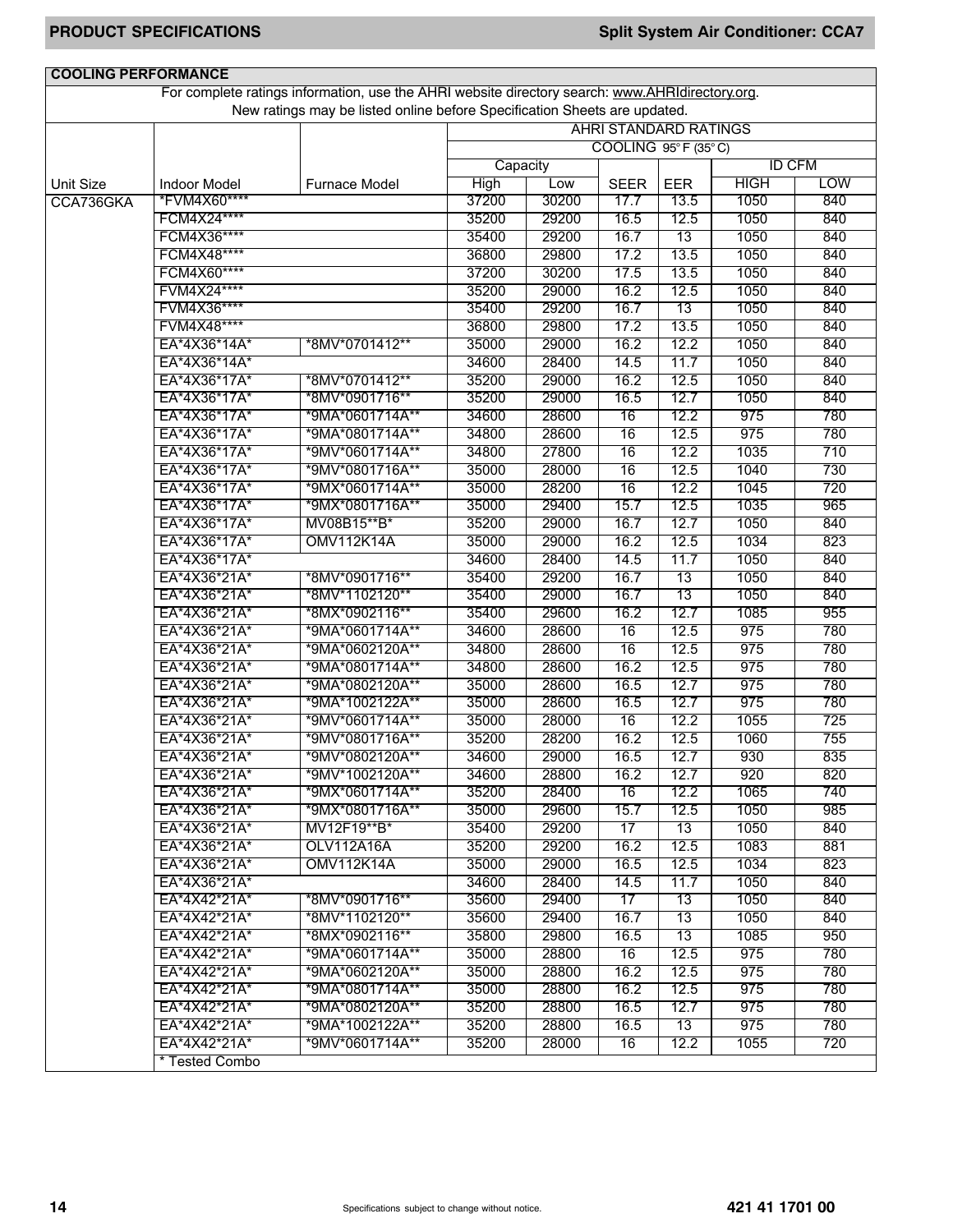| <b>COOLING PERFORMANCE</b> |                     |                                                                                                 |          |       |                              |      |               |            |
|----------------------------|---------------------|-------------------------------------------------------------------------------------------------|----------|-------|------------------------------|------|---------------|------------|
|                            |                     | For complete ratings information, use the AHRI website directory search: www.AHRIdirectory.org. |          |       |                              |      |               |            |
|                            |                     | New ratings may be listed online before Specification Sheets are updated.                       |          |       |                              |      |               |            |
|                            |                     |                                                                                                 |          |       | <b>AHRI STANDARD RATINGS</b> |      |               |            |
|                            |                     |                                                                                                 |          |       | COOLING 95°F (35°C)          |      |               |            |
|                            |                     |                                                                                                 | Capacity |       |                              |      | <b>ID CFM</b> |            |
| <b>Unit Size</b>           | <b>Indoor Model</b> | <b>Furnace Model</b>                                                                            | High     | Low   | <b>SEER</b>                  | EER  | <b>HIGH</b>   | <b>LOW</b> |
| CCA736GKA                  | EA*4X42*21A*        | *9MV*0801716A**                                                                                 | 35400    | 28400 | 16.2                         | 12.5 | 1055          | 750        |
|                            | EA*4X42*21A*        | *9MV*0802120A**                                                                                 | 34800    | 29200 | 16.5                         | 12.7 | 925           | 830        |
|                            | EA*4X42*21A*        | *9MV*1002120A**                                                                                 | 34800    | 29000 | 16.5                         | 12.7 | 915           | 815        |
|                            | EA*4X42*21A*        | *9MX*0601714A**                                                                                 | 35400    | 28400 | 16.2                         | 12.5 | 1060          | 735        |
|                            | EA*4X42*21A*        | *9MX*0801716A**                                                                                 | 35400    | 29800 | 16                           | 12.5 | 1050          | 980        |
|                            | EA*4X42*21A*        | MV12F19**B*                                                                                     | 35800    | 29400 | 17                           | 13   | 1050          | 840        |
|                            | EA*4X42*21A*        | OLV112A16A                                                                                      | 35600    | 29400 | 16.2                         | 12.5 | 1083          | 881        |
|                            | EA*4X42*21A*        | OMV112K14A                                                                                      | 35400    | 29200 | 16.5                         | 12.5 | 1034          | 823        |
|                            | EA*4X42*21A*        |                                                                                                 | 35000    | 28600 | 14.5                         | 12   | 1050          | 840        |
|                            | EA*4X42*24A*        | *8MV*1102120**                                                                                  | 35600    | 29400 | $\overline{17}$              | 13   | 1050          | 840        |
|                            | EA*4X42*24A*        | *8MV*1352422**                                                                                  | 35600    | 29400 | 17                           | 13   | 1050          | 840        |
|                            | EA*4X42*24A*        | *9MA*0602120A**                                                                                 | 35000    | 28800 | 16.2                         | 12.5 | 975           | 780        |
|                            | EA*4X42*24A*        | *9MA*0802120A**                                                                                 | 35200    | 28800 | 16.5                         | 12.7 | 975           | 780        |
|                            | EA*4X42*24A*        | *9MA*1002122A**                                                                                 | 35200    | 28800 | 16.5                         | 13   | 975           | 780        |
|                            | EA*4X42*24A*        | *9MA*1202422A**                                                                                 | 35200    | 28800 | 16.5                         | 13   | 975           | 780        |
|                            | EA*4X42*24A*        | *9MV*0802120A**                                                                                 | 35000    | 29200 | 16.5                         | 12.7 | 935           | 835        |
|                            | EA*4X42*24A*        | *9MV*1002120A**                                                                                 | 34800    | 29200 | 16.5                         | 12.7 | 925           | 825        |
|                            | EA*4X42*24A*        | *9MV*1202422A**                                                                                 | 35400    | 29400 | 16.7                         | 13   | 960           | 880        |
|                            | EA*4X42*24A*        | MV16J22**B*                                                                                     | 35800    | 29400 | 17                           | 13.2 | 1050          | 840        |
|                            | EA*4X42*24A*        | MV20L24**B*                                                                                     | 35800    | 29400 | 16.7                         | 13.2 | 1050          | 840        |
|                            | EA*4X42*24A*        | <b>OLV112A16A</b>                                                                               | 35600    | 29400 | 16.2                         | 12.5 | 1083          | 881        |
|                            | EA*4X42*24A*        | OLV154F20A                                                                                      | 36200    | 30200 | 16.7                         | 12.7 | 1248          | 1022       |
|                            | EA*4X42*24A*        |                                                                                                 | 35000    | 28600 | 14.5                         | 12   | 1050          | 840        |
|                            | EA*4X48*17A*        | *8MV*0701412**                                                                                  | 36200    | 29800 | 16.7                         | 12.7 | 1050          | 840        |
|                            | EA*4X48*17A*        | *8MV*0901716**                                                                                  | 36400    | 29800 | 17                           | 13   | 1050          | 840        |
|                            | EA*4X48*17A*        | *9MA*0601714A**                                                                                 | 35800    | 29400 | 16.5                         | 12.5 | 975           | 780        |
|                            | EA*4X48*17A*        | *9MA*0801714A**                                                                                 | 35800    | 29400 | 16.5                         | 12.7 | 975           | 780        |
|                            | EA*4X48*17A*        | *9MV*0601714A**                                                                                 | 36000    | 28600 | 16.5                         | 12.5 | 1040          | 715        |
|                            | EA*4X48*17A*        | *9MV*0801716A**                                                                                 | 36200    | 28800 | 16.5                         | 12.7 | 1045          | 740        |
|                            | EA*4X48*17A*        | *9MX*0601714A**                                                                                 | 36200    | 29000 | 16.5                         | 12.5 | 1050          | 725        |
|                            | EA*4X48*17A*        | *9MX*0801716A**                                                                                 | 36200    | 30400 | 16.2                         | 12.7 | 1040          | 970        |
|                            | EA*4X48*17A*        | MV08B15**B*                                                                                     | 36400    | 29800 | 17.2                         | 13   | 1050          | 840        |
|                            | EA*4X48*17A*        | <b>OMV112K14A</b>                                                                               | 36200    | 29800 | 16.7                         | 12.7 | 1034          | 823        |
|                            | EA*4X48*17A*        |                                                                                                 | 35800    | 29200 | 15                           | 12   | 1050          | 840        |
|                            | EA*4X48*21A*        | *8MV*0901716**                                                                                  | 36200    | 29600 | $\overline{17}$              | 13   | 1050          | 840        |
|                            | EA*4X48*21A*        | *8MV*1102120**                                                                                  | 36200    | 29600 | 17                           | 13   | 1050          | 840        |
|                            | EA*4X48*21A*        | *9MA*0601714A**                                                                                 | 35400    | 29200 | 16.2                         | 12.5 | 975           | 780        |
|                            | EA*4X48*21A*        | *9MA*0602120A**                                                                                 | 35600    | 29200 | 16.5                         | 12.7 | 975           | 780        |
|                            | EA*4X48*21A*        | *9MA*0801714A**                                                                                 | 35600    | 29200 | 16.5                         | 12.7 | 975           | 780        |
|                            | EA*4X48*21A*        | *9MA*0802120A**                                                                                 | 35800    | 29200 | 16.7                         | 13   | 975           | 780        |
|                            | EA*4X48*21A*        | *9MA*1002122A**                                                                                 | 35800    | 29200 | 16.7                         | 13   | 975           | 780        |
|                            | EA*4X48*21A*        | *9MV*0601714A**                                                                                 | 35800    | 28400 | 16.2                         | 12.5 | 1050          | 720        |
|                            | EA*4X48*21A*        | *9MV*0801716A**                                                                                 | 36000    | 28600 | 16.5                         | 12.5 | 1050          | 745        |
|                            | EA*4X48*21A*        | *9MV*0802120A**                                                                                 | 35400    | 29600 | 16.7                         | 13   | 920           | 825        |
|                            | EA*4X48*21A*        | *9MV*1002120A**                                                                                 | 35200    | 29400 | 16.7                         | 13   | 910           | 810        |
|                            | EA*4X48*21A*        | *9MX*0601714A**                                                                                 | 35800    | 28800 | 16.5                         | 12.5 | 1055          | 730        |
|                            | EA*4X48*21A*        | *9MX*0801716A**                                                                                 | 35800    | 30200 | 16                           | 12.5 | 1045          | 975        |
|                            | EA*4X48*21A*        | MV12F19**B*                                                                                     | 36200    | 29800 | 17.2                         | 13.2 | 1050          | 840        |
|                            | EA*4X48*21A*        | OLV112A16A                                                                                      | 36000    | 29800 | 16.5                         | 12.5 | 1083          | 881        |
|                            |                     |                                                                                                 |          |       |                              |      |               |            |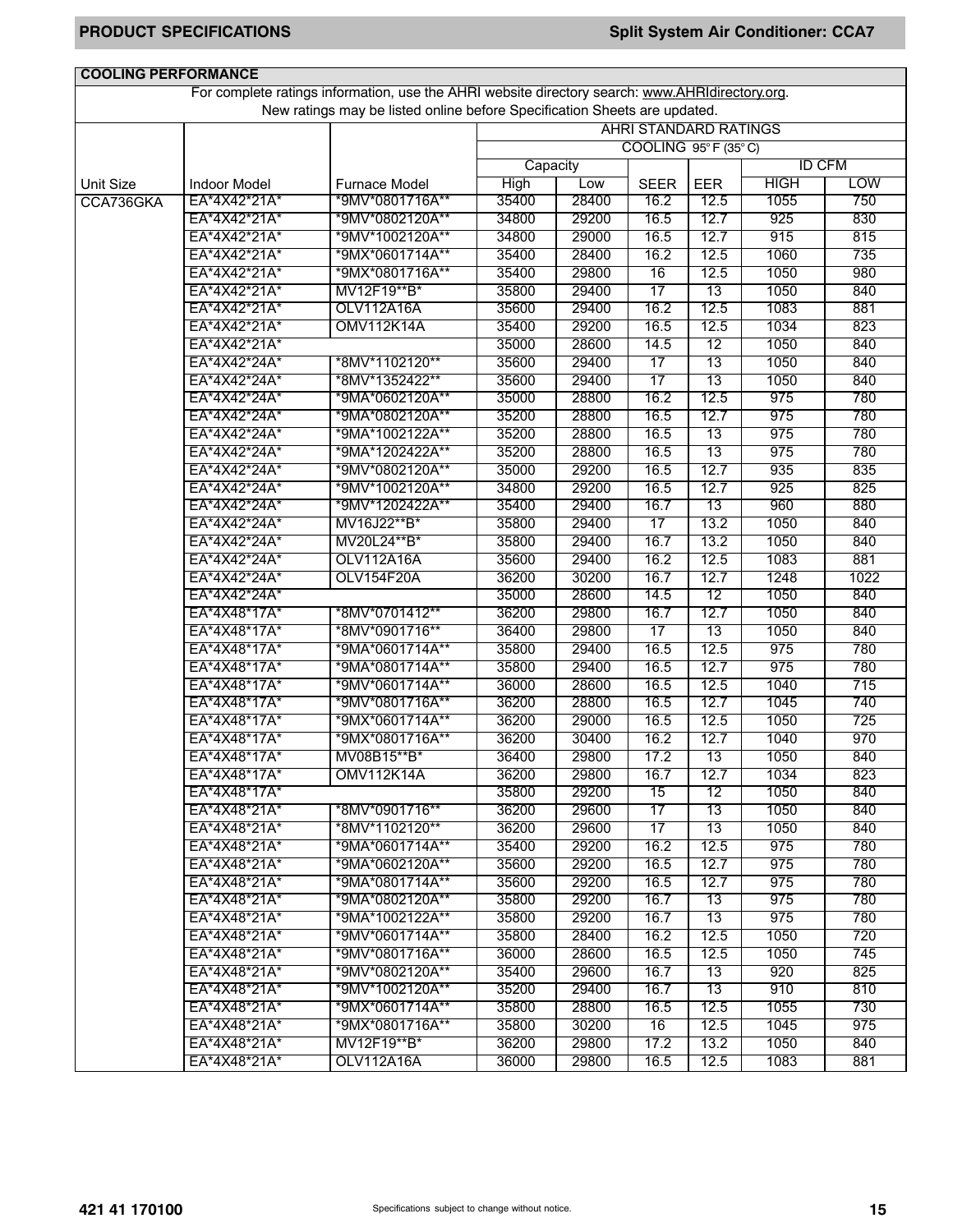| <b>COOLING PERFORMANCE</b> |                     |                                                                                                 |             |       |                       |                 |               |            |
|----------------------------|---------------------|-------------------------------------------------------------------------------------------------|-------------|-------|-----------------------|-----------------|---------------|------------|
|                            |                     | For complete ratings information, use the AHRI website directory search: www.AHRIdirectory.org. |             |       |                       |                 |               |            |
|                            |                     | New ratings may be listed online before Specification Sheets are updated.                       |             |       |                       |                 |               |            |
|                            |                     |                                                                                                 |             |       | AHRI STANDARD RATINGS |                 |               |            |
|                            |                     |                                                                                                 |             |       | COOLING 95°F (35°C)   |                 |               |            |
|                            |                     |                                                                                                 | Capacity    |       |                       |                 | <b>ID CFM</b> |            |
| <b>Unit Size</b>           | <b>Indoor Model</b> | <b>Furnace Model</b>                                                                            | <b>High</b> | Low   | <b>SEER</b>           | EER             | <b>HIGH</b>   | <b>LOW</b> |
| CCA736GKA                  | EA*4X48*21A*        | <b>OMV112K14A</b>                                                                               | 35800       | 29600 | 16.7                  | 12.7            | 1034          | 823        |
|                            | EA*4X48*21A*        |                                                                                                 | 35400       | 29000 | 14.5                  | 12              | 1050          | 840        |
|                            | EA*4X48*24A*        | *8MV*1102120**                                                                                  | 36200       | 29600 | $\overline{17}$       | 13              | 1050          | 840        |
|                            | EA*4X48*24A*        | *8MV*1352422**                                                                                  | 36200       | 29800 | 17.2                  | 13.2            | 1050          | 840        |
|                            | EA*4X48*24A*        | *9MA*0602120A**                                                                                 | 35600       | 29200 | 16.5                  | 12.7            | 975           | 780        |
|                            | EA*4X48*24A*        | *9MA*0802120A**                                                                                 | 35800       | 29200 | 16.7                  | 13              | 975           | 780        |
|                            | EA*4X48*24A*        | *9MA*1002122A**                                                                                 | 35800       | 29200 | 16.7                  | 13              | 975           | 780        |
|                            | EA*4X48*24A*        | *9MA*1202422A**                                                                                 | 35800       | 29200 | 16.7                  | 13              | 975           | 780        |
|                            | EA*4X48*24A*        | *9MV*0802120A**                                                                                 | 35400       | 29600 | 16.7                  | 13              | 930           | 835        |
|                            | EA*4X48*24A*        | *9MV*1002120A**                                                                                 | 35400       | 29600 | 16.7                  | 13              | 920           | 825        |
|                            | EA*4X48*24A*        | *9MV*1202422A**                                                                                 | 35600       | 29800 | 17                    | 13              | 960           | 880        |
|                            | EA*4X48*24A*        | MV16J22**B*                                                                                     | 36200       | 29800 | 17.2                  | 13.2            | 1050          | 840        |
|                            | EA*4X48*24A*        | MV20L24**B*                                                                                     | 36200       | 29600 | 17                    | 13.2            | 1050          | 840        |
|                            | EA*4X48*24A*        | <b>OLV112A16A</b>                                                                               | 36200       | 29800 | 16.5                  | 12.7            | 1083          | 881        |
|                            | EA*4X48*24A*        | OLV154F20A                                                                                      | 37000       | 30600 | 17                    | 13              | 1248          | 1022       |
|                            | EA*4X48*24A*        |                                                                                                 | 35400       | 29000 | 14.5                  | 12              | 1050          | 840        |
|                            | EHD4X36A**          | *8MV*0701412**                                                                                  | 35600       | 29200 | 16.7                  | 12.7            | 975           | 780        |
|                            | EHD4X36A**          | *8MV*0901716**                                                                                  | 36200       | 29600 | 17                    | 13              | 1050          | 840        |
|                            | EHD4X36A**          | *8MV*1102120**                                                                                  | 36200       | 29600 | 16.7                  | 13              | 1050          | 840        |
|                            | EHD4X36A**          | *8MV*1352422**                                                                                  | 36200       | 29800 | $\overline{17}$       | 13              | 1050          | 840        |
|                            | EHD4X36A**          | *8MX*0701716**                                                                                  | 35800       | 30000 | 16                    | 12.5            | 1045          | 920        |
|                            | EHD4X36A**          | *8MX*0902116**                                                                                  | 36200       | 30000 | 16.5                  | 13              | 1060          | 925        |
|                            | EHD4X36A**          | *9MA*0601714A**                                                                                 | 35400       | 29200 | 16.2                  | 12.5            | 975           | 780        |
|                            | EHD4X36A**          | *9MA*0602120A**                                                                                 | 35600       | 29200 | 16.5                  | 12.7            | 975           | 780        |
|                            | EHD4X36A**          | *9MA*0801714A**                                                                                 | 35600       | 29200 | 16.5                  | 12.7            | 975           | 780        |
|                            | EHD4X36A**          | *9MA*0802120A**                                                                                 | 35600       | 29200 | 16.5                  | 13              | 975           | 780        |
|                            | EHD4X36A**          | *9MA*1002122A**                                                                                 | 35600       | 29200 | 16.7                  | 13              | 975           | 780        |
|                            | EHD4X36A**          | *9MA*1202422A**                                                                                 | 35600       | 29200 | 16.5                  | 13              | 975           | 780        |
|                            | EHD4X36A**          | *9MV*0601714A**                                                                                 | 35800       | 28200 | 16.2                  | 12.5            | 1035          | 700        |
|                            | EHD4X36A**          | *9MV*0801716A**                                                                                 | 35800       | 28600 | 16.5                  | 12.5            | 1040          | 725        |
|                            | <b>EHD4X36A**</b>   | *9MV*0802120A**                                                                                 | 35200       | 29400 | 16.5                  | 13              | 905           | 800        |
|                            | EHD4X36A**          | *9MV*1002120A**                                                                                 | 35000       | 29200 | 16.5                  | 13              | 885           | 775        |
|                            | EHD4X36A**          | *9MV*1202422A**                                                                                 | 35400       | 29600 | 16.7                  | 13              | 920           | 835        |
|                            | EHD4X36A**          | *9MX*0601714A**                                                                                 | 35800       | 28600 | 16.2                  | 12.5            | 1045          | 710        |
|                            | <b>EHD4X36A**</b>   | *9MX*0801716A**                                                                                 | 35800       | 30200 | 16                    | 12.5            | 1035          | 965        |
|                            | EHD4X36A**          | MV08B15**B*                                                                                     | 36200       | 29600 | 17                    | 13              | 1050          | 840        |
|                            | EHD4X36A**          | MV12F19**B*                                                                                     | 36200       | 29800 | 17.2                  | 13.2            | 1050          | 840        |
|                            | <b>EHD4X36A**</b>   | MV16J22**B*                                                                                     | 36200       | 29800 | $\overline{17}$       | 13.2            | 1050          | 840        |
|                            | <b>EHD4X36A**</b>   | MV20L24**B*                                                                                     | 36200       | 29600 | $\overline{17}$       | 13.2            | 1050          | 840        |
|                            | EHD4X36A**          | OLV112A16A                                                                                      | 36000       | 29800 | 16.5                  | 12.5            | 1083          | 881        |
|                            | EHD4X36A**          | OLV154F20A                                                                                      | 36800       | 30600 | 16.7                  | 12.7            | 1248          | 1022       |
|                            | EHD4X36A**          | <b>OMV112K14A</b>                                                                               | 35800       | 29600 | 16.5                  | 12.5            | 1034          | 823        |
|                            | EHD4X36A**          |                                                                                                 | 35400       | 29000 | 14.5                  | 12              | 1050          | 840        |
|                            | EHD4X42A**          | *8MV*0701412**                                                                                  | 36200       | 29800 | 16.7                  | 12.7            | 1050          | 840        |
|                            | EHD4X42A**          | *8MV*0901716**                                                                                  | 36400       | 29800 | $\overline{17}$       | $\overline{13}$ | 1050          | 840        |
|                            | EHD4X42A**          | *8MV*1102120**                                                                                  | 36400       | 29800 | $\overline{17}$       | 13              | 1050          | 840        |
|                            | EHD4X42A**          | *8MV*1352422**                                                                                  | 36400       | 29800 | 17.2                  | 13.2            | 1050          | 840        |
|                            | EHD4X42A**          | *8MX*0902116**                                                                                  | 36400       | 30200 | 16.5                  | 13              | 1070          | 935        |
|                            | EHD4X42A**          | *9MA*0601714A**                                                                                 | 35600       | 29200 | 16.2                  | 12.5            | 975           | 780        |
|                            | EHD4X42A**          | *9MA*0602120A**                                                                                 | 35800       | 29400 | 16.5                  | 12.7            | 975           | 780        |
|                            | EHD4X42A**          | *9MA*0801714A**                                                                                 | 35800       | 29400 | 16.5                  | 12.7            | 975           | 780        |
|                            | EHD4X42A**          | *9MA*0802120A**                                                                                 | 35800       | 29400 | 16.7                  | 13              | 975           | 780        |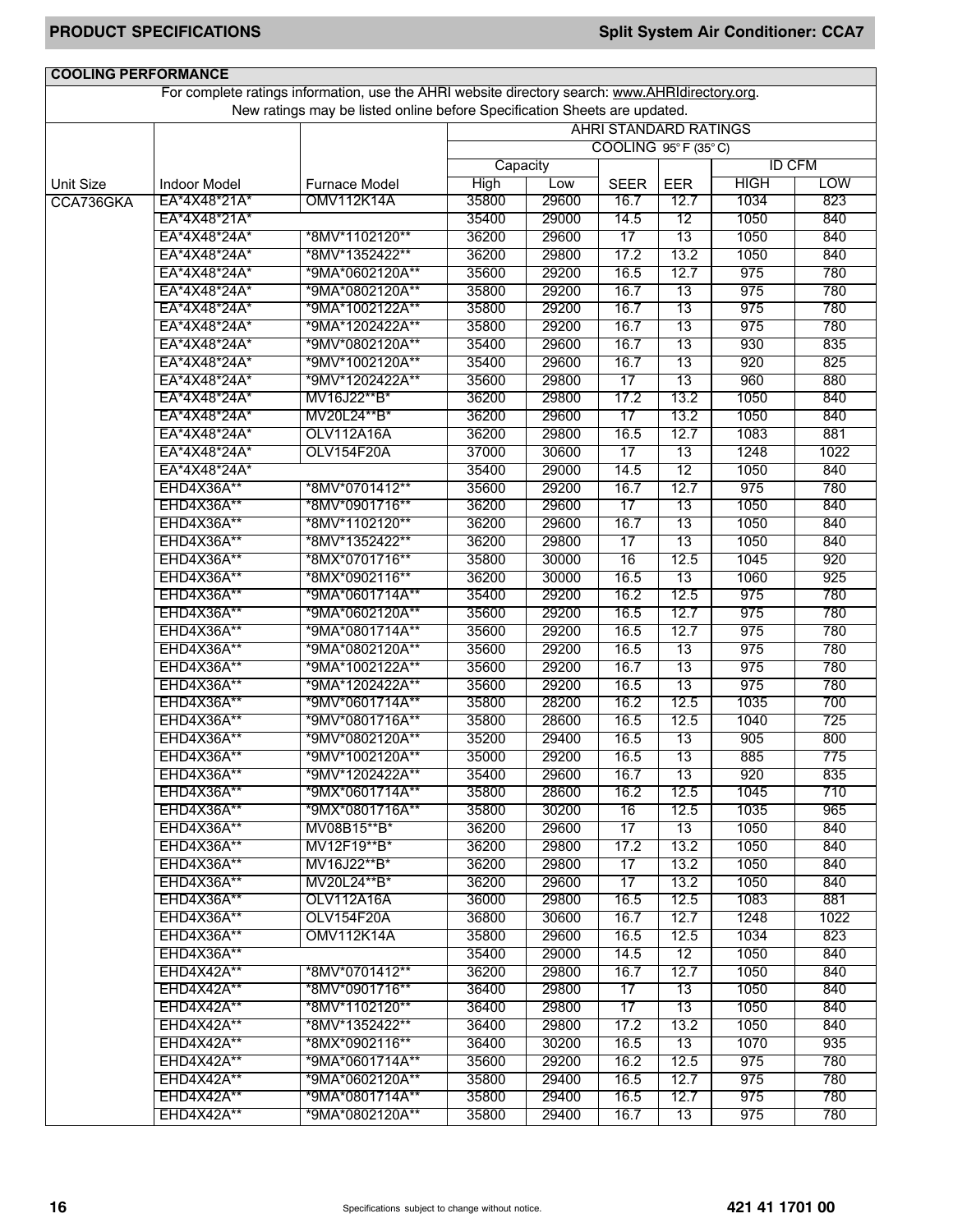| <b>COOLING PERFORMANCE</b> |                     |                                                                                                 |          |       |                              |            |             |               |
|----------------------------|---------------------|-------------------------------------------------------------------------------------------------|----------|-------|------------------------------|------------|-------------|---------------|
|                            |                     | For complete ratings information, use the AHRI website directory search: www.AHRIdirectory.org. |          |       |                              |            |             |               |
|                            |                     | New ratings may be listed online before Specification Sheets are updated.                       |          |       |                              |            |             |               |
|                            |                     |                                                                                                 |          |       | <b>AHRI STANDARD RATINGS</b> |            |             |               |
|                            |                     |                                                                                                 |          |       | COOLING 95°F (35°C)          |            |             |               |
|                            |                     |                                                                                                 | Capacity |       |                              |            |             | <b>ID CFM</b> |
| Unit Size                  | <b>Indoor Model</b> | Furnace Model                                                                                   | High     | Low   | <b>SEER</b>                  | <b>EER</b> | <b>HIGH</b> | <b>LOW</b>    |
| CCA736GKA                  | EHD4X42A**          | *9MA*1002122A**                                                                                 | 36000    | 29400 | 16.7                         | 13         | 975         | 780           |
|                            | EHD4X42A**          | *9MA*1202422A**                                                                                 | 35800    | 29400 | 16.7                         | 13         | 975         | 780           |
|                            | EHD4X42A**          | *9MV*0601714A**                                                                                 | 36000    | 28400 | 16.2                         | 12.5       | 1045        | 710           |
|                            | EHD4X42A**          | *9MV*0801716A**                                                                                 | 36200    | 28600 | 16.5                         | 12.7       | 1050        | 730           |
|                            | EHD4X42A**          | *9MV*0802120A**                                                                                 | 35600    | 29600 | 16.7                         | 13         | 915         | 810           |
|                            | EHD4X42A**          | *9MV*1002120A**                                                                                 | 35400    | 29400 | 16.7                         | 13         | 900         | 790           |
|                            | EHD4X42A**          | *9MV*1202422A**                                                                                 | 35800    | 29800 | 17                           | 13         | 935         | 850           |
|                            | EHD4X42A**          | *9MX*0601714A**                                                                                 | 36000    | 28800 | 16.5                         | 12.5       | 1055        | 720           |
|                            | EHD4X42A**          | *9MX*0801716A**                                                                                 | 36000    | 30400 | 16.2                         | 12.7       | 1040        | 975           |
|                            | EHD4X42A**          | MV08B15**B*                                                                                     | 36400    | 29800 | 17.2                         | 13         | 1050        | 840           |
|                            | <b>EHD4X42A**</b>   | MV12F19**B*                                                                                     | 36400    | 30000 | 17.2                         | 13.2       | 1050        | 840           |
|                            | EHD4X42A**          | MV16J22**B*                                                                                     | 36400    | 29800 | 17.2                         | 13.2       | 1050        | 840           |
|                            | EHD4X42A**          | MV20L24**B*                                                                                     | 36400    | 29800 | 17                           | 13.2       | 1050        | 840           |
|                            | EHD4X42A**          | <b>OLV112A16A</b>                                                                               | 36200    | 30000 | 16.5                         | 12.7       | 1083        | 881           |
|                            | EHD4X42A**          | OLV154F20A                                                                                      | 37200    | 30800 | 17                           | 13         | 1248        | 1022          |
|                            | EHD4X42A**          | <b>OMV112K14A</b>                                                                               | 36000    | 29600 | 16.7                         | 12.7       | 1034        | 823           |
|                            | EHD4X42A**          |                                                                                                 | 35600    | 29200 | 14.5                         | 12         | 1050        | 840           |
|                            | EHD4X48A**          | *8MV*0701412**                                                                                  | 36400    | 30000 | $\overline{17}$              | 13         | 1050        | 840           |
|                            | EHD4X48A**          | *8MV*0901716**                                                                                  | 36400    | 30000 | 17                           | 13.2       | 1050        | 840           |
|                            | EHD4X48A**          | *8MV*1102120**                                                                                  | 36400    | 30000 | $\overline{17}$              | 13.2       | 1050        | 840           |
|                            | EHD4X48A**          | *8MV*1352422**                                                                                  | 36600    | 30000 | 17.2                         | 13.2       | 1050        | 840           |
|                            | EHD4X48A**          | *8MX*0902116**                                                                                  | 36600    | 30400 | 16.7                         | 13         | 1070        | 940           |
|                            | EHD4X48A**          | *9MA*0601714A**                                                                                 | 35800    | 29400 | 16.5                         | 12.5       | 975         | 780           |
|                            | EHD4X48A**          | *9MA*0602120A**                                                                                 | 36000    | 29400 | 16.5                         | 12.7       | 975         | 780           |
|                            | EHD4X48A**          | *9MA*0801714A**                                                                                 | 36000    | 29400 | 16.5                         | 12.7       | 975         | 780           |
|                            | EHD4X48A**          | *9MA*0802120A**                                                                                 | 36000    | 29400 | 16.7                         | 13         | 975         | 780           |
|                            | EHD4X48A**          | *9MA*1002122A**                                                                                 | 36000    | 29400 | $\overline{17}$              | 13         | 975         | 780           |
|                            | EHD4X48A**          | *9MA*1202422A**                                                                                 | 36000    | 29400 | $\overline{17}$              | 13         | 975         | 780           |
|                            | EHD4X48A**          | *9MV*0601714A**                                                                                 | 36200    | 28600 | 16.5                         | 12.5       | 1045        | 715           |
|                            | EHD4X48A**          | *9MV*0801716A**                                                                                 | 36200    | 28800 | 16.5                         | 12.7       | 1050        | 740           |
|                            | EHD4X48A**          | *9MV*0802120A**                                                                                 | 35600    | 29800 | 16.7                         | 13         | 915         | 815           |
|                            | EHD4X48A**          | *9MV*1002120A**                                                                                 | 35600    | 29600 | 16.7                         | 13         | 900         | 800           |
|                            | EHD4X48A**          | *9MV*1202422A**                                                                                 | 35800    | 30000 | 17                           | 13         | 935         | 855           |
|                            | EHD4X48A**          | *9MX*0601714A**                                                                                 | 36200    | 29000 | 16.5                         | 12.5       | 1055        | 730           |
|                            | EHD4X48A**          | *9MX*0801716A**                                                                                 | 36200    | 30400 | 16.2                         | 12.7       | 1040        | 975           |
|                            | EHD4X48A**          | MV08B15**B*                                                                                     | 36400    | 30000 | 17.2                         | 13.2       | 1050        | 840           |
|                            | EHD4X48A**          | MV12F19**B*                                                                                     | 36600    | 30000 | 17.2                         | 13.2       | 1050        | 840           |
|                            | EHD4X48A**          | MV16J22**B*                                                                                     | 36600    | 30000 | 17.2                         | 13.2       | 1050        | 840           |
|                            | EHD4X48A**          | MV20L24**B*                                                                                     | 36600    | 30000 | 17.2                         | 13.2       | 1050        | 840           |
|                            | EHD4X48A**          | <b>OLV112A16A</b>                                                                               | 36400    | 30000 | 16.5                         | 12.7       | 1083        | 881           |
|                            | EHD4X48A**          | OLV154F20A                                                                                      | 37200    | 30800 | 17                           | 13         | 1248        | 1022          |
|                            | EHD4X48A**          | <b>OMV112K14A</b>                                                                               | 36200    | 29800 | $\overline{17}$              | 12.7       | 1034        | 823           |
|                            | EHD4X48A**          |                                                                                                 | 35800    | 29400 | 15                           | 12         | 1050        | 840           |
|                            | EN(A,D)4X36*21**    | *8MV*0901716**                                                                                  | 35200    | 29000 | 16.5                         | 12.7       | 1050        | 840           |
|                            | EN(A,D)4X36*21**    | *8MV*1102120**                                                                                  | 35200    | 29000 | 16.5                         | 12.5       | 1050        | 840           |
|                            | EN(A,D)4X36*21**    | *8MX*0902116**                                                                                  | 35200    | 29200 | 16                           | 12.5       | 1045        | 910           |
|                            | EN(A,D)4X36*21**    | *9MA*0601714A**                                                                                 | 34600    | 28400 | 16                           | 12.2       | 975         | 780           |
|                            | EN(A,D)4X36*21**    | *9MA*0602120A**                                                                                 | 34600    | 28400 | 16                           | 12.5       | 975         | 780           |
|                            | EN(A,D)4X36*21**    | *9MA*0801714A**                                                                                 | 34600    | 28600 | 16                           | 12.2       | 975         | 780           |
|                            |                     |                                                                                                 |          |       |                              |            |             |               |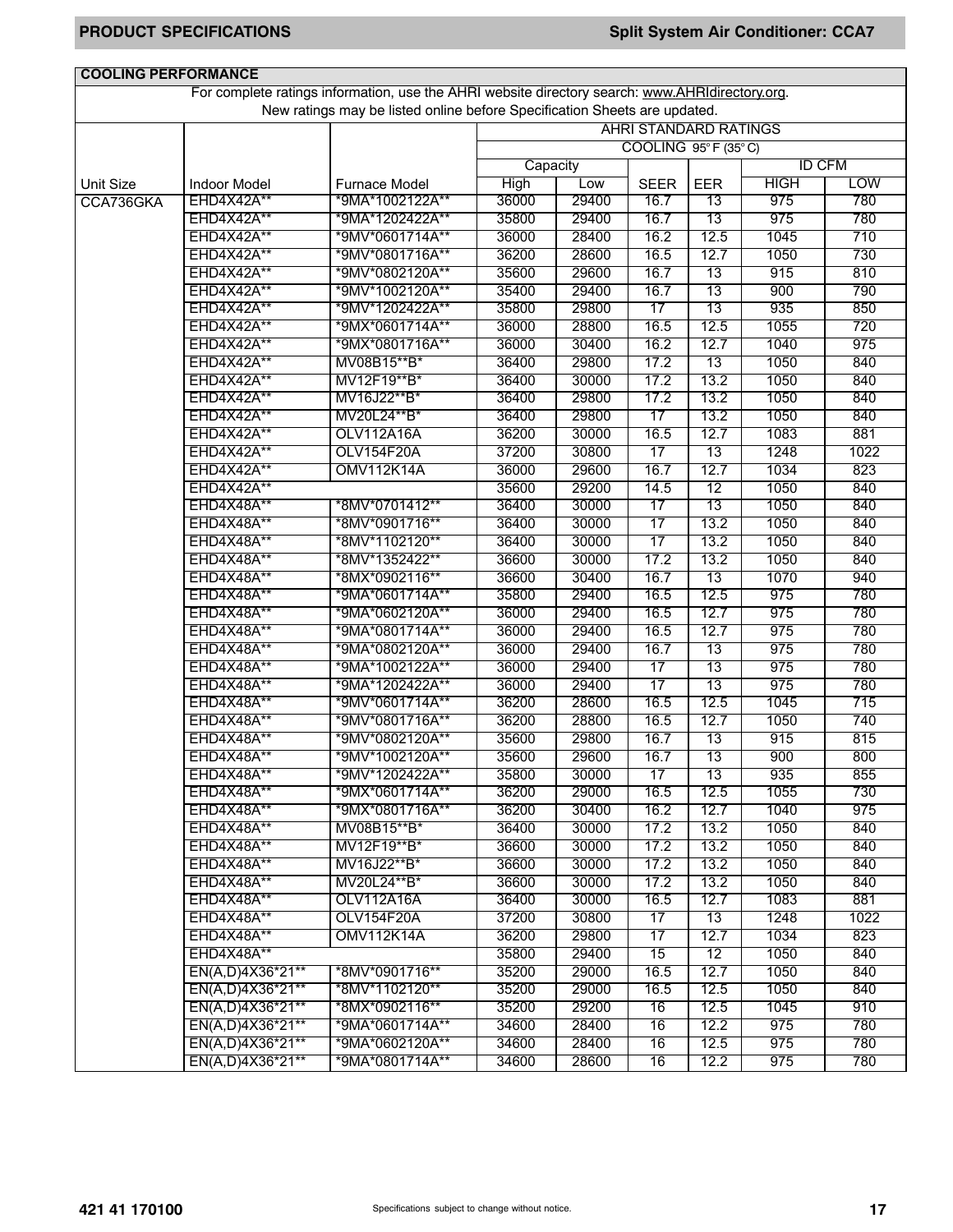| <b>COOLING PERFORMANCE</b> |                                      |                                                                                                 |                |                |                              |                 |               |            |  |
|----------------------------|--------------------------------------|-------------------------------------------------------------------------------------------------|----------------|----------------|------------------------------|-----------------|---------------|------------|--|
|                            |                                      | For complete ratings information, use the AHRI website directory search: www.AHRIdirectory.org. |                |                |                              |                 |               |            |  |
|                            |                                      | New ratings may be listed online before Specification Sheets are updated.                       |                |                |                              |                 |               |            |  |
|                            |                                      |                                                                                                 |                |                | <b>AHRI STANDARD RATINGS</b> |                 |               |            |  |
|                            |                                      |                                                                                                 |                |                | COOLING 95°F (35°C)          |                 |               |            |  |
|                            |                                      |                                                                                                 | Capacity       |                |                              |                 | <b>ID CFM</b> |            |  |
| <b>Unit Size</b>           | <b>Indoor Model</b>                  | Furnace Model                                                                                   | <b>High</b>    | Low            | <b>SEER</b>                  | EER             | <b>HIGH</b>   | <b>LOW</b> |  |
| CCA736GKA                  | EN(A,D)4X36*21**                     | *9MA*0802120A**                                                                                 | 34800          | 28600          | 16.2                         | 12.5            | 975           | 780        |  |
|                            | EN(A,D)4X36*21**                     | *9MA*1002122A**                                                                                 | 34800          | 28600          | 16.2                         | 12.5            | 975           | 780        |  |
|                            | EN(A,D)4X36*21**                     | *9MV*0601714A**                                                                                 | 34800          | 27600          | 15.7                         | 12              | 1025          | 700        |  |
|                            | EN(A,D)4X36*21**                     | *9MV*0801716A**                                                                                 | 35000          | 27800          | 16                           | 12.2            | 1030          | 720        |  |
|                            | EN(A,D)4X36*21**                     | *9MV*0802120A**                                                                                 | 34400          | 28600          | 16.2                         | 12.5            | 895           | 795        |  |
|                            | EN(A,D)4X36*21**                     | *9MV*1002120A**                                                                                 | 34200          | 28400          | 16.2                         | 12.5            | 875           | 765        |  |
|                            | EN(A,D)4X36*21**                     | *9MX*0601714A**                                                                                 | 34800          | 28000          | 16                           | 12.2            | 1035          | 710        |  |
|                            | EN(A,D)4X36*21**                     | *9MX*0801716A**                                                                                 | 34800          | 29400          | 15.7                         | 12.2            | 1025          | 955        |  |
|                            | EN(A,D)4X36*21**                     | MV12F19**B*                                                                                     | 35400          | 29000          | 16.7                         | 12.7            | 1050          | 840        |  |
|                            | EN(A,D)4X36*21**                     | OLV112A16A                                                                                      | 35000          | 29000          | 16                           | 12.2            | 1083          | 881        |  |
|                            | EN(A,D)4X36*21**                     | <b>OMV112K14A</b>                                                                               | 35000          | 28800          | 16.2                         | 12.5            | 1034          | 823        |  |
|                            | EN(A,D)4X36*21**                     |                                                                                                 | 34600          | 28400          | 14.5                         | 11.7            | 1050          | 840        |  |
|                            | EN(A,D)4X37*17**                     | *8MV*0701412**                                                                                  | 36600          | 30000          | 17                           | 13              | 1050          | 840        |  |
|                            | EN(A,D)4X37*17**                     | *8MV*0901716**                                                                                  | 36600          | 30000          | 17.2                         | 13.2            | 1050          | 840        |  |
|                            | EN(A,D)4X37*17**                     | *9MA*0601714A**                                                                                 | 36000          | 29600          | 16.5                         | 12.5            | 975           | 780        |  |
|                            | EN(A,D)4X37*17**                     | *9MA*0801714A**                                                                                 | 36000          | 29600          | 16.7                         | 12.7            | 975           | 780        |  |
|                            | EN(A,D)4X37*17**                     | *9MV*0601714A**                                                                                 | 36200          | 28800          | 16.5                         | 12.5            | 1040          | 715        |  |
|                            | EN(A,D)4X37*17**                     | *9MV*0801716A**                                                                                 | 35800          | 29000          | 16.7                         | 12.7            | 1045          | 740        |  |
|                            | EN(A,D)4X37*17**                     | *9MX*0601714A**                                                                                 | 36400          | 29200          | 16.5                         | 12.5            | 1050          | 730        |  |
|                            | EN(A,D)4X37*17**                     | *9MX*0801716A**                                                                                 | 36400          | 30600          | 16.5                         | 12.7            | 1040          | 970        |  |
|                            | EN(A,D)4X37*17**                     | MV08B15**B*                                                                                     | 36600          | 30000          | 17.2                         | 13.2            | 1050          | 840        |  |
|                            | EN(A,D)4X37*17**                     | <b>OMV112K14A</b>                                                                               | 36400          | 30000          | 17                           | 13              | 1034          | 823        |  |
|                            | EN(A,D)4X37*17**                     |                                                                                                 | 36000          | 29400          | 15                           | 12              | 1050          | 840        |  |
|                            | EN(A,D)4X43*24**                     | *8MV*1102120**                                                                                  | 36800          | 30200          | 17.5                         | 13.2            | 1050          | 840        |  |
|                            | EN(A,D)4X43*24**                     | *8MV*1352422**                                                                                  | 36800          | 30200          | 17.5                         | 13.5            | 1050          | 840        |  |
|                            | EN(A,D)4X43*24**                     | *9MA*0602120A**                                                                                 | 36200<br>36200 | 29600          | 16.7                         | 13              | 975<br>975    | 780        |  |
|                            | EN(A,D)4X43*24**                     | *9MA*0802120A**                                                                                 |                | 29600<br>29600 | $\overline{17}$              | 13.2<br>13.2    | 975           | 780        |  |
|                            | EN(A,D)4X43*24**<br>EN(A,D)4X43*24** | *9MA*1002122A**<br>*9MA*1202422A**                                                              | 36200<br>36200 | 29600          | $\overline{17}$<br>17        | 13.2            | 975           | 780<br>780 |  |
|                            | EN(A,D)4X43*24**                     | *9MV*0802120A**                                                                                 | 36200          | 30200          | 17                           | 13.2            | 950           | 865        |  |
|                            | EN(A,D)4X43*24**                     | *9MV*1002120A**                                                                                 | 36000          | 30200          | $\overline{17}$              | 13.2            | 945           | 865        |  |
|                            |                                      | *9MV*1202422A**                                                                                 | 36000          | 30400          | 17.2                         | 13.2            | 980           | 910        |  |
|                            | EN(A,D)4X43*24**<br>EN(A,D)4X43*24** | MV16J22**B*                                                                                     | 36800          | 30200          | 17.5                         | 13.5            | 1050          | 840        |  |
|                            | EN(A,D)4X43*24**                     | MV20L24**B*                                                                                     | 36800          | 30200          | 17.5                         | 13.5            | 1050          | 840        |  |
|                            | EN(A,D)4X43*24**                     | OLV112A16A                                                                                      | 36800          | 30200          | 17                           | 13              | 1083          | 881        |  |
|                            | EN(A,D)4X43*24**                     | OLV154F20A                                                                                      | 37600          | 31200          | 17.2                         | 13.2            | 1248          | 1022       |  |
|                            | EN(A,D)4X48*24**                     | *8MV*1102120**                                                                                  | 36200          | 29800          | 17                           | 13.2            | 1050          | 840        |  |
|                            | EN(A,D)4X48*24**                     | *8MV*1352422**                                                                                  | 36400          | 29800          | 17.2                         | 13.2            | 1050          | 840        |  |
|                            | EN(A,D)4X48*24**                     | *9MA*0602120A**                                                                                 | 35600          | 29200          | 16.5                         | 12.7            | 975           | 780        |  |
|                            | EN(A,D)4X48*24**                     | *9MA*0802120A**                                                                                 | 35800          | 29400          | 16.7                         | 13              | 975           | 780        |  |
|                            | EN(A,D)4X48*24**                     | *9MA*1002122A**                                                                                 | 35800          | 29400          | 17                           | 13              | 975           | 780        |  |
|                            | EN(A,D)4X48*24**                     | *9MA*1202422A**                                                                                 | 35800          | 29200          | 16.7                         | 13              | 975           | 780        |  |
|                            | EN(A,D)4X48*24**                     | *9MV*0802120A**                                                                                 | 35600          | 29800          | 16.7                         | $\overline{13}$ | 935           | 840        |  |
|                            | EN(A,D)4X48*24**                     | *9MV*1002120A**                                                                                 | 35400          | 29600          | 16.7                         | 13              | 925           | 830        |  |
|                            | EN(A,D)4X48*24**                     | *9MV*1202422A**                                                                                 | 35800          | 30200          | 17                           | 13              | 1120          | 910        |  |
|                            | EN(A,D)4X48*24**                     | MV16J22**B*                                                                                     | 36400          | 29800          | 17.2                         | 13.2            | 1050          | 840        |  |
|                            | EN(A,D)4X48*24**                     | MV20L24**B*                                                                                     | 36400          | 29800          | 17.2                         | 13.2            | 1050          | 840        |  |
|                            | EN(A,D)4X48*24**                     | <b>OLV112A16A</b>                                                                               | 36200          | 30000          | 16.5                         | 12.7            | 1083          | 881        |  |
|                            | EN(A,D)4X48*24**                     | OLV154F20A                                                                                      | 37000          | 30600          | $\overline{17}$              | 13              | 1248          | 1022       |  |
|                            | EN(A,D)4X48*24**                     |                                                                                                 | 35600          | 29200          | 14.5                         | 12              | 1050          | 840        |  |
|                            |                                      |                                                                                                 |                |                |                              |                 |               |            |  |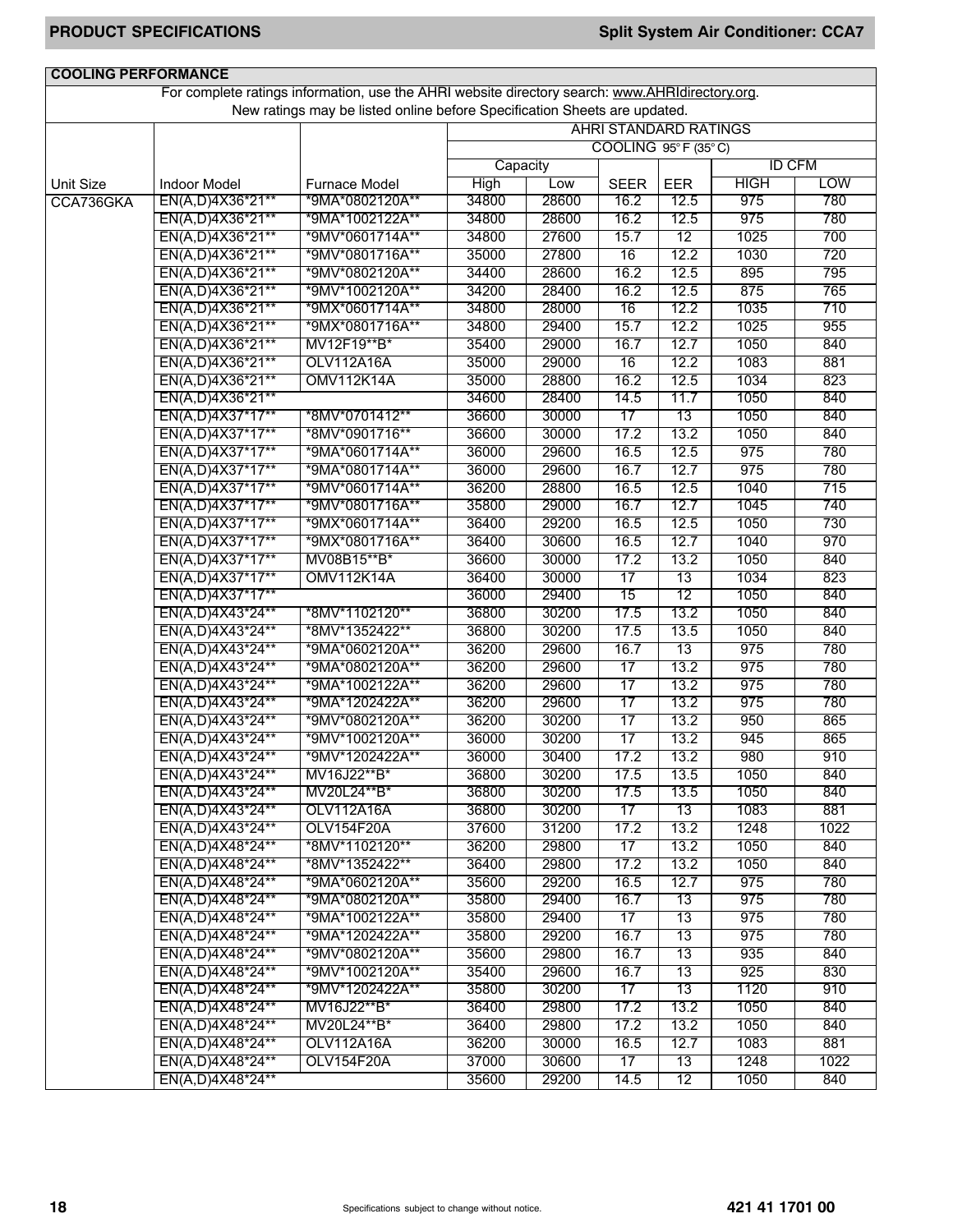| <b>COOLING PERFORMANCE</b> |                     |                                                                                                 |          |       |                              |            |               |            |  |
|----------------------------|---------------------|-------------------------------------------------------------------------------------------------|----------|-------|------------------------------|------------|---------------|------------|--|
|                            |                     | For complete ratings information, use the AHRI website directory search: www.AHRIdirectory.org. |          |       |                              |            |               |            |  |
|                            |                     | New ratings may be listed online before Specification Sheets are updated.                       |          |       |                              |            |               |            |  |
|                            |                     |                                                                                                 |          |       | <b>AHRI STANDARD RATINGS</b> |            |               |            |  |
|                            |                     |                                                                                                 |          |       | COOLING 95°F (35°C)          |            |               |            |  |
|                            |                     |                                                                                                 | Capacity |       |                              |            | <b>ID CFM</b> |            |  |
| <b>Unit Size</b>           | <b>Indoor Model</b> | <b>Furnace Model</b>                                                                            | High     | Low   | <b>SEER</b>                  | <b>EER</b> | <b>HIGH</b>   | <b>LOW</b> |  |
| CCA736GKA                  | EN(A,D,W)4X36*17**  | *8MV*0701412**                                                                                  | 35000    | 29000 | 16.2                         | 12.5       | 1050          | 840        |  |
|                            | EN(A,D,W)4X36*17**  | *8MV*0901716**                                                                                  | 35200    | 29000 | 16.5                         | 12.5       | 1050          | 840        |  |
|                            | EN(A,D,W)4X36*17**  | *9MA*0601714A**                                                                                 | 34600    | 28400 | 16                           | 12.2       | 975           | 780        |  |
|                            | EN(A,D,W)4X36*17**  | *9MA*0801714A**                                                                                 | 34600    | 28600 | 16                           | 12.2       | 975           | 780        |  |
|                            | EN(A,D,W)4X36*17**  | *9MV*0601714A**                                                                                 | 34800    | 27600 | 15.7                         | 12         | 1020          | 700        |  |
|                            | EN(A,D,W)4X36*17**  | *9MV*0801716A**                                                                                 | 35000    | 27800 | 16                           | 12.2       | 1025          | 720        |  |
|                            | EN(A,D,W)4X36*17**  | *9MX*0601714A**                                                                                 | 34800    | 28000 | 16                           | 12.2       | 1030          | 710        |  |
|                            | EN(A,D,W)4X36*17**  | *9MX*0801716A**                                                                                 | 34800    | 29400 | 15.7                         | 12.2       | 1020          | 950        |  |
|                            | EN(A,D,W)4X36*17**  | MV08B15**B*                                                                                     | 35200    | 29000 | 16.5                         | 12.7       | 1050          | 840        |  |
|                            | EN(A,D,W)4X36*17**  | <b>OMV112K14A</b>                                                                               | 35000    | 28800 | 16                           | 12.2       | 1034          | 823        |  |
|                            | EN(A,D,W)4X36*17**  |                                                                                                 | 34600    | 28400 | 14.5                         | 11.7       | 1050          | 840        |  |
|                            | EN(A,D,W)4X42*21**  | *8MV*0901716**                                                                                  | 35600    | 29400 | 16.7                         | 13         | 1050          | 840        |  |
|                            | EN(A,D,W)4X42*21**  | *8MV*1102120**                                                                                  | 35600    | 29400 | 16.5                         | 13         | 1050          | 840        |  |
|                            | EN(A,D,W)4X42*21**  | *9MA*0601714A**                                                                                 | 35000    | 28800 | 16                           | 12.5       | 975           | 780        |  |
|                            | EN(A,D,W)4X42*21**  | *9MA*0602120A**                                                                                 | 35000    | 28800 | 16.2                         | 12.5       | 975           | 780        |  |
|                            | EN(A,D,W)4X42*21**  | *9MA*0801714A**                                                                                 | 35000    | 28800 | 16.2                         | 12.5       | 975           | 780        |  |
|                            | EN(A,D,W)4X42*21**  | *9MA*0802120A**                                                                                 | 35200    | 28800 | 16.5                         | 12.7       | 975           | 780        |  |
|                            | EN(A,D,W)4X42*21**  | *9MA*1002122A**                                                                                 | 35200    | 28800 | 16.5                         | 12.7       | 975           | 780        |  |
|                            |                     |                                                                                                 | 35200    | 28000 | 16                           | 12.2       | 1035          | 705        |  |
|                            | EN(A,D,W)4X42*21**  | *9MV*0601714A**<br>*9MV*0801716A**                                                              | 35400    |       |                              |            | 1040          |            |  |
|                            | EN(A,D,W)4X42*21**  |                                                                                                 |          | 28200 | 16.2                         | 12.5       |               | 725        |  |
|                            | EN(A,D,W)4X42*21**  | *9MV*0802120A**                                                                                 | 34800    | 29000 | 16.5                         | 12.7       | 900           | 800        |  |
|                            | EN(A,D,W)4X42*21**  | *9MV*1002120A**                                                                                 | 34600    | 28800 | 16.5                         | 12.7       | 885           | 775        |  |
|                            | EN(A,D,W)4X42*21**  | *9MX*0601714A**                                                                                 | 35400    | 28400 | 16                           | 12.2       | 1045          | 715        |  |
|                            | EN(A,D,W)4X42*21**  | *9MX*0801716A**                                                                                 | 35400    | 29800 | 16                           | 12.5       | 1030          | 965        |  |
|                            | EN(A,D,W)4X42*21**  | MV12F19**B*                                                                                     | 35800    | 29400 | 17                           | 13         | 1050          | 840        |  |
|                            | EN(A,D,W)4X42*21**  | <b>OLV112A16A</b>                                                                               | 35600    | 29400 | 16.2                         | 12.5       | 1083          | 881        |  |
|                            | EN(A,D,W)4X42*21**  | <b>OMV112K14A</b>                                                                               | 35400    | 29200 | 16.5                         | 12.5       | 1034          | 823        |  |
|                            | EN(A,D,W)4X42*21**  |                                                                                                 | 35000    | 28600 | 14.5                         | 12         | 1050          | 840        |  |
|                            | EN(A,D,W)4X48*21**  | *8MV*0901716**                                                                                  | 36200    | 29800 | 17                           | 13         | 1050          | 840        |  |
|                            | EN(A,D,W)4X48*21**  | *8MV*1102120**                                                                                  | 36200    | 29800 | 17                           | 13.2       | 1050          | 840        |  |
|                            | EN(A,D,W)4X48*21**  | *8MX*0902116**                                                                                  | 36400    | 30400 | 16.7                         | 13         | 1090          | 960        |  |
|                            | EN(A,D,W)4X48*21**  | *9MA*0601714A**                                                                                 | 35600    | 29200 | 16.5                         | 12.5       | 975           | 780        |  |
|                            | EN(A,D,W)4X48*21**  | *9MA*0602120A**                                                                                 | 35600    | 29200 | 16.5                         | 12.7       | 975           | 780        |  |
|                            | EN(A,D,W)4X48*21**  | *9MA*0801714A**                                                                                 | 35600    | 29200 | 16.5                         | 12.7       | 975           | 780        |  |
|                            | EN(A,D,W)4X48*21**  | *9MA*0802120A**                                                                                 | 35800    | 29200 | 16.5                         | 13         | 975           | 780        |  |
|                            | EN(A,D,W)4X48*21**  | *9MA*1002122A**                                                                                 | 35800    | 29200 | 16.7                         | 13         | 975           | 780        |  |
|                            | EN(A,D,W)4X48*21**  | *9MV*0601714A**                                                                                 | 36000    | 28600 | 16.5                         | 12.5       | 1060          | 730        |  |
|                            | EN(A,D,W)4X48*21**  | *9MV*0801716A**                                                                                 | 36000    | 28800 | 16.5                         | 12.7       | 1065          | 760        |  |
|                            | EN(A,D,W)4X48*21**  | *9MV*0802120A**                                                                                 | 35600    | 29800 | 16.7                         | 13         | 935           | 840        |  |
|                            | EN(A,D,W)4X48*21**  | *9MV*1002120A**                                                                                 | 35400    | 29600 | 16.7                         | 13         | 925           | 830        |  |
|                            | EN(A,D,W)4X48*21**  | *9MX*0601714A**                                                                                 | 36000    | 29000 | 16.5                         | 12.5       | 1070          | 740        |  |
|                            | EN(A,D,W)4X48*21**  | *9MX*0801716A**                                                                                 | 36000    | 30400 | 16.2                         | 12.7       | 1055          | 990        |  |
|                            | EN(A,D,W)4X48*21**  | MV12F19**B*                                                                                     | 36400    | 29800 | 17.2                         | 13.2       | 1050          | 840        |  |
|                            | EN(A,D,W)4X48*21**  | OLV112A16A                                                                                      | 36200    | 30000 | 16.5                         | 12.7       | 1083          | 881        |  |
|                            | EN(A,D,W)4X48*21**  | <b>OMV112K14A</b>                                                                               | 36000    | 29600 | 17                           | 13         | 1034          | 823        |  |
|                            | EN(A,D,W)4X48*21**  |                                                                                                 | 35600    | 29200 | 14.5                         | 12         | 1050          | 840        |  |
|                            | END4X42*17**        | *8MV*0701412**                                                                                  | 35400    | 29200 | 16.5                         | 12.7       | 975           | 780        |  |
|                            | END4X42*17**        | *8MV*0901716**                                                                                  | 36000    | 29600 | 16.7                         | 13         | 1050          | 840        |  |
|                            | END4X42*17**        | *9MA*0601714A**                                                                                 | 35200    | 29000 | 16                           | 12.5       | 975           | 780        |  |
|                            | END4X42*17**        | *9MA*0801714A**                                                                                 | 35400    | 29000 | 16.2                         | 12.5       | 975           | 780        |  |
|                            | END4X42*17**        | *9MV*0601714A**                                                                                 | 35600    | 28200 | 16.2                         | 12.2       | 1035          | 705        |  |
|                            | END4X42*17**        | *9MV*0801716A**                                                                                 | 35600    | 28400 | 16.5                         | 12.5       | 1035          | 730        |  |
|                            | END4X42*17**        | *9MX*0601714A**                                                                                 | 35600    | 28600 | 16.2                         | 12.5       | 1040          | 715        |  |
|                            | END4X42*17**        | *9MX*0801716A**                                                                                 | 35600    | 30000 | 16                           | 12.5       | 1030          | 965        |  |
|                            |                     |                                                                                                 |          |       |                              |            |               |            |  |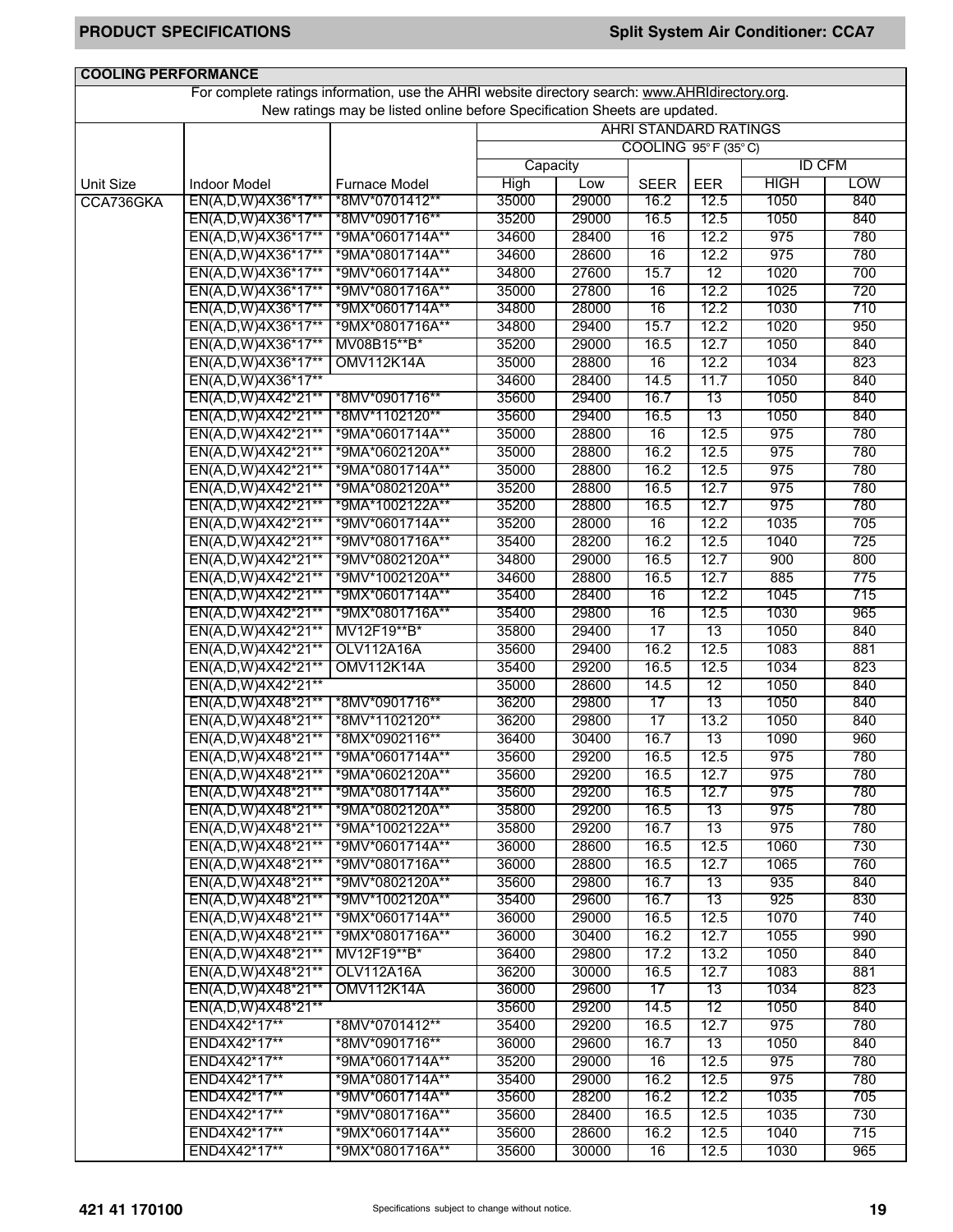| <b>COOLING PERFORMANCE</b> |                              |                                                                                                 |                |                |                              |              |               |            |
|----------------------------|------------------------------|-------------------------------------------------------------------------------------------------|----------------|----------------|------------------------------|--------------|---------------|------------|
|                            |                              | For complete ratings information, use the AHRI website directory search: www.AHRIdirectory.org. |                |                |                              |              |               |            |
|                            |                              | New ratings may be listed online before Specification Sheets are updated.                       |                |                |                              |              |               |            |
|                            |                              |                                                                                                 |                |                | <b>AHRI STANDARD RATINGS</b> |              |               |            |
|                            |                              |                                                                                                 |                |                | COOLING 95°F (35°C)          |              |               |            |
|                            |                              |                                                                                                 | Capacity       |                |                              |              | <b>ID CFM</b> |            |
| <b>Unit Size</b>           | <b>Indoor Model</b>          | <b>Furnace Model</b>                                                                            | <b>High</b>    | Low            | <b>SEER</b>                  | <b>EER</b>   | <b>HIGH</b>   | <b>LOW</b> |
| CCA736GKA                  | END4X42*17**                 | MV08B15**B*                                                                                     | 36000          | 29600          | 17                           | 13           | 1050          | 840        |
|                            | END4X42*17**                 | <b>OMV112K14A</b>                                                                               | 35600          | 29400          | 16.5                         | 12.5         | 1034          | 823        |
|                            | END4X42*17**                 |                                                                                                 | 35400          | 29000          | 14.5                         | 12           | 1050          | 840        |
|                            | ENH4X36*17**                 | *8MV*0701412**                                                                                  | 35000          | 29000          | 16.2                         | 12.5         | 1050          | 840        |
|                            | ENH4X36*17**                 | *8MV*0901716**                                                                                  | 35200          | 29000          | 16.5                         | 12.5         | 1050          | 840        |
|                            | ENH4X36*17**                 | *8MV*1102120**                                                                                  | 35200          | 29000          | 16.5                         | 12.5         | 1050          | 840        |
|                            | ENH4X36*17**                 | *8MV*1352422**                                                                                  | 35200          | 29000          | 16.5                         | 12.7         | 1050          | 840        |
|                            | ENH4X36*17**                 | *8MX*0902116**                                                                                  | 35200          | 29200          | 16                           | 12.5         | 1035          | 905        |
|                            | ENH4X36*17**                 | *9MA*0601714A**                                                                                 | 34600          | 28400          | 16                           | 12.2         | 975           | 780        |
|                            | ENH4X36*17**                 | *9MA*0801714A**                                                                                 | 34600          | 28600          | 16                           | 12.2         | 975           | 780        |
|                            | ENH4X36*17**                 | *9MA*1202422A**                                                                                 | 34800          | 28600          | 16                           | 12.5         | 975           | 780        |
|                            | ENH4X36*17**                 | *9MV*0601714A**                                                                                 | 34800          | 27600          | 15.7                         | 12           | 1020          | 700        |
|                            | ENH4X36*17**                 | *9MV*0801716A**                                                                                 | 35000          | 27800          | 16                           | 12.2         | 1025          | 720        |
|                            | ENH4X36*17**                 | *9MV*1202422A**                                                                                 | 34600          | 28800          | 16.2                         | 12.5         | 905           | 815        |
|                            | ENH4X36*17**                 | *9MX*0601714A**                                                                                 | 34800          | 28000          | 16                           | 12.2         | 1030          | 710        |
|                            | ENH4X36*17**                 | *9MX*0801716A**                                                                                 | 34800          | 29400          | 15.7                         | 12.5         | 1020          | 950        |
|                            | ENH4X36*17**                 | MV08B15**B*                                                                                     | 35200          | 29000          | 16.5                         | 12.7         | 1050          | 840        |
|                            | ENH4X36*17**                 | <b>OLV112A16A</b>                                                                               | 35000          | 29000          | 16                           | 12.2         | 1083          | 881        |
|                            | ENH4X36*17**                 | OLV154F20A                                                                                      | 35800          | 29800          | 16.2                         | 12.5         | 1248          | 1022       |
|                            | ENH4X36*17**                 | <b>OMV112K14A</b>                                                                               | 35000          | 28800          | 16                           | 12.5         | 1034          | 823        |
|                            | ENH4X36*17**                 |                                                                                                 | 34600          | 28400          | 14.5                         | 11.7         | 1050          | 840        |
|                            | ENH4X42*21**                 | *8MV*0701412**                                                                                  | 35400          | 29200          | 16.5                         | 12.5         | 1050          | 840        |
|                            | ENH4X42*21**                 | *8MV*0901716**                                                                                  | 35600          | 29400          | 16.7                         | 13           | 1050          | 840        |
|                            | ENH4X42*21**                 | *8MV*1102120**                                                                                  | 35600          | 29400          | 16.5                         | 12.7         | 1050          | 840        |
|                            | ENH4X42*21**                 | *8MV*1352422**                                                                                  | 35600          | 29400          | 17                           | 13           | 1050          | 840        |
|                            | ENH4X42*21**                 | *8MX*0902116**                                                                                  | 35600          | 29600          | 16.2                         | 12.7         | 1055          | 925        |
|                            | ENH4X42*21**                 | *9MA*0601714A**                                                                                 | 35000          | 28800          | 16                           | 12.5         | 975           | 780        |
|                            | ENH4X42*21**                 | *9MA*0602120A**                                                                                 | 35000          | 28800          | 16.2                         | 12.5         | 975           | 780        |
|                            | ENH4X42*21**                 | *9MA*0801714A**                                                                                 | 35000          | 28800          | 16.2                         | 12.5         | 975           | 780        |
|                            | ENH4X42*21**                 | *9MA*0802120A**                                                                                 | 35200          | 28800          | 16.5                         | 12.7         | 975           | 780        |
|                            | ENH4X42*21**                 | *9MA*1002122A**                                                                                 | 35200          | 28800          | 16.5                         | 12.7         | 975           | 780        |
|                            | ENH4X42*21**                 | *9MA*1202422A**                                                                                 | 35200          | 28800          | 16.5                         | 12.7         | 975           | 780        |
|                            | ENH4X42*21**                 | *9MV*0601714A**_                                                                                | 35200          | 28000          | 16                           | 12.2         | 1035          | 705        |
|                            | ENH4X42*21**                 | *9MV*0801716A**                                                                                 | 35400          | 28200          | 16.2                         | 12.5         | 1040          | 725        |
|                            | ENH4X42*21**<br>FNH4X42*21** | *9MV*0802120A**<br>*9MV*1002120A**                                                              | 34800<br>34600 | 29000<br>28800 | 16.5<br>16.5                 | 12.7<br>12.7 | 900<br>885    | 800        |
|                            | ENH4X42*21**                 | *9MV*1202422A**                                                                                 | 35200          | 29200          | 16.5                         | 12.7         | 920           | 775        |
|                            | ENH4X42*21**                 | *9MX*0601714A**                                                                                 | 35400          | 28400          | $\overline{16}$              | 12.5         | 1045          | 835        |
|                            | ENH4X42*21**                 |                                                                                                 |                |                |                              |              |               | 715        |
|                            | ENH4X42*21**                 | *9MX*0801716A**<br>MV12F19**B*                                                                  | 35400<br>35800 | 29800<br>29400 | 16<br>17                     | 12.5<br>13   | 1030<br>1050  | 965<br>840 |
|                            | ENH4X42*21**                 | OLV112A16A                                                                                      | 35600          | 29400          | 16.2                         | 12.5         | 1083          | 881        |
|                            | ENH4X42*21**                 | <b>OLV154F20A</b>                                                                               | 36400          | 30200          |                              | 12.7         | 1248          | 1022       |
|                            | ENH4X42*21**                 | <b>OMV112K14A</b>                                                                               | 35400          | 29200          | 16.5<br>16.5                 | 12.5         | 1034          | 823        |
|                            | ENH4X42*21**                 |                                                                                                 | 35000          | 28600          | 14.5                         | 11.7         | 1050          | 840        |
|                            | ENH4X43*21**                 | *8MV*0701412**                                                                                  | 36600          | 30000          | $\overline{17}$              | 13           | 1050          | 840        |
|                            | ENH4X43*21**                 | *8MV*0901716**                                                                                  | 36800          | 30200          | 17.2                         | 13.2         | 1050          | 840        |
|                            | ENH4X43*21**                 | *8MV*1102120**                                                                                  | 36800          | 30200          | 17.2                         | 13.2         | 1050          | 840        |
|                            | ENH4X43*21**                 | *8MV*1352422**                                                                                  | 36800          | 30200          | 17.5                         | 13.5         | 1050          | 840        |
|                            | ENH4X43*21**                 | *9MA*0601714A**                                                                                 | 36000          | 29600          | 16.5                         | 12.7         | 975           | 780        |
|                            | ENH4X43*21**                 | *9MA*0602120A**                                                                                 | 36200          | 29600          | 16.7                         | 13           | 975           | 780        |
|                            | ENH4X43*21**                 | *9MA*0801714A**                                                                                 | 36200          | 29600          | 16.7                         | 13           | 975           | 780        |
|                            | ENH4X43*21**                 | *9MA*0802120A**                                                                                 | 36200          | 29600          | 17                           | 13.2         | 975           | 780        |
|                            | ENH4X43*21**                 | *9MA*1002122A**                                                                                 | 36200          | 29600          | $\overline{17}$              | 13.2         | 975           | 780        |
|                            | ENH4X43*21**                 | *9MA*1202422A**                                                                                 | 36200          | 29600          | 17                           | 13           | 975           | 780        |
|                            |                              |                                                                                                 |                |                |                              |              |               |            |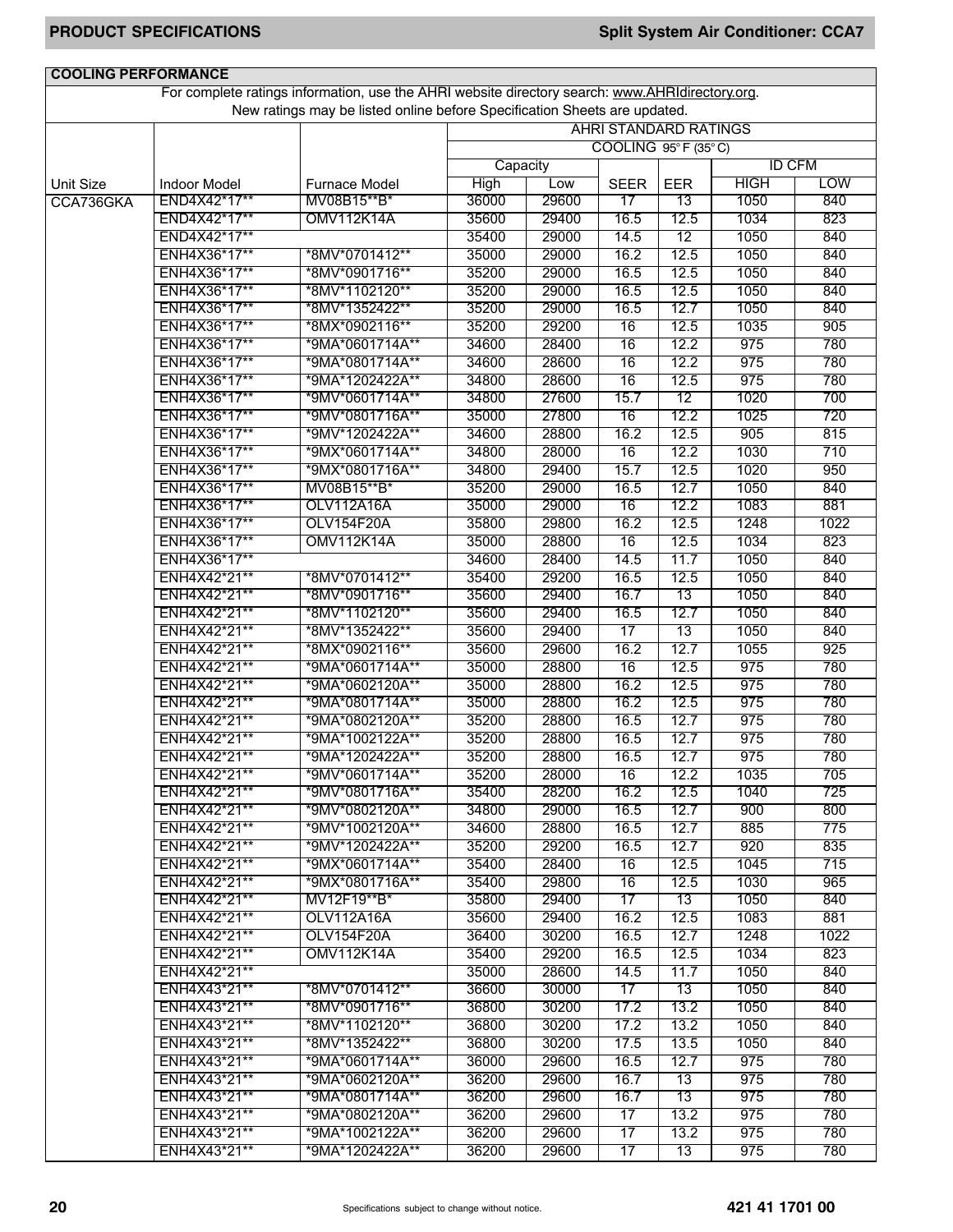| <b>COOLING PERFORMANCE</b> |                                                                                                                                                                                                                 |                                                                                                 |             |       |                              |            |               |            |  |  |
|----------------------------|-----------------------------------------------------------------------------------------------------------------------------------------------------------------------------------------------------------------|-------------------------------------------------------------------------------------------------|-------------|-------|------------------------------|------------|---------------|------------|--|--|
|                            |                                                                                                                                                                                                                 | For complete ratings information, use the AHRI website directory search: www.AHRIdirectory.org. |             |       |                              |            |               |            |  |  |
|                            |                                                                                                                                                                                                                 | New ratings may be listed online before Specification Sheets are updated.                       |             |       |                              |            |               |            |  |  |
|                            |                                                                                                                                                                                                                 |                                                                                                 |             |       | <b>AHRI STANDARD RATINGS</b> |            |               |            |  |  |
|                            |                                                                                                                                                                                                                 |                                                                                                 |             |       | COOLING 95°F (35°C)          |            |               |            |  |  |
|                            |                                                                                                                                                                                                                 |                                                                                                 | Capacity    |       |                              |            | <b>ID CFM</b> |            |  |  |
| Unit Size                  | <b>Indoor Model</b>                                                                                                                                                                                             | <b>Furnace Model</b>                                                                            | <b>High</b> | Low   | <b>SEER</b>                  | <b>EER</b> | <b>HIGH</b>   | <b>LOW</b> |  |  |
| CCA736GKA                  | ENH4X43*21**                                                                                                                                                                                                    | *9MV*0601714A**                                                                                 | 36400       | 28800 | 16.5                         | 12.5       | 1055          | 725        |  |  |
|                            | ENH4X43*21**                                                                                                                                                                                                    | *9MV*0801716A**                                                                                 | 36600       | 29200 | 16.7                         | 12.7       | 1060          | 755        |  |  |
|                            | ENH4X43*21**                                                                                                                                                                                                    | *9MV*0802120A**                                                                                 | 36000       | 30000 | 17                           | 13.2       | 930           | 835        |  |  |
|                            | ENH4X43*21**                                                                                                                                                                                                    | *9MV*1002120A**                                                                                 | 35800       | 30000 | 17                           | 13.2       | 920           | 825        |  |  |
|                            | ENH4X43*21**                                                                                                                                                                                                    | *9MV*1202422A**                                                                                 | 35800       | 30200 | 17                           | 13         | 955           | 875        |  |  |
|                            | ENH4X43*21**                                                                                                                                                                                                    | *9MX*0601714A**                                                                                 | 36400       | 29200 | 16.7                         | 12.7       | 1065          | 740        |  |  |
|                            | ENH4X43*21**                                                                                                                                                                                                    | *9MX*0801716A**                                                                                 | 36400       | 30600 | 16.5                         | 12.7       | 1050          | 985        |  |  |
|                            | ENH4X43*21**                                                                                                                                                                                                    | MV12F19**B*                                                                                     | 36800       | 30200 | 17.5                         | 13.5       | 1050          | 840        |  |  |
|                            | ENH4X43*21**                                                                                                                                                                                                    | <b>OLV112A16A</b>                                                                               | 36600       | 30200 | 16.7                         | 13         | 1083          | 881        |  |  |
|                            | ENH4X43*21**                                                                                                                                                                                                    | <b>OLV154F20A</b>                                                                               | 37600       | 31000 | 17.2                         | 13         | 1248          | 1022       |  |  |
|                            | ENH4X43*21**                                                                                                                                                                                                    | <b>OMV112K14A</b>                                                                               | 36400       | 30000 | 17                           | 13         | 1034          | 823        |  |  |
|                            | ENH4X48*21**                                                                                                                                                                                                    | *8MV*0701412**                                                                                  | 36000       | 29800 | 16.7                         | 13         | 1050          | 840        |  |  |
|                            | ENH4X48*21**                                                                                                                                                                                                    | *8MV*0901716**                                                                                  | 36200       | 29800 | 17                           | 13         | 1050          | 840        |  |  |
|                            | ENH4X48*21**                                                                                                                                                                                                    | *8MV*1102120**                                                                                  | 36200       | 29800 | 17                           | 13.2       | 1050          | 840        |  |  |
|                            | ENH4X48*21**                                                                                                                                                                                                    | *8MV*1352422**                                                                                  | 36400       | 29800 | 17.2                         | 13.2       | 1050          | 840        |  |  |
|                            | ENH4X48*21**                                                                                                                                                                                                    | *9MA*0601714A**                                                                                 | 35600       | 29200 | 16.5                         | 12.5       | 975           | 780        |  |  |
|                            | ENH4X48*21**                                                                                                                                                                                                    | *9MA*0602120A**                                                                                 | 35600       | 29200 | 16.5                         | 12.7       | 975           | 780        |  |  |
|                            | ENH4X48*21**                                                                                                                                                                                                    | *9MA*0801714A**                                                                                 | 35600       | 29200 | 16.5                         | 12.7       | 975           | 780        |  |  |
|                            | ENH4X48*21**                                                                                                                                                                                                    | *9MA*0802120A**                                                                                 | 35800       | 29400 | 16.7                         | 13         | 975           | 780        |  |  |
|                            | ENH4X48*21**                                                                                                                                                                                                    | *9MA*1002122A**                                                                                 | 35800       | 29400 | 17                           | 13         | 975           | 780        |  |  |
|                            | ENH4X48*21**                                                                                                                                                                                                    | *9MA*1202422A**                                                                                 | 35800       | 29200 | 16.7                         | 13         | 975           | 780        |  |  |
|                            | ENH4X48*21**                                                                                                                                                                                                    | *9MV*0601714A**                                                                                 | 36000       | 28600 | 16.5                         | 12.5       | 1060          | 730        |  |  |
|                            | ENH4X48*21**                                                                                                                                                                                                    | *9MV*0801716A**                                                                                 | 36000       | 28800 | 16.5                         | 12.7       | 1065          | 760        |  |  |
|                            | ENH4X48*21**                                                                                                                                                                                                    | *9MV*0802120A**                                                                                 | 35600       | 29800 | 16.7                         | 13         | 935           | 840        |  |  |
|                            | ENH4X48*21**                                                                                                                                                                                                    | *9MV*1002120A**                                                                                 | 35400       | 29600 | 16.7                         | 13         | 925           | 830        |  |  |
|                            | ENH4X48*21**                                                                                                                                                                                                    | *9MV*1202422A**                                                                                 | 35600       | 30000 | 17                           | 13         | 960           | 885        |  |  |
|                            | ENH4X48*21**                                                                                                                                                                                                    | *9MX*0601714A**                                                                                 | 36000       | 29000 | 16.5                         | 12.5       | 1070          | 740        |  |  |
|                            | ENH4X48*21**                                                                                                                                                                                                    | *9MX*0801716A**                                                                                 | 36000       | 30400 | 16.2                         | 12.7       | 1055          | 990        |  |  |
|                            | ENH4X48*21**                                                                                                                                                                                                    | MV12F19**B*                                                                                     | 36400       | 29800 | 17.2                         | 13.2       | 1050          | 840        |  |  |
|                            | ENH4X48*21**                                                                                                                                                                                                    | OLV112A16A                                                                                      | 36200       | 30000 | 16.5                         | 12.7       | 1083          | 881        |  |  |
|                            | ENH4X48*21**                                                                                                                                                                                                    | OLV154F20A                                                                                      | 37000       | 30600 | 17                           | 13         | 1248          | 1022       |  |  |
|                            | ENH4X48*21**                                                                                                                                                                                                    | <b>OMV112K14A</b>                                                                               | 36000       | 29600 | 17                           | 13         | 1034          | 823        |  |  |
|                            | ENH4X48*21**                                                                                                                                                                                                    |                                                                                                 | 35600       | 29200 | 14.5                         | 12         | 1050          | 840        |  |  |
|                            |                                                                                                                                                                                                                 |                                                                                                 |             |       |                              |            |               |            |  |  |
|                            | ENERGY STAR compliance for combinations with both: SEER 14.50 or higher and EER 12.00 or higher.<br>† For coils not listed with a matching furnace or blower, coil rating applies with any indoor blower device |                                                                                                 |             |       |                              |            |               |            |  |  |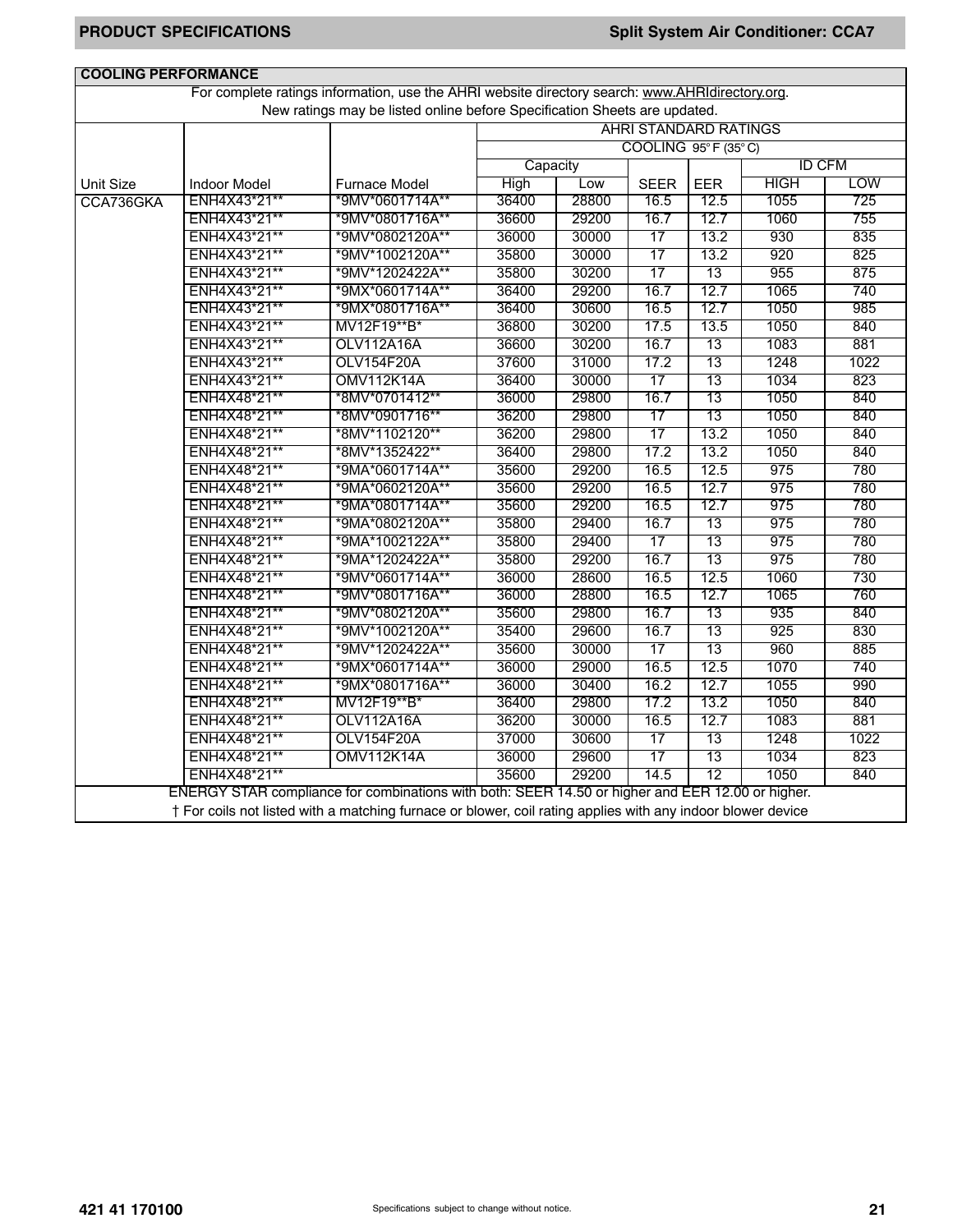| <b>COOLING PERFORMANCE</b> |                     |                                                                                                 |             |       |                              |                 |               |            |
|----------------------------|---------------------|-------------------------------------------------------------------------------------------------|-------------|-------|------------------------------|-----------------|---------------|------------|
|                            |                     | For complete ratings information, use the AHRI website directory search: www.AHRIdirectory.org. |             |       |                              |                 |               |            |
|                            |                     | New ratings may be listed online before Specification Sheets are updated.                       |             |       |                              |                 |               |            |
|                            |                     |                                                                                                 |             |       | <b>AHRI STANDARD RATINGS</b> |                 |               |            |
|                            |                     |                                                                                                 |             |       | COOLING 95°F (35°C)          |                 |               |            |
|                            |                     |                                                                                                 | Capacity    |       |                              |                 | <b>ID CFM</b> |            |
| Unit Size                  | <b>Indoor Model</b> | <b>Furnace Model</b>                                                                            | <b>High</b> | Low   | <b>SEER</b>                  | <b>EER</b>      | <b>HIGH</b>   | <b>LOW</b> |
| CCA748GKA                  | *EN(A,D)4X61*24**   | *8MV*1352422**                                                                                  | 49000       | 40500 | 17                           | 13.2            | 1400          | 1120       |
|                            | FCM4X48****         |                                                                                                 | 48500       | 40000 | 16.7                         | 13              | 1400          | 1120       |
|                            | FCM4X60****         |                                                                                                 | 49000       | 40500 | 17.2                         | 13.2            | 1400          | 1120       |
|                            | FVM4X48****         |                                                                                                 | 48500       | 40000 | 16.7                         | 13              | 1400          | 1120       |
|                            | FVM4X60****         |                                                                                                 | 49000       | 40500 | 17.2                         | 13.2            | 1400          | 1120       |
|                            | EA*4X48*17A*        | *8MV*0901716**                                                                                  | 47500       | 39500 | 16.2                         | 12.5            | 1400          | 1120       |
|                            | EA*4X48*17A*        | *9MV*0801716A**                                                                                 | 47000       | 39000 | 15.7                         | 12              | 1365          | 1055       |
|                            | EA*4X48*17A*        | *9MX*0801716A**                                                                                 | 47000       | 39000 | 15.5                         | 12              | 1350          | 1045       |
|                            | EA*4X48*17A*        |                                                                                                 | 47500       | 39000 | 14.7                         | 12              | 1400          | 1120       |
|                            | EA*4X48*21A*        | *8MV*0901716**                                                                                  | 47000       | 39000 | 16                           | 12.5            | 1400          | 1120       |
|                            | EA*4X48*21A*        | *8MV*1102120**                                                                                  | 47000       | 39000 | 16.2                         | 12.5            | 1400          | 1120       |
|                            | EA*4X48*21A*        | *8MX*1102120**                                                                                  | 47000       | 39000 | 16.2                         | 12.5            | 1350          | 1110       |
|                            | EA*4X48*21A*        | *9MA*0602120A**                                                                                 | 46500       | 38500 | 15.5                         | 12              | 1300          | 1040       |
|                            | EA*4X48*21A*        | *9MA*0802120A**                                                                                 | 46500       | 38500 | 16                           | 12.5            | 1300          | 1040       |
|                            | EA*4X48*21A*        | *9MA*1002122A**                                                                                 | 47000       | 38500 | 16.2                         | 12.5            | 1300          | 1040       |
|                            | EA*4X48*21A*        | *9MV*0801716A**                                                                                 | 46500       | 38500 | 15.5                         | 12              | 1380          | 1065       |
|                            | EA*4X48*21A*        | *9MX*0801716A**                                                                                 | 46500       | 38500 | 15.5                         | $\overline{12}$ | 1365          | 1055       |
|                            | EA*4X48*21A*        | *9MX*0802120A**                                                                                 | 47000       | 39500 | 15.7                         | 12.5            | 1385          | 1240       |
|                            | EA*4X48*21A*        | *9MX*1002120A**                                                                                 | 47000       | 39500 | 16                           | 12.5            | 1360          | 1180       |
|                            | EA*4X48*21A*        | <b>OLV112A16A</b>                                                                               | 47000       | 39000 | 15.2                         | 11.7            | 1449          | 1169       |
|                            | EA*4X48*21A*        |                                                                                                 | 47500       | 38500 | 14.5                         | 12              | 1600          | 1120       |
|                            | EA*4X48*24A*        | *8MV*1102120**                                                                                  | 47500       | 39000 | 16.2                         | 12.5            | 1400          | 1120       |
|                            | EA*4X48*24A*        | *8MV*1352422**                                                                                  | 47500       | 39500 | 16.5                         | 12.7            | 1400          | 1120       |
|                            | EA*4X48*24A*        | *8MX*0902116**                                                                                  | 47500       | 39000 | 16.2                         | 12.5            | 1415          | 1100       |
|                            | EA*4X48*24A*        | *8MX*1102120**                                                                                  | 47500       | 39500 | 16.2                         | 12.7            | 1375          | 1130       |
|                            | EA*4X48*24A*        | *9MA*0602120A**                                                                                 | 46500       | 38500 | 15.7                         | 12.2            | 1300          | 1040       |
|                            | EA*4X48*24A*        | *9MA*0802120A**                                                                                 | 46500       | 38500 | 16                           | 12.5            | 1300          | 1040       |
|                            | EA*4X48*24A*        | *9MA*1002122A**                                                                                 | 47000       | 38500 | 16.2                         | 12.5            | 1300          | 1040       |
|                            | EA*4X48*24A*        | *9MA*1202422A**                                                                                 | 47000       | 38500 | 16                           | 12.5            | 1300          | 1040       |
|                            | EA*4X48*24A*        | *9MV*1202422A**                                                                                 | 46500       | 39000 | 16                           | 12.5            | 1270          | 1115       |
|                            | EA*4X48*24A*        | *9MX*0802120A**                                                                                 | 47000       | 39500 | 15.7                         | 12.5            | 1405          | 1255       |
|                            | EA*4X48*24A*        | *9MX*1002120A**                                                                                 | 47000       | 39500 | 16                           | 12.5            | 1380          | 1200       |
|                            | EA*4X48*24A*        | *9MX*1202422A**                                                                                 | 47000       | 40000 | 15.7                         | 12.5            | 1410          | 1285       |
|                            | FA*4X48*24A*        | MV16J22**B*                                                                                     | 47500       | 39500 | 16.7                         | 13              | 1400          | 1120       |
|                            | EA*4X48*24A*        | MV20L24**B*                                                                                     | 47500       | 39500 | 16.7                         | $\overline{13}$ | 1400          | 1120       |
|                            | EA*4X48*24A*        | OLV112A16A                                                                                      | 47000       | 39000 | 15.5                         | 12              | 1449          | 1169       |
|                            | EA*4X48*24A*        | OLV154F20A                                                                                      | 47500       | 39500 | 16.2                         | 12.5            | 1447          | 1171       |
|                            | EA*4X48*24A*        |                                                                                                 | 47000       | 38500 | 14.5                         | 12              | 1400          | 1120       |
|                            | EA*4X60*21A*        | *8MV*0901716**                                                                                  | 48000       | 39500 | 16.2                         | 12.5            | 1400          | 1120       |
|                            | EA*4X60*21A*        | *8MV*1102120**                                                                                  | 48500       | 39500 | 16.5                         | 12.7            | 1400          | 1120       |
|                            | EA*4X60*21A*        | *8MX*0902116**                                                                                  | 48500       | 39500 | 16.5                         | 12.7            | 1410          | 1100       |
|                            | EA*4X60*21A*        | *8MX*1102120**                                                                                  | 48500       | 39500 | 16.5                         | 13              | 1370          | 1125       |
|                            | EA*4X60*21A*        | *9MA*0602120A**                                                                                 | 47500       | 39000 | 16                           | 12.5            | 1300          | 1040       |
|                            | EA*4X60*21A*        | *9MA*0802120A**                                                                                 | 48000       | 39000 | 16.2                         | 12.7            | 1300          | 1040       |
|                            | EA*4X60*21A*        | *9MA*1002122A**                                                                                 | 48000       | 39000 | 16.5                         | 13              | 1300          | 1040       |
|                            | EA*4X60*21A*        | *9MV*0801716A**                                                                                 | 47500       | 38500 | 16                           | 12.5            | 1280          | 980        |
|                            | EA*4X60*21A*        | *9MX*0801716A**                                                                                 | 47500       | 39000 | 15.7                         | 12              | 1375          | 1065       |
|                            | EA*4X60*21A*        | *9MX*0802120A**                                                                                 | 48000       | 40000 | 16                           | 12.5            | 1400          | 1255       |
|                            | EA*4X60*21A*        | *9MX*1002120A**                                                                                 | 48000       | 40000 | 16.2                         | 12.7            | 1375          | 1195       |
|                            | EA*4X60*21A*        | <b>OLV112A16A</b>                                                                               | 48000       | 39500 | 15.5                         | 12              | 1449          | 1169       |
|                            | EA*4X60*21A*        |                                                                                                 | 48000       | 39000 | 14.7                         | 12              | 1400          | 1120       |
|                            | EA*4X60*24A*        | *8MV*1102120**                                                                                  | 48500       | 39500 | 16.5                         | 12.7            | 1400          | 1120       |
|                            | EA*4X60*24A*        | *8MV*1352422**                                                                                  | 48500       | 39500 | 16.7                         | 13              | 1400          | 1120       |
|                            | * Tested Combo      |                                                                                                 |             |       |                              |                 |               |            |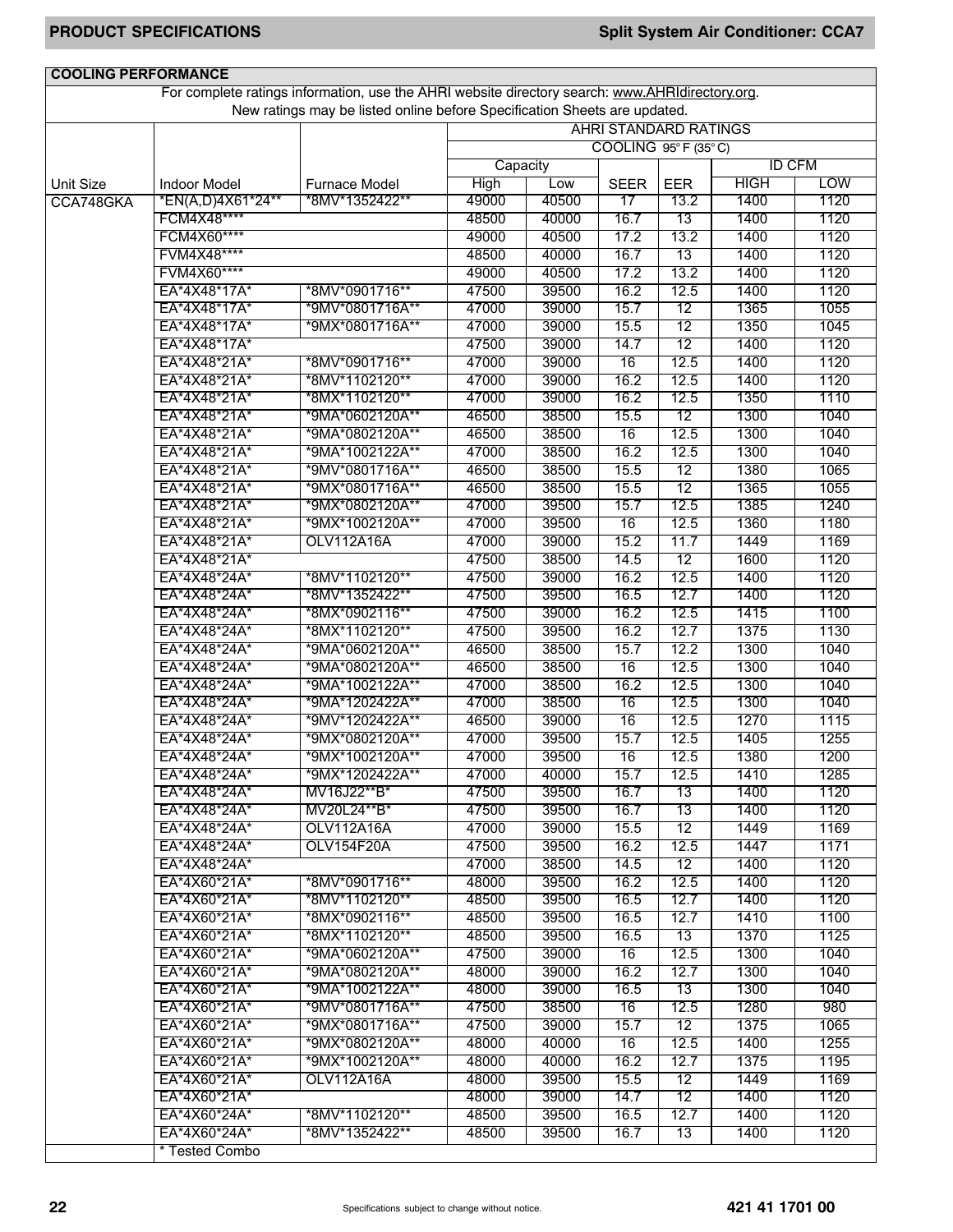| <b>COOLING PERFORMANCE</b> |                     |                                                                                                 |             |       |                              |            |               |            |
|----------------------------|---------------------|-------------------------------------------------------------------------------------------------|-------------|-------|------------------------------|------------|---------------|------------|
|                            |                     | For complete ratings information, use the AHRI website directory search: www.AHRIdirectory.org. |             |       |                              |            |               |            |
|                            |                     | New ratings may be listed online before Specification Sheets are updated.                       |             |       |                              |            |               |            |
|                            |                     |                                                                                                 |             |       | <b>AHRI STANDARD RATINGS</b> |            |               |            |
|                            |                     |                                                                                                 |             |       | COOLING 95°F (35°C)          |            |               |            |
|                            |                     |                                                                                                 | Capacity    |       |                              |            | <b>ID CFM</b> |            |
| <b>Unit Size</b>           | <b>Indoor Model</b> | Furnace Model                                                                                   | <b>High</b> | Low   | <b>SEER</b>                  | <b>EER</b> | <b>HIGH</b>   | <b>LOW</b> |
| CCA748GKA                  | EA*4X60*24A*        | *8MX*1102120**                                                                                  | 48500       | 39500 | 16.5                         | 13         | 1380          | 1130       |
|                            | EA*4X60*24A*        | *8MX*1352420**                                                                                  | 48500       | 40000 | 16.2                         | 12.7       | 1400          | 1235       |
|                            | EA*4X60*24A*        | *9MA*0602120A**                                                                                 | 47500       | 39000 | 16                           | 12.5       | 1300          | 1040       |
|                            | EA*4X60*24A*        | *9MA*0802120A**                                                                                 | 48000       | 39000 | 16.2                         | 12.7       | 1300          | 1040       |
|                            | EA*4X60*24A*        | *9MA*1002122A**                                                                                 | 48000       | 39000 | 16.5                         | 13         | 1300          | 1040       |
|                            | EA*4X60*24A*        | *9MA*1202422A**                                                                                 | 48000       | 39000 | 16.2                         | 12.7       | 1300          | 1040       |
|                            | EA*4X60*24A*        | *9MV*1202422A**                                                                                 | 47500       | 39500 | 16.2                         | 13         | 1270          | 1115       |
|                            | EA*4X60*24A*        | *9MX*0802120A**                                                                                 | 48500       | 40500 | 16                           | 12.5       | 1410          | 1260       |
|                            | EA*4X60*24A*        | *9MX*1002120A**                                                                                 | 48000       | 40000 | 16.2                         | 12.7       | 1385          | 1200       |
|                            | EA*4X60*24A*        | *9MX*1202422A**                                                                                 | 48500       | 40500 | 16                           | 12.7       | 1415          | 1290       |
|                            | EA*4X60*24A*        | MV16J22**B*                                                                                     | 48500       | 40000 | 16.7                         | 13.2       | 1400          | 1120       |
|                            | EA*4X60*24A*        | MV20L24**B*                                                                                     | 48500       | 40000 | 16.7                         | 13.2       | 1400          | 1120       |
|                            | EA*4X60*24A*        | OLV112A16A                                                                                      | 48000       | 39500 | 15.7                         | 12         | 1449          | 1169       |
|                            | EA*4X60*24A*        | <b>OLV154F20A</b>                                                                               | 48500       | 40000 | 16.5                         | 12.7       | 1447          | 1171       |
|                            | <b>EHD4X48A**</b>   | *8MV*0901716**                                                                                  | 47500       | 39500 | 16.2                         | 12.5       | 1400          | 1120       |
|                            | EHD4X48A**          | *8MV*1102120**                                                                                  | 48000       | 39500 | 16.2                         | 12.5       | 1400          | 1120       |
|                            | EHD4X48A**          | *8MV*1352422**                                                                                  | 48000       | 39500 | 16.5                         | 12.7       | 1400          | 1120       |
|                            | EHD4X48A**          | *8MX*0902116**                                                                                  | 47500       | 39500 | 16.2                         | 12.5       | 1390          | 1080       |
|                            | EHD4X48A**          | *8MX*1102120**                                                                                  | 47500       | 39500 | 16.5                         | 12.7       | 1340          | 1105       |
|                            | EHD4X48A**          | *8MX*1352420**                                                                                  | 47500       | 40000 |                              | 12.5       | 1360          |            |
|                            |                     |                                                                                                 |             |       | 16                           |            |               | 1200       |
|                            | EHD4X48A**          | *9MA*0602120A**                                                                                 | 47000       | 39000 | 15.7                         | 12.2       | 1300          | 1040       |
|                            | EHD4X48A**          | *9MA*0802120A**                                                                                 | 47500       | 39000 | 16.2                         | 12.5       | 1300          | 1040       |
|                            | EHD4X48A**          | *9MA*1002122A**                                                                                 | 47500       | 39000 | 16.2                         | 12.7       | 1300          | 1040       |
|                            | EHD4X48A**          | *9MA*1202422A**                                                                                 | 47500       | 39000 | 16.2                         | 12.5       | 1300          | 1040       |
|                            | EHD4X48A**          | *9MV*0801716A**                                                                                 | 47500       | 39000 | 15.7                         | 12         | 1375          | 1060       |
|                            | EHD4X48A**          | *9MV*1202422A**                                                                                 | 47000       | 39500 | 16.2                         | 12.7       | 1240          | 1090       |
|                            | EHD4X48A**          | *9MX*0801716A**                                                                                 | 47000       | 39000 | 15.7                         | 12         | 1360          | 1050       |
|                            | EHD4X48A**          | *9MX*0802120A**                                                                                 | 47500       | 40000 | 16                           | 12.5       | 1380          | 1235       |
|                            | EHD4X48A**          | *9MX*1002120A**                                                                                 | 47500       | 40000 | 16                           | 12.5       | 1350          | 1175       |
|                            | EHD4X48A**          | *9MX*1202422A**                                                                                 | 47500       | 40000 | 15.7                         | 12.5       | 1375          | 1255       |
|                            | EHD4X48A**          | MV16J22**B*                                                                                     | 48000       | 40000 | 16.7                         | 13         | 1400          | 1120       |
|                            | EHD4X48A**          | MV20L24**B*                                                                                     | 48000       | 40000 | 16.7                         | 13         | 1400          | 1120       |
|                            | EHD4X48A**          | OLV112A16A                                                                                      | 47500       | 39500 | 15.5                         | 12         | 1449          | 1169       |
|                            | EHD4X48A**          | OLV154F20A                                                                                      | 48000       | 40000 | 16.2                         | 12.5       | 1447          | 1171       |
|                            | EHD4X48A**          |                                                                                                 | 47500       | 39000 | 14.7                         | 12         | 1400          | 1120       |
|                            | <b>EHD4X60A**</b>   | *8MV*0901716**                                                                                  | 48500       | 40000 | 16.5                         | 12.7       | 1400          | 1120       |
|                            | <b>EHD4X60A**</b>   | *8MV*1102120**                                                                                  | 48500       | 40000 | 16.7                         | 13         | 1400          | 1120       |
|                            | EHD4X60A**          | *8MV*1352422**                                                                                  | 49000       | 40000 | 17                           | 13         | 1400          | 1120       |
|                            | EHD4X60A**          | *8MX*0902116**                                                                                  | 48500       | 40000 | 16.5                         | 12.7       | 1430          | 1110       |
|                            | EHD4X60A**          | *8MX*1102120**                                                                                  | 48500       | 40000 | 16.7                         | 13         | 1395          | 1135       |
|                            | EHD4X60A**          | *8MX*1352420**                                                                                  | 48500       | 41000 | 16.5                         | 13         | 1420          | 1250       |
|                            | <b>EHD4X60A**</b>   | *9MA*0602120A**                                                                                 | 48000       | 39500 | 16                           | 12.5       | 1300          | 1040       |
|                            | EHD4X60A**          | *9MA*0802120A**                                                                                 | 48000       | 39500 | 16.5                         | 13         | 1300          | 1040       |
|                            | EHD4X60A**          | *9MA*1002122A**                                                                                 | 48000       | 39500 | 16.5                         | 13         | 1300          | 1040       |
|                            | EHD4X60A**          | *9MA*1202422A**                                                                                 | 48000       | 39500 | 16.5                         | 13         | 1300          | 1040       |
|                            | EHD4X60A**          | *9MV*0801716A**                                                                                 | 47500       | 39000 | 16                           | 12.5       | 1290          | 980        |
|                            | EHD4X60A**          | *9MV*1202422A**                                                                                 | 48000       | 40000 | 16.5                         | 13         | 1280          | 1120       |
|                            | <b>EHD4X60A**</b>   | *9MX*0801716A**                                                                                 | 48000       | 39500 | 16                           | 12.2       | 1390          | 1070       |
|                            | EHD4X60A**          | *9MX*0802120A**                                                                                 | 48500       | 40500 | 16.2                         | 12.7       | 1420          | 1265       |
|                            | EHD4X60A**          | *9MX*1002120A**                                                                                 | 48500       | 40500 | 16.5                         | 12.7       | 1400          | 1210       |
|                            | EHD4X60A**          | *9MX*1202422A**                                                                                 | 48500       | 41000 | 16.2                         | 12.7       | 1430          | 1300       |
|                            |                     |                                                                                                 |             |       |                              |            |               |            |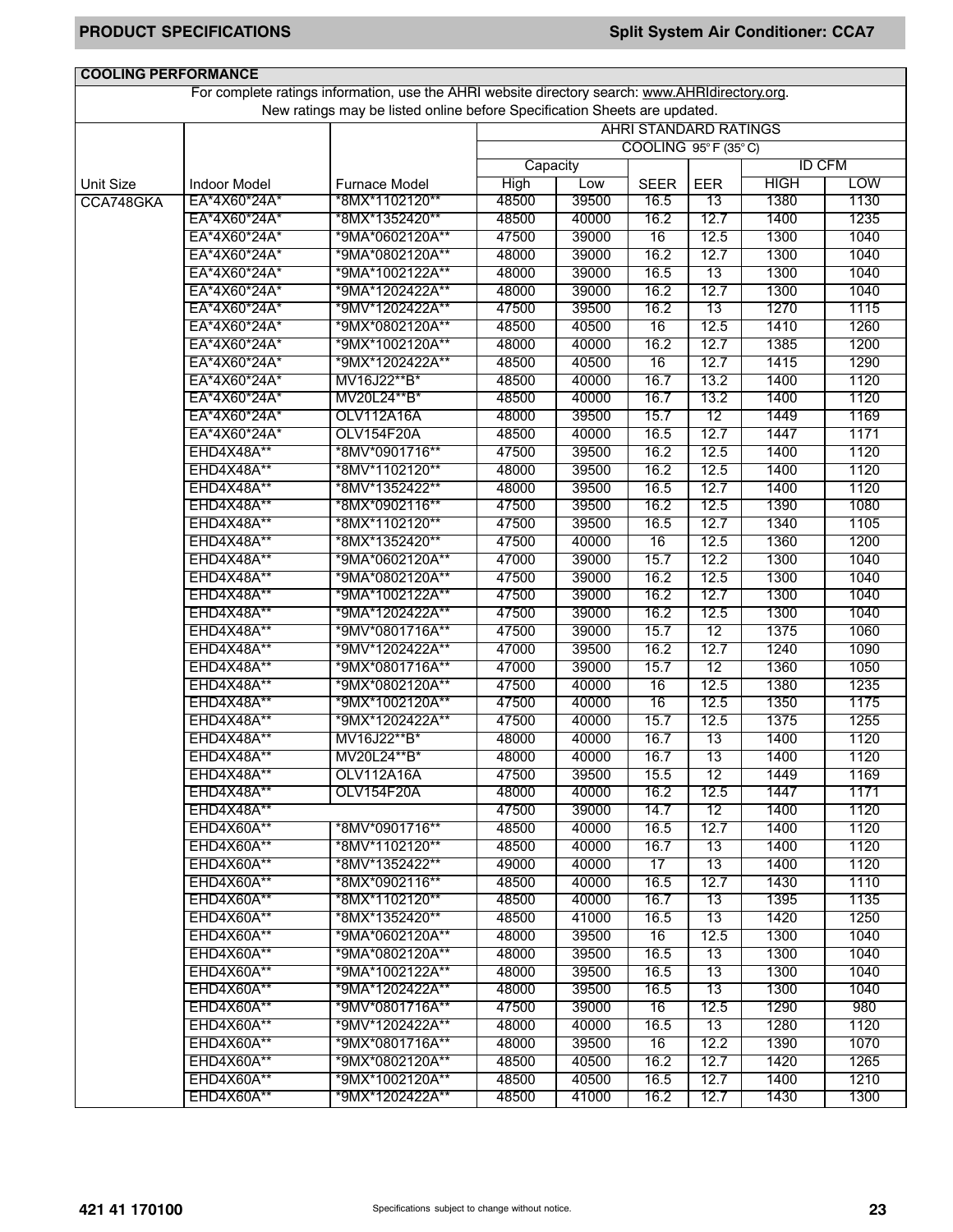| <b>COOLING PERFORMANCE</b> |                                   | For complete ratings information, use the AHRI website directory search: www.AHRIdirectory.org. |                                                                                                                                  |              |                 |            |               |            |
|----------------------------|-----------------------------------|-------------------------------------------------------------------------------------------------|----------------------------------------------------------------------------------------------------------------------------------|--------------|-----------------|------------|---------------|------------|
|                            |                                   |                                                                                                 |                                                                                                                                  |              |                 |            |               |            |
|                            |                                   |                                                                                                 | New ratings may be listed online before Specification Sheets are updated.<br><b>AHRI STANDARD RATINGS</b><br>COOLING 95°F (35°C) |              |                 |            |               |            |
|                            |                                   |                                                                                                 |                                                                                                                                  |              |                 |            |               |            |
|                            |                                   |                                                                                                 | Capacity                                                                                                                         |              |                 |            | <b>ID CFM</b> |            |
|                            |                                   |                                                                                                 |                                                                                                                                  |              |                 |            | HIGH          | <b>LOW</b> |
| <b>Unit Size</b>           | <b>Indoor Model</b><br>EHD4X60A** | Furnace Model<br>MV16J22**B*                                                                    | <b>High</b><br>49000                                                                                                             | Low<br>40000 | <b>SEER</b>     | <b>EER</b> | 1400          | 1120       |
| CCA748GKA                  |                                   |                                                                                                 |                                                                                                                                  |              | 17              | 13.2       |               |            |
|                            | EHD4X60A**                        | MV20L24**B*                                                                                     | 49000                                                                                                                            | 40000        | $\overline{17}$ | 13.2       | 1400          | 1120       |
|                            | EHD4X60A**                        | <b>OLV112A16A</b>                                                                               | 48500                                                                                                                            | 40000        | 16              | 12.2       | 1449          | 1169       |
|                            | EHD4X60A**                        | OLV154F20A                                                                                      | 49000                                                                                                                            | 40500        | 16.7            | 13         | 1447          | 1171       |
|                            | EHD4X60A**                        |                                                                                                 | 48000                                                                                                                            | 39500        | 14.7            | 12.2       | 1400          | 1120       |
|                            | EN(A,D)4X48*24**                  | *8MV*1102120**                                                                                  | 47500                                                                                                                            | 39500        | 16.2            | 12.5       | 1400          | 1120       |
|                            | EN(A,D)4X48*24**                  | *8MV*1352422**                                                                                  | 47500                                                                                                                            | 39500        | 16.5            | 12.7       | 1400          | 1120       |
|                            | EN(A,D)4X48*24**                  | *8MX*1102120**                                                                                  | 47500                                                                                                                            | 39500        | 16.5            | 12.7       | 1380          | 1130       |
|                            | EN(A,D)4X48*24**                  | *8MX*1352420**                                                                                  | 47500                                                                                                                            | 40000        | 16              | 12.5       | 1400          | 1235       |
|                            | EN(A,D)4X48*24**                  | *9MA*0602120A**                                                                                 | 46500                                                                                                                            | 38500        | 15.7            | 12.2       | 1300          | 1040       |
|                            | EN(A,D)4X48*24**                  | *9MA*0802120A**                                                                                 | 47000                                                                                                                            | 39000        | 16.2            | 12.5       | 1300          | 1040       |
|                            | EN(A,D)4X48*24**                  | *9MA*1002122A**                                                                                 | 47000                                                                                                                            | 39000        | 16.2            | 12.7       | 1300          | 1040       |
|                            | EN(A,D)4X48*24**                  | *9MA*1202422A**                                                                                 | 47000                                                                                                                            | 39000        | 16.2            | 12.5       | 1300          | 1040       |
|                            | EN(A,D)4X48*24**                  | *9MX*0802120A**                                                                                 | 47500                                                                                                                            | 40000        | 15.7            | 12.5       | 1410          | 1260       |
|                            | EN(A,D)4X48*24**                  | *9MX*1002120A**                                                                                 | 47500                                                                                                                            | 39500        | 16              | 12.5       | 1385          | 1205       |
|                            | EN(A,D)4X48*24**                  | *9MX*1202422A**                                                                                 | 47500                                                                                                                            | 40000        | 15.7            | 12.5       | 1415          | 1290       |
|                            | EN(A,D)4X48*24**                  | MV16J22**B*                                                                                     | 47500                                                                                                                            | 39500        | 16.7            | 13         | 1400          | 1120       |
|                            | EN(A,D)4X48*24**                  | MV20L24**B*                                                                                     | 48000                                                                                                                            | 39500        | 16.7            | 13         | 1400          | 1120       |
|                            | EN(A,D)4X48*24**                  | OLV112A16A                                                                                      | 47000                                                                                                                            | 39500        | 15.5            | 12         | 1449          | 1169       |
|                            | EN(A,D)4X48*24**                  | <b>OLV154F20A</b>                                                                               | 47500                                                                                                                            | 39500        | 16.2            | 12.5       | 1447          | 1171       |
|                            | EN(A,D)4X48*24**                  |                                                                                                 | 47000                                                                                                                            | 38500        | 14.5            | 12         | 1400          | 1120       |
|                            | EN(A,D)4X61*24**                  | *8MV*1102120**                                                                                  | 48500                                                                                                                            | 40000        | 17              | 13         | 1301          | 1040       |
|                            | EN(A,D)4X61*24**                  | *8MX*0902116**                                                                                  | 49000                                                                                                                            | 40500        | 16.7            | 13         | 1435          | 1125       |
|                            | EN(A,D)4X61*24**                  | *8MX*1102120**                                                                                  | 49000                                                                                                                            | 40500        | 17              | 13         | 1400          | 1160       |
|                            | EN(A,D)4X61*24**                  | *8MX*1352420**                                                                                  | 49000                                                                                                                            | 41000        | 16.5            | 13         | 1425          | 1265       |
|                            | EN(A,D)4X61*24**                  | *9MA*0602120A**                                                                                 | 48000                                                                                                                            | 39500        | 16.2            | 12.5       | 1300          | 1040       |
|                            | EN(A,D)4X61*24**                  | *9MA*0802120A**                                                                                 | 48500                                                                                                                            | 39500        | 16.7            | 13         | 1300          | 1040       |
|                            | EN(A,D)4X61*24**                  | *9MA*1002122A**                                                                                 | 48500                                                                                                                            | 39500        | 16.7            | 13         | 1300          | 1040       |
|                            | EN(A,D)4X61*24**                  | *9MA*1202422A**                                                                                 | 48500                                                                                                                            | 39500        | 16.7            | 13         | 1300          | 1040       |
|                            | EN(A,D)4X61*24**                  | *9MV*1202422A**                                                                                 | 48500                                                                                                                            | 40500        | 16.7            | 13         | 1295          | 1145       |
|                            | EN(A,D)4X61*24**                  | *9MX*0802120A**                                                                                 | 49000                                                                                                                            | 41000        | 16.2            | 12.7       | 1425          | 1275       |
|                            | EN(A,D)4X61*24**                  | *9MX*1002120A**                                                                                 | 49000                                                                                                                            | 41000        | 16.5            | 13         | 1405          | 1225       |
|                            | EN(A,D)4X61*24**                  | *9MX*1202422A**                                                                                 | 49000                                                                                                                            | 41000        | 16.2            | 13         | 1435          | 1315       |
|                            | EN(A,D)4X61*24**                  | MV16J22**B*                                                                                     | 49000                                                                                                                            | 40500        | 17.2            | 13.2       | 1400          | 1120       |
|                            | EN(A,D)4X61*24**                  | MV20L24**B*                                                                                     | 49500                                                                                                                            | 40500        | 17.2            | 13.2       | 1400          | 1120       |
|                            | EN(A,D)4X61*24**                  | <b>OLV112A16A</b>                                                                               | 48500                                                                                                                            | 40500        | 16              | 12.2       | 1449          | 1169       |
|                            | EN(A,D)4X61*24**                  | OLV154F20A                                                                                      | 49000                                                                                                                            | 40500        | 16.7            | 13         | 1447          | 1171       |
|                            | EN(A,D)4X61*24**                  |                                                                                                 | 48500                                                                                                                            | 39500        | 15              | 12.2       | 1400          | 1120       |
|                            | EN(A,D,W)4X48*21**                | *8MV*0901716**                                                                                  | 47500                                                                                                                            | 39500        | 16.2            | 12.5       | 1400          | 1120       |
|                            | EN(A,D,W)4X48*21**                | *8MV*1102120**                                                                                  | 47500                                                                                                                            | 39500        | 16.2            | 12.5       | 1400          | 1120       |
|                            | EN(A,D,W)4X48*21**                | *8MX*1102120**                                                                                  | 47500                                                                                                                            | 39500        | 16.5            | 12.7       | 1380          | 1130       |
|                            | EN(A,D,W)4X48*21**                | *9MA*0602120A**                                                                                 | 46500                                                                                                                            | 38500        | 15.7            | 12.2       | 1300          | 1040       |
|                            | EN(A,D,W)4X48*21**                | *9MA*0802120A**                                                                                 | 47000                                                                                                                            | 39000        | 16.2            | 12.5       | 1300          | 1040       |
|                            |                                   | *9MA*1002122A**                                                                                 | 47000                                                                                                                            | 39000        | 16.2            | 12.7       | 1300          | 1040       |
|                            | EN(A,D,W)4X48*21**                |                                                                                                 |                                                                                                                                  |              |                 |            |               |            |
|                            | EN(A,D,W)4X48*21**                | *9MV*0801716A**                                                                                 | 46500                                                                                                                            | 38000        | 15.7            | 12.2       | 1280          | 980        |
|                            | EN(A,D,W)4X48*21**                | *9MX*0801716A**                                                                                 | 47000                                                                                                                            | 39000        | 15.5            | 12         | 1380          | 1065       |
|                            | EN(A,D,W)4X48*21**                | *9MX*0802120A**                                                                                 | 47500                                                                                                                            | 40000        | 15.7            | 12.5       | 1410          | 1260       |
|                            | EN(A,D,W)4X48*21**                | *9MX*1002120A**                                                                                 | 47500                                                                                                                            | 39500        | 16              | 12.5       | 1385          | 1205       |
|                            | EN(A,D,W)4X48*21**                | <b>OLV112A16A</b>                                                                               | 47000                                                                                                                            | 39500        | 15.5            | 12         | 1449          | 1169       |
|                            | EN(A,D,W)4X48*21**                |                                                                                                 | 47000                                                                                                                            | 38500        | 14.5            | 12         | 1400          | 1120       |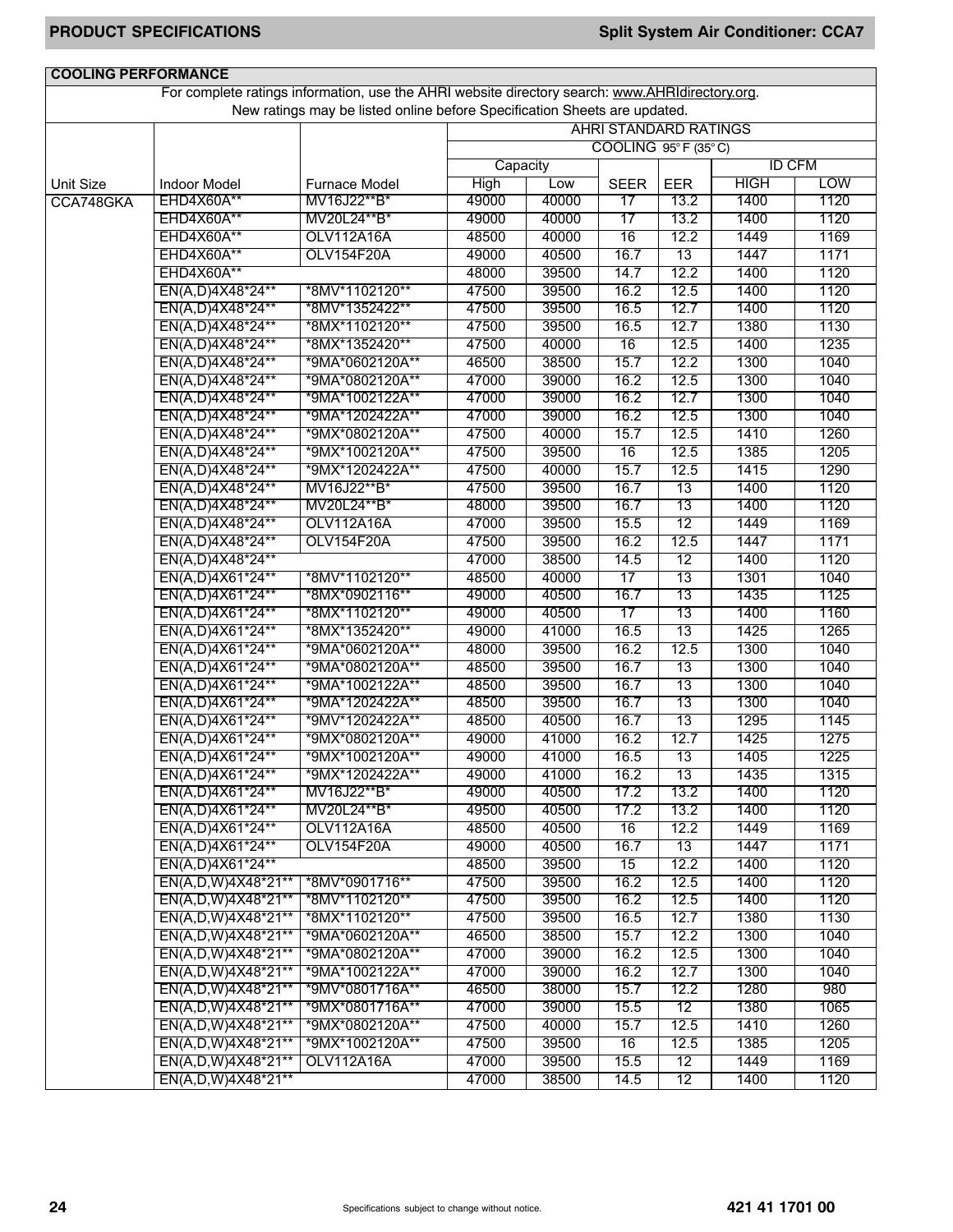| For complete ratings information, use the AHRI website directory search: www.AHRIdirectory.org.<br>New ratings may be listed online before Specification Sheets are updated.<br><b>AHRI STANDARD RATINGS</b><br>COOLING 95°F (35°C)<br><b>ID CFM</b><br>Capacity<br><b>LOW</b><br>High<br><b>HIGH</b><br>Low<br><b>SEER</b><br><b>EER</b><br><b>Unit Size</b><br><b>Indoor Model</b><br><b>Furnace Model</b><br>40000<br>1400<br>1120<br>EN(A,D,W)4X60*24**<br>*8MV*1102120**<br>48500<br>16.5<br>13<br>CCA748GKA<br>48500<br>40000<br>16.7<br>13<br>1400<br>1120<br>EN(A,D,W)4X60*24**<br>*8MV*1352422**<br>13<br>1395<br>EN(A,D,W)4X60*24**<br>*8MX*1102120**<br>48500<br>40000<br>16.5<br>1145<br>1420<br>EN(A,D,W)4X60*24**<br>48500<br>40500<br>16.2<br>12.7<br>1255<br>*8MX*1352420**<br>16<br>12.5<br>1300<br>EN(A,D,W)4X60*24**<br>47500<br>39000<br>1040<br>*9MA*0602120A**<br>47500<br>16.5<br>12.7<br>1300<br>1040<br>EN(A,D,W)4X60*24**<br>*9MA*0802120A**<br>39000<br>13<br>1300<br>EN(A,D,W)4X60*24**<br>*9MA*1002122A**<br>48000<br>39000<br>16.5<br>1040<br>12.7<br>EN(A,D,W)4X60*24**<br>48000<br>39000<br>16.5<br>1300<br>1040<br>*9MA*1202422A**<br>13<br>1285<br>EN(A,D,W)4X60*24**<br>47500<br>40000<br>16.5<br>1130<br>*9MV*1202422A**<br>48000<br>12.7<br>1400<br>EN(A,D,W)4X60*24**<br>*9MX*1002120A**<br>40000<br>16.2<br>1215<br>48500<br>40500<br>12.7<br>1425<br>1305<br>EN(A,D,W)4X60*24**<br>*9MX*1202422A**<br>16<br>MV16J22**B*<br>48500<br>17<br>13.2<br>1400<br>1120<br>EN(A,D,W)4X60*24**<br>40000<br>48500<br>17<br>1400<br>1120<br>EN(A,D,W)4X60*24**<br>MV20L24**B*<br>40000<br>13.2<br>15.7<br>12<br>EN(A,D,W)4X60*24**<br><b>OLV112A16A</b><br>48000<br>40000<br>1449<br>1169<br>48500<br>12.7<br>OLV154F20A<br>40000<br>16.5<br>1447<br>1171<br>EN(A,D,W)4X60*24**<br>12<br>EN(A,D,W)4X60*24**<br>47500<br>39000<br>14.7<br>1400<br>1120<br>ENH4X48*21**<br>47500<br>39500<br>16.2<br>12.5<br>1400<br>1120<br>*8MV*0901716**<br>47500<br>39500<br>16.2<br>12.5<br>1400<br>1120<br>ENH4X48*21**<br>*8MV*1102120**<br>12.7<br>ENH4X48*21**<br>*8MV*1352422**<br>47500<br>39500<br>16.5<br>1400<br>1120<br>12.5<br>ENH4X48*21**<br>*8MX*0902116**<br>47500<br>39000<br>16.2<br>1420<br>1105<br>47500<br>39500<br>12.7<br>1380<br>1130<br>ENH4X48*21**<br>*8MX*1102120**<br>16.5<br>12.2<br>ENH4X48*21**<br>*9MA*0602120A**<br>46500<br>38500<br>15.7<br>1300<br>1040<br>47000<br>12.5<br>1040<br>ENH4X48*21**<br>*9MA*0802120A**<br>39000<br>16.2<br>1300<br>47000<br>39000<br>16.2<br>12.7<br>1300<br>1040<br>ENH4X48*21**<br>*9MA*1002122A**<br>47000<br>16.2<br>12.5<br>1300<br>1040<br>ENH4X48*21**<br>*9MA*1202422A**<br>39000<br>1280<br>46500<br>38000<br>15.7<br>12.2<br>980<br>ENH4X48*21**<br>*9MV*0801716A**<br>1270<br>47000<br>12.7<br>1120<br>ENH4X48*21**<br>*9MV*1202422A**<br>39500<br>16.2<br>47000<br>15.5<br>12<br>1380<br>ENH4X48*21**<br>*9MX*0801716A**<br>39000<br>1065<br>12.5<br>ENH4X48*21**<br>47500<br>40000<br>15.7<br>1410<br>1260<br>*9MX*0802120A**<br>12.5<br>ENH4X48*21**<br>*9MX*1002120A**<br>47500<br>39500<br>16<br>1385<br>1205<br>12.5<br>1415<br>1290<br>ENH4X48*21**<br>*9MX*1202422A**<br>47500<br>40000<br>15.7<br>ENH4X48*21**<br>OLV112A16A<br>47000<br>39500<br>15.5<br>12<br>1449<br>1169<br>ENH4X48*21**<br>OLV154F20A<br>47500<br>16.2<br>12.5<br>1447<br>1171<br>39500<br>47000<br>12<br>ENH4X48*21**<br>38500<br>1400<br>1120<br>14.5<br>ENH4X60*24**<br>*8MV*0901716**<br>48000<br>39500<br>16.5<br>12.7<br>1400<br>1120<br>ENH4X60*24**<br>*8MV*1102120**<br>48500<br>40000<br>16.5<br>1400<br>1120<br>13<br>ENH4X60*24**<br>*8MV*1352422**<br>48500<br>40000<br>16.7<br>13<br>1400<br>1120<br>ENH4X60*24**<br>*8MX*1102120**<br>48500<br>40000<br>16.5<br>13<br>1395<br>1145<br>ENH4X60*24**<br>*8MX*1352420**<br>48500<br>40500<br>12.7<br>1420<br>1255<br>16.2<br>ENH4X60*24**<br>47500<br>39000<br>12.5<br>1300<br>1040<br>*9MA*0602120A**<br>16<br>12.7<br>1300<br>1040<br>ENH4X60*24**<br>*9MA*0802120A**<br>47500<br>39000<br>16.5<br>ENH4X60*24**<br>*9MA*1002122A**<br>48000<br>39000<br>16.5<br>13<br>1300<br>1040<br>1300<br>ENH4X60*24**<br>*9MA*1202422A**<br>48000<br>39000<br>16.5<br>12.7<br>1040<br>ENH4X60*24**<br>*9MV*0801716A**<br>47500<br>38500<br>16<br>12.5<br>1290<br>990<br>ENH4X60*24**<br>*9MV*1202422A**<br>40000<br>13<br>1285<br>47500<br>16.5<br>1130<br>ENH4X60*24**<br>*9MX*0801716A**<br>47500<br>39000<br>12.2<br>1390<br>1075<br>$\overline{16}$<br>1420<br>ENH4X60*24**<br>*9MX*0802120A**<br>48000<br>40500<br>16<br>12.7<br>1270<br>ENH4X60*24**<br>*9MX*1002120A**<br>1400<br>1215<br>48000<br>40000<br>16.2<br>12.7<br>ENH4X60*24**<br>*9MX*1202422A**<br>48500<br>40500<br>12.7<br>1425<br>1305<br>16<br>ENH4X60*24**<br>MV16J22**B*<br>48500<br>40000<br>17<br>13.2<br>1400<br>1120<br>ENH4X60*24**<br>MV20L24**B*<br>40000<br>13.2<br>1400<br>48500<br>17<br>1120 | <b>COOLING PERFORMANCE</b> |  |  |  |  |
|--------------------------------------------------------------------------------------------------------------------------------------------------------------------------------------------------------------------------------------------------------------------------------------------------------------------------------------------------------------------------------------------------------------------------------------------------------------------------------------------------------------------------------------------------------------------------------------------------------------------------------------------------------------------------------------------------------------------------------------------------------------------------------------------------------------------------------------------------------------------------------------------------------------------------------------------------------------------------------------------------------------------------------------------------------------------------------------------------------------------------------------------------------------------------------------------------------------------------------------------------------------------------------------------------------------------------------------------------------------------------------------------------------------------------------------------------------------------------------------------------------------------------------------------------------------------------------------------------------------------------------------------------------------------------------------------------------------------------------------------------------------------------------------------------------------------------------------------------------------------------------------------------------------------------------------------------------------------------------------------------------------------------------------------------------------------------------------------------------------------------------------------------------------------------------------------------------------------------------------------------------------------------------------------------------------------------------------------------------------------------------------------------------------------------------------------------------------------------------------------------------------------------------------------------------------------------------------------------------------------------------------------------------------------------------------------------------------------------------------------------------------------------------------------------------------------------------------------------------------------------------------------------------------------------------------------------------------------------------------------------------------------------------------------------------------------------------------------------------------------------------------------------------------------------------------------------------------------------------------------------------------------------------------------------------------------------------------------------------------------------------------------------------------------------------------------------------------------------------------------------------------------------------------------------------------------------------------------------------------------------------------------------------------------------------------------------------------------------------------------------------------------------------------------------------------------------------------------------------------------------------------------------------------------------------------------------------------------------------------------------------------------------------------------------------------------------------------------------------------------------------------------------------------------------------------------------------------------------------------------------------------------------------------------------------------------------------------------------------------------------------------------------------------------------------------------------------------------------------------------------------------------------------------------------------------------------------------------------------------------------------------------------------------------------------------------------------------------------------------------------------------------------------------------------------------------------------------------------------------------------------------------------------------|----------------------------|--|--|--|--|
|                                                                                                                                                                                                                                                                                                                                                                                                                                                                                                                                                                                                                                                                                                                                                                                                                                                                                                                                                                                                                                                                                                                                                                                                                                                                                                                                                                                                                                                                                                                                                                                                                                                                                                                                                                                                                                                                                                                                                                                                                                                                                                                                                                                                                                                                                                                                                                                                                                                                                                                                                                                                                                                                                                                                                                                                                                                                                                                                                                                                                                                                                                                                                                                                                                                                                                                                                                                                                                                                                                                                                                                                                                                                                                                                                                                                                                                                                                                                                                                                                                                                                                                                                                                                                                                                                                                                                                                                                                                                                                                                                                                                                                                                                                                                                                                                                                                                                                              |                            |  |  |  |  |
|                                                                                                                                                                                                                                                                                                                                                                                                                                                                                                                                                                                                                                                                                                                                                                                                                                                                                                                                                                                                                                                                                                                                                                                                                                                                                                                                                                                                                                                                                                                                                                                                                                                                                                                                                                                                                                                                                                                                                                                                                                                                                                                                                                                                                                                                                                                                                                                                                                                                                                                                                                                                                                                                                                                                                                                                                                                                                                                                                                                                                                                                                                                                                                                                                                                                                                                                                                                                                                                                                                                                                                                                                                                                                                                                                                                                                                                                                                                                                                                                                                                                                                                                                                                                                                                                                                                                                                                                                                                                                                                                                                                                                                                                                                                                                                                                                                                                                                              |                            |  |  |  |  |
|                                                                                                                                                                                                                                                                                                                                                                                                                                                                                                                                                                                                                                                                                                                                                                                                                                                                                                                                                                                                                                                                                                                                                                                                                                                                                                                                                                                                                                                                                                                                                                                                                                                                                                                                                                                                                                                                                                                                                                                                                                                                                                                                                                                                                                                                                                                                                                                                                                                                                                                                                                                                                                                                                                                                                                                                                                                                                                                                                                                                                                                                                                                                                                                                                                                                                                                                                                                                                                                                                                                                                                                                                                                                                                                                                                                                                                                                                                                                                                                                                                                                                                                                                                                                                                                                                                                                                                                                                                                                                                                                                                                                                                                                                                                                                                                                                                                                                                              |                            |  |  |  |  |
|                                                                                                                                                                                                                                                                                                                                                                                                                                                                                                                                                                                                                                                                                                                                                                                                                                                                                                                                                                                                                                                                                                                                                                                                                                                                                                                                                                                                                                                                                                                                                                                                                                                                                                                                                                                                                                                                                                                                                                                                                                                                                                                                                                                                                                                                                                                                                                                                                                                                                                                                                                                                                                                                                                                                                                                                                                                                                                                                                                                                                                                                                                                                                                                                                                                                                                                                                                                                                                                                                                                                                                                                                                                                                                                                                                                                                                                                                                                                                                                                                                                                                                                                                                                                                                                                                                                                                                                                                                                                                                                                                                                                                                                                                                                                                                                                                                                                                                              |                            |  |  |  |  |
|                                                                                                                                                                                                                                                                                                                                                                                                                                                                                                                                                                                                                                                                                                                                                                                                                                                                                                                                                                                                                                                                                                                                                                                                                                                                                                                                                                                                                                                                                                                                                                                                                                                                                                                                                                                                                                                                                                                                                                                                                                                                                                                                                                                                                                                                                                                                                                                                                                                                                                                                                                                                                                                                                                                                                                                                                                                                                                                                                                                                                                                                                                                                                                                                                                                                                                                                                                                                                                                                                                                                                                                                                                                                                                                                                                                                                                                                                                                                                                                                                                                                                                                                                                                                                                                                                                                                                                                                                                                                                                                                                                                                                                                                                                                                                                                                                                                                                                              |                            |  |  |  |  |
|                                                                                                                                                                                                                                                                                                                                                                                                                                                                                                                                                                                                                                                                                                                                                                                                                                                                                                                                                                                                                                                                                                                                                                                                                                                                                                                                                                                                                                                                                                                                                                                                                                                                                                                                                                                                                                                                                                                                                                                                                                                                                                                                                                                                                                                                                                                                                                                                                                                                                                                                                                                                                                                                                                                                                                                                                                                                                                                                                                                                                                                                                                                                                                                                                                                                                                                                                                                                                                                                                                                                                                                                                                                                                                                                                                                                                                                                                                                                                                                                                                                                                                                                                                                                                                                                                                                                                                                                                                                                                                                                                                                                                                                                                                                                                                                                                                                                                                              |                            |  |  |  |  |
|                                                                                                                                                                                                                                                                                                                                                                                                                                                                                                                                                                                                                                                                                                                                                                                                                                                                                                                                                                                                                                                                                                                                                                                                                                                                                                                                                                                                                                                                                                                                                                                                                                                                                                                                                                                                                                                                                                                                                                                                                                                                                                                                                                                                                                                                                                                                                                                                                                                                                                                                                                                                                                                                                                                                                                                                                                                                                                                                                                                                                                                                                                                                                                                                                                                                                                                                                                                                                                                                                                                                                                                                                                                                                                                                                                                                                                                                                                                                                                                                                                                                                                                                                                                                                                                                                                                                                                                                                                                                                                                                                                                                                                                                                                                                                                                                                                                                                                              |                            |  |  |  |  |
|                                                                                                                                                                                                                                                                                                                                                                                                                                                                                                                                                                                                                                                                                                                                                                                                                                                                                                                                                                                                                                                                                                                                                                                                                                                                                                                                                                                                                                                                                                                                                                                                                                                                                                                                                                                                                                                                                                                                                                                                                                                                                                                                                                                                                                                                                                                                                                                                                                                                                                                                                                                                                                                                                                                                                                                                                                                                                                                                                                                                                                                                                                                                                                                                                                                                                                                                                                                                                                                                                                                                                                                                                                                                                                                                                                                                                                                                                                                                                                                                                                                                                                                                                                                                                                                                                                                                                                                                                                                                                                                                                                                                                                                                                                                                                                                                                                                                                                              |                            |  |  |  |  |
|                                                                                                                                                                                                                                                                                                                                                                                                                                                                                                                                                                                                                                                                                                                                                                                                                                                                                                                                                                                                                                                                                                                                                                                                                                                                                                                                                                                                                                                                                                                                                                                                                                                                                                                                                                                                                                                                                                                                                                                                                                                                                                                                                                                                                                                                                                                                                                                                                                                                                                                                                                                                                                                                                                                                                                                                                                                                                                                                                                                                                                                                                                                                                                                                                                                                                                                                                                                                                                                                                                                                                                                                                                                                                                                                                                                                                                                                                                                                                                                                                                                                                                                                                                                                                                                                                                                                                                                                                                                                                                                                                                                                                                                                                                                                                                                                                                                                                                              |                            |  |  |  |  |
|                                                                                                                                                                                                                                                                                                                                                                                                                                                                                                                                                                                                                                                                                                                                                                                                                                                                                                                                                                                                                                                                                                                                                                                                                                                                                                                                                                                                                                                                                                                                                                                                                                                                                                                                                                                                                                                                                                                                                                                                                                                                                                                                                                                                                                                                                                                                                                                                                                                                                                                                                                                                                                                                                                                                                                                                                                                                                                                                                                                                                                                                                                                                                                                                                                                                                                                                                                                                                                                                                                                                                                                                                                                                                                                                                                                                                                                                                                                                                                                                                                                                                                                                                                                                                                                                                                                                                                                                                                                                                                                                                                                                                                                                                                                                                                                                                                                                                                              |                            |  |  |  |  |
|                                                                                                                                                                                                                                                                                                                                                                                                                                                                                                                                                                                                                                                                                                                                                                                                                                                                                                                                                                                                                                                                                                                                                                                                                                                                                                                                                                                                                                                                                                                                                                                                                                                                                                                                                                                                                                                                                                                                                                                                                                                                                                                                                                                                                                                                                                                                                                                                                                                                                                                                                                                                                                                                                                                                                                                                                                                                                                                                                                                                                                                                                                                                                                                                                                                                                                                                                                                                                                                                                                                                                                                                                                                                                                                                                                                                                                                                                                                                                                                                                                                                                                                                                                                                                                                                                                                                                                                                                                                                                                                                                                                                                                                                                                                                                                                                                                                                                                              |                            |  |  |  |  |
|                                                                                                                                                                                                                                                                                                                                                                                                                                                                                                                                                                                                                                                                                                                                                                                                                                                                                                                                                                                                                                                                                                                                                                                                                                                                                                                                                                                                                                                                                                                                                                                                                                                                                                                                                                                                                                                                                                                                                                                                                                                                                                                                                                                                                                                                                                                                                                                                                                                                                                                                                                                                                                                                                                                                                                                                                                                                                                                                                                                                                                                                                                                                                                                                                                                                                                                                                                                                                                                                                                                                                                                                                                                                                                                                                                                                                                                                                                                                                                                                                                                                                                                                                                                                                                                                                                                                                                                                                                                                                                                                                                                                                                                                                                                                                                                                                                                                                                              |                            |  |  |  |  |
|                                                                                                                                                                                                                                                                                                                                                                                                                                                                                                                                                                                                                                                                                                                                                                                                                                                                                                                                                                                                                                                                                                                                                                                                                                                                                                                                                                                                                                                                                                                                                                                                                                                                                                                                                                                                                                                                                                                                                                                                                                                                                                                                                                                                                                                                                                                                                                                                                                                                                                                                                                                                                                                                                                                                                                                                                                                                                                                                                                                                                                                                                                                                                                                                                                                                                                                                                                                                                                                                                                                                                                                                                                                                                                                                                                                                                                                                                                                                                                                                                                                                                                                                                                                                                                                                                                                                                                                                                                                                                                                                                                                                                                                                                                                                                                                                                                                                                                              |                            |  |  |  |  |
|                                                                                                                                                                                                                                                                                                                                                                                                                                                                                                                                                                                                                                                                                                                                                                                                                                                                                                                                                                                                                                                                                                                                                                                                                                                                                                                                                                                                                                                                                                                                                                                                                                                                                                                                                                                                                                                                                                                                                                                                                                                                                                                                                                                                                                                                                                                                                                                                                                                                                                                                                                                                                                                                                                                                                                                                                                                                                                                                                                                                                                                                                                                                                                                                                                                                                                                                                                                                                                                                                                                                                                                                                                                                                                                                                                                                                                                                                                                                                                                                                                                                                                                                                                                                                                                                                                                                                                                                                                                                                                                                                                                                                                                                                                                                                                                                                                                                                                              |                            |  |  |  |  |
|                                                                                                                                                                                                                                                                                                                                                                                                                                                                                                                                                                                                                                                                                                                                                                                                                                                                                                                                                                                                                                                                                                                                                                                                                                                                                                                                                                                                                                                                                                                                                                                                                                                                                                                                                                                                                                                                                                                                                                                                                                                                                                                                                                                                                                                                                                                                                                                                                                                                                                                                                                                                                                                                                                                                                                                                                                                                                                                                                                                                                                                                                                                                                                                                                                                                                                                                                                                                                                                                                                                                                                                                                                                                                                                                                                                                                                                                                                                                                                                                                                                                                                                                                                                                                                                                                                                                                                                                                                                                                                                                                                                                                                                                                                                                                                                                                                                                                                              |                            |  |  |  |  |
|                                                                                                                                                                                                                                                                                                                                                                                                                                                                                                                                                                                                                                                                                                                                                                                                                                                                                                                                                                                                                                                                                                                                                                                                                                                                                                                                                                                                                                                                                                                                                                                                                                                                                                                                                                                                                                                                                                                                                                                                                                                                                                                                                                                                                                                                                                                                                                                                                                                                                                                                                                                                                                                                                                                                                                                                                                                                                                                                                                                                                                                                                                                                                                                                                                                                                                                                                                                                                                                                                                                                                                                                                                                                                                                                                                                                                                                                                                                                                                                                                                                                                                                                                                                                                                                                                                                                                                                                                                                                                                                                                                                                                                                                                                                                                                                                                                                                                                              |                            |  |  |  |  |
|                                                                                                                                                                                                                                                                                                                                                                                                                                                                                                                                                                                                                                                                                                                                                                                                                                                                                                                                                                                                                                                                                                                                                                                                                                                                                                                                                                                                                                                                                                                                                                                                                                                                                                                                                                                                                                                                                                                                                                                                                                                                                                                                                                                                                                                                                                                                                                                                                                                                                                                                                                                                                                                                                                                                                                                                                                                                                                                                                                                                                                                                                                                                                                                                                                                                                                                                                                                                                                                                                                                                                                                                                                                                                                                                                                                                                                                                                                                                                                                                                                                                                                                                                                                                                                                                                                                                                                                                                                                                                                                                                                                                                                                                                                                                                                                                                                                                                                              |                            |  |  |  |  |
|                                                                                                                                                                                                                                                                                                                                                                                                                                                                                                                                                                                                                                                                                                                                                                                                                                                                                                                                                                                                                                                                                                                                                                                                                                                                                                                                                                                                                                                                                                                                                                                                                                                                                                                                                                                                                                                                                                                                                                                                                                                                                                                                                                                                                                                                                                                                                                                                                                                                                                                                                                                                                                                                                                                                                                                                                                                                                                                                                                                                                                                                                                                                                                                                                                                                                                                                                                                                                                                                                                                                                                                                                                                                                                                                                                                                                                                                                                                                                                                                                                                                                                                                                                                                                                                                                                                                                                                                                                                                                                                                                                                                                                                                                                                                                                                                                                                                                                              |                            |  |  |  |  |
|                                                                                                                                                                                                                                                                                                                                                                                                                                                                                                                                                                                                                                                                                                                                                                                                                                                                                                                                                                                                                                                                                                                                                                                                                                                                                                                                                                                                                                                                                                                                                                                                                                                                                                                                                                                                                                                                                                                                                                                                                                                                                                                                                                                                                                                                                                                                                                                                                                                                                                                                                                                                                                                                                                                                                                                                                                                                                                                                                                                                                                                                                                                                                                                                                                                                                                                                                                                                                                                                                                                                                                                                                                                                                                                                                                                                                                                                                                                                                                                                                                                                                                                                                                                                                                                                                                                                                                                                                                                                                                                                                                                                                                                                                                                                                                                                                                                                                                              |                            |  |  |  |  |
|                                                                                                                                                                                                                                                                                                                                                                                                                                                                                                                                                                                                                                                                                                                                                                                                                                                                                                                                                                                                                                                                                                                                                                                                                                                                                                                                                                                                                                                                                                                                                                                                                                                                                                                                                                                                                                                                                                                                                                                                                                                                                                                                                                                                                                                                                                                                                                                                                                                                                                                                                                                                                                                                                                                                                                                                                                                                                                                                                                                                                                                                                                                                                                                                                                                                                                                                                                                                                                                                                                                                                                                                                                                                                                                                                                                                                                                                                                                                                                                                                                                                                                                                                                                                                                                                                                                                                                                                                                                                                                                                                                                                                                                                                                                                                                                                                                                                                                              |                            |  |  |  |  |
|                                                                                                                                                                                                                                                                                                                                                                                                                                                                                                                                                                                                                                                                                                                                                                                                                                                                                                                                                                                                                                                                                                                                                                                                                                                                                                                                                                                                                                                                                                                                                                                                                                                                                                                                                                                                                                                                                                                                                                                                                                                                                                                                                                                                                                                                                                                                                                                                                                                                                                                                                                                                                                                                                                                                                                                                                                                                                                                                                                                                                                                                                                                                                                                                                                                                                                                                                                                                                                                                                                                                                                                                                                                                                                                                                                                                                                                                                                                                                                                                                                                                                                                                                                                                                                                                                                                                                                                                                                                                                                                                                                                                                                                                                                                                                                                                                                                                                                              |                            |  |  |  |  |
|                                                                                                                                                                                                                                                                                                                                                                                                                                                                                                                                                                                                                                                                                                                                                                                                                                                                                                                                                                                                                                                                                                                                                                                                                                                                                                                                                                                                                                                                                                                                                                                                                                                                                                                                                                                                                                                                                                                                                                                                                                                                                                                                                                                                                                                                                                                                                                                                                                                                                                                                                                                                                                                                                                                                                                                                                                                                                                                                                                                                                                                                                                                                                                                                                                                                                                                                                                                                                                                                                                                                                                                                                                                                                                                                                                                                                                                                                                                                                                                                                                                                                                                                                                                                                                                                                                                                                                                                                                                                                                                                                                                                                                                                                                                                                                                                                                                                                                              |                            |  |  |  |  |
|                                                                                                                                                                                                                                                                                                                                                                                                                                                                                                                                                                                                                                                                                                                                                                                                                                                                                                                                                                                                                                                                                                                                                                                                                                                                                                                                                                                                                                                                                                                                                                                                                                                                                                                                                                                                                                                                                                                                                                                                                                                                                                                                                                                                                                                                                                                                                                                                                                                                                                                                                                                                                                                                                                                                                                                                                                                                                                                                                                                                                                                                                                                                                                                                                                                                                                                                                                                                                                                                                                                                                                                                                                                                                                                                                                                                                                                                                                                                                                                                                                                                                                                                                                                                                                                                                                                                                                                                                                                                                                                                                                                                                                                                                                                                                                                                                                                                                                              |                            |  |  |  |  |
|                                                                                                                                                                                                                                                                                                                                                                                                                                                                                                                                                                                                                                                                                                                                                                                                                                                                                                                                                                                                                                                                                                                                                                                                                                                                                                                                                                                                                                                                                                                                                                                                                                                                                                                                                                                                                                                                                                                                                                                                                                                                                                                                                                                                                                                                                                                                                                                                                                                                                                                                                                                                                                                                                                                                                                                                                                                                                                                                                                                                                                                                                                                                                                                                                                                                                                                                                                                                                                                                                                                                                                                                                                                                                                                                                                                                                                                                                                                                                                                                                                                                                                                                                                                                                                                                                                                                                                                                                                                                                                                                                                                                                                                                                                                                                                                                                                                                                                              |                            |  |  |  |  |
|                                                                                                                                                                                                                                                                                                                                                                                                                                                                                                                                                                                                                                                                                                                                                                                                                                                                                                                                                                                                                                                                                                                                                                                                                                                                                                                                                                                                                                                                                                                                                                                                                                                                                                                                                                                                                                                                                                                                                                                                                                                                                                                                                                                                                                                                                                                                                                                                                                                                                                                                                                                                                                                                                                                                                                                                                                                                                                                                                                                                                                                                                                                                                                                                                                                                                                                                                                                                                                                                                                                                                                                                                                                                                                                                                                                                                                                                                                                                                                                                                                                                                                                                                                                                                                                                                                                                                                                                                                                                                                                                                                                                                                                                                                                                                                                                                                                                                                              |                            |  |  |  |  |
|                                                                                                                                                                                                                                                                                                                                                                                                                                                                                                                                                                                                                                                                                                                                                                                                                                                                                                                                                                                                                                                                                                                                                                                                                                                                                                                                                                                                                                                                                                                                                                                                                                                                                                                                                                                                                                                                                                                                                                                                                                                                                                                                                                                                                                                                                                                                                                                                                                                                                                                                                                                                                                                                                                                                                                                                                                                                                                                                                                                                                                                                                                                                                                                                                                                                                                                                                                                                                                                                                                                                                                                                                                                                                                                                                                                                                                                                                                                                                                                                                                                                                                                                                                                                                                                                                                                                                                                                                                                                                                                                                                                                                                                                                                                                                                                                                                                                                                              |                            |  |  |  |  |
|                                                                                                                                                                                                                                                                                                                                                                                                                                                                                                                                                                                                                                                                                                                                                                                                                                                                                                                                                                                                                                                                                                                                                                                                                                                                                                                                                                                                                                                                                                                                                                                                                                                                                                                                                                                                                                                                                                                                                                                                                                                                                                                                                                                                                                                                                                                                                                                                                                                                                                                                                                                                                                                                                                                                                                                                                                                                                                                                                                                                                                                                                                                                                                                                                                                                                                                                                                                                                                                                                                                                                                                                                                                                                                                                                                                                                                                                                                                                                                                                                                                                                                                                                                                                                                                                                                                                                                                                                                                                                                                                                                                                                                                                                                                                                                                                                                                                                                              |                            |  |  |  |  |
|                                                                                                                                                                                                                                                                                                                                                                                                                                                                                                                                                                                                                                                                                                                                                                                                                                                                                                                                                                                                                                                                                                                                                                                                                                                                                                                                                                                                                                                                                                                                                                                                                                                                                                                                                                                                                                                                                                                                                                                                                                                                                                                                                                                                                                                                                                                                                                                                                                                                                                                                                                                                                                                                                                                                                                                                                                                                                                                                                                                                                                                                                                                                                                                                                                                                                                                                                                                                                                                                                                                                                                                                                                                                                                                                                                                                                                                                                                                                                                                                                                                                                                                                                                                                                                                                                                                                                                                                                                                                                                                                                                                                                                                                                                                                                                                                                                                                                                              |                            |  |  |  |  |
|                                                                                                                                                                                                                                                                                                                                                                                                                                                                                                                                                                                                                                                                                                                                                                                                                                                                                                                                                                                                                                                                                                                                                                                                                                                                                                                                                                                                                                                                                                                                                                                                                                                                                                                                                                                                                                                                                                                                                                                                                                                                                                                                                                                                                                                                                                                                                                                                                                                                                                                                                                                                                                                                                                                                                                                                                                                                                                                                                                                                                                                                                                                                                                                                                                                                                                                                                                                                                                                                                                                                                                                                                                                                                                                                                                                                                                                                                                                                                                                                                                                                                                                                                                                                                                                                                                                                                                                                                                                                                                                                                                                                                                                                                                                                                                                                                                                                                                              |                            |  |  |  |  |
|                                                                                                                                                                                                                                                                                                                                                                                                                                                                                                                                                                                                                                                                                                                                                                                                                                                                                                                                                                                                                                                                                                                                                                                                                                                                                                                                                                                                                                                                                                                                                                                                                                                                                                                                                                                                                                                                                                                                                                                                                                                                                                                                                                                                                                                                                                                                                                                                                                                                                                                                                                                                                                                                                                                                                                                                                                                                                                                                                                                                                                                                                                                                                                                                                                                                                                                                                                                                                                                                                                                                                                                                                                                                                                                                                                                                                                                                                                                                                                                                                                                                                                                                                                                                                                                                                                                                                                                                                                                                                                                                                                                                                                                                                                                                                                                                                                                                                                              |                            |  |  |  |  |
|                                                                                                                                                                                                                                                                                                                                                                                                                                                                                                                                                                                                                                                                                                                                                                                                                                                                                                                                                                                                                                                                                                                                                                                                                                                                                                                                                                                                                                                                                                                                                                                                                                                                                                                                                                                                                                                                                                                                                                                                                                                                                                                                                                                                                                                                                                                                                                                                                                                                                                                                                                                                                                                                                                                                                                                                                                                                                                                                                                                                                                                                                                                                                                                                                                                                                                                                                                                                                                                                                                                                                                                                                                                                                                                                                                                                                                                                                                                                                                                                                                                                                                                                                                                                                                                                                                                                                                                                                                                                                                                                                                                                                                                                                                                                                                                                                                                                                                              |                            |  |  |  |  |
|                                                                                                                                                                                                                                                                                                                                                                                                                                                                                                                                                                                                                                                                                                                                                                                                                                                                                                                                                                                                                                                                                                                                                                                                                                                                                                                                                                                                                                                                                                                                                                                                                                                                                                                                                                                                                                                                                                                                                                                                                                                                                                                                                                                                                                                                                                                                                                                                                                                                                                                                                                                                                                                                                                                                                                                                                                                                                                                                                                                                                                                                                                                                                                                                                                                                                                                                                                                                                                                                                                                                                                                                                                                                                                                                                                                                                                                                                                                                                                                                                                                                                                                                                                                                                                                                                                                                                                                                                                                                                                                                                                                                                                                                                                                                                                                                                                                                                                              |                            |  |  |  |  |
|                                                                                                                                                                                                                                                                                                                                                                                                                                                                                                                                                                                                                                                                                                                                                                                                                                                                                                                                                                                                                                                                                                                                                                                                                                                                                                                                                                                                                                                                                                                                                                                                                                                                                                                                                                                                                                                                                                                                                                                                                                                                                                                                                                                                                                                                                                                                                                                                                                                                                                                                                                                                                                                                                                                                                                                                                                                                                                                                                                                                                                                                                                                                                                                                                                                                                                                                                                                                                                                                                                                                                                                                                                                                                                                                                                                                                                                                                                                                                                                                                                                                                                                                                                                                                                                                                                                                                                                                                                                                                                                                                                                                                                                                                                                                                                                                                                                                                                              |                            |  |  |  |  |
|                                                                                                                                                                                                                                                                                                                                                                                                                                                                                                                                                                                                                                                                                                                                                                                                                                                                                                                                                                                                                                                                                                                                                                                                                                                                                                                                                                                                                                                                                                                                                                                                                                                                                                                                                                                                                                                                                                                                                                                                                                                                                                                                                                                                                                                                                                                                                                                                                                                                                                                                                                                                                                                                                                                                                                                                                                                                                                                                                                                                                                                                                                                                                                                                                                                                                                                                                                                                                                                                                                                                                                                                                                                                                                                                                                                                                                                                                                                                                                                                                                                                                                                                                                                                                                                                                                                                                                                                                                                                                                                                                                                                                                                                                                                                                                                                                                                                                                              |                            |  |  |  |  |
|                                                                                                                                                                                                                                                                                                                                                                                                                                                                                                                                                                                                                                                                                                                                                                                                                                                                                                                                                                                                                                                                                                                                                                                                                                                                                                                                                                                                                                                                                                                                                                                                                                                                                                                                                                                                                                                                                                                                                                                                                                                                                                                                                                                                                                                                                                                                                                                                                                                                                                                                                                                                                                                                                                                                                                                                                                                                                                                                                                                                                                                                                                                                                                                                                                                                                                                                                                                                                                                                                                                                                                                                                                                                                                                                                                                                                                                                                                                                                                                                                                                                                                                                                                                                                                                                                                                                                                                                                                                                                                                                                                                                                                                                                                                                                                                                                                                                                                              |                            |  |  |  |  |
|                                                                                                                                                                                                                                                                                                                                                                                                                                                                                                                                                                                                                                                                                                                                                                                                                                                                                                                                                                                                                                                                                                                                                                                                                                                                                                                                                                                                                                                                                                                                                                                                                                                                                                                                                                                                                                                                                                                                                                                                                                                                                                                                                                                                                                                                                                                                                                                                                                                                                                                                                                                                                                                                                                                                                                                                                                                                                                                                                                                                                                                                                                                                                                                                                                                                                                                                                                                                                                                                                                                                                                                                                                                                                                                                                                                                                                                                                                                                                                                                                                                                                                                                                                                                                                                                                                                                                                                                                                                                                                                                                                                                                                                                                                                                                                                                                                                                                                              |                            |  |  |  |  |
|                                                                                                                                                                                                                                                                                                                                                                                                                                                                                                                                                                                                                                                                                                                                                                                                                                                                                                                                                                                                                                                                                                                                                                                                                                                                                                                                                                                                                                                                                                                                                                                                                                                                                                                                                                                                                                                                                                                                                                                                                                                                                                                                                                                                                                                                                                                                                                                                                                                                                                                                                                                                                                                                                                                                                                                                                                                                                                                                                                                                                                                                                                                                                                                                                                                                                                                                                                                                                                                                                                                                                                                                                                                                                                                                                                                                                                                                                                                                                                                                                                                                                                                                                                                                                                                                                                                                                                                                                                                                                                                                                                                                                                                                                                                                                                                                                                                                                                              |                            |  |  |  |  |
|                                                                                                                                                                                                                                                                                                                                                                                                                                                                                                                                                                                                                                                                                                                                                                                                                                                                                                                                                                                                                                                                                                                                                                                                                                                                                                                                                                                                                                                                                                                                                                                                                                                                                                                                                                                                                                                                                                                                                                                                                                                                                                                                                                                                                                                                                                                                                                                                                                                                                                                                                                                                                                                                                                                                                                                                                                                                                                                                                                                                                                                                                                                                                                                                                                                                                                                                                                                                                                                                                                                                                                                                                                                                                                                                                                                                                                                                                                                                                                                                                                                                                                                                                                                                                                                                                                                                                                                                                                                                                                                                                                                                                                                                                                                                                                                                                                                                                                              |                            |  |  |  |  |
|                                                                                                                                                                                                                                                                                                                                                                                                                                                                                                                                                                                                                                                                                                                                                                                                                                                                                                                                                                                                                                                                                                                                                                                                                                                                                                                                                                                                                                                                                                                                                                                                                                                                                                                                                                                                                                                                                                                                                                                                                                                                                                                                                                                                                                                                                                                                                                                                                                                                                                                                                                                                                                                                                                                                                                                                                                                                                                                                                                                                                                                                                                                                                                                                                                                                                                                                                                                                                                                                                                                                                                                                                                                                                                                                                                                                                                                                                                                                                                                                                                                                                                                                                                                                                                                                                                                                                                                                                                                                                                                                                                                                                                                                                                                                                                                                                                                                                                              |                            |  |  |  |  |
|                                                                                                                                                                                                                                                                                                                                                                                                                                                                                                                                                                                                                                                                                                                                                                                                                                                                                                                                                                                                                                                                                                                                                                                                                                                                                                                                                                                                                                                                                                                                                                                                                                                                                                                                                                                                                                                                                                                                                                                                                                                                                                                                                                                                                                                                                                                                                                                                                                                                                                                                                                                                                                                                                                                                                                                                                                                                                                                                                                                                                                                                                                                                                                                                                                                                                                                                                                                                                                                                                                                                                                                                                                                                                                                                                                                                                                                                                                                                                                                                                                                                                                                                                                                                                                                                                                                                                                                                                                                                                                                                                                                                                                                                                                                                                                                                                                                                                                              |                            |  |  |  |  |
|                                                                                                                                                                                                                                                                                                                                                                                                                                                                                                                                                                                                                                                                                                                                                                                                                                                                                                                                                                                                                                                                                                                                                                                                                                                                                                                                                                                                                                                                                                                                                                                                                                                                                                                                                                                                                                                                                                                                                                                                                                                                                                                                                                                                                                                                                                                                                                                                                                                                                                                                                                                                                                                                                                                                                                                                                                                                                                                                                                                                                                                                                                                                                                                                                                                                                                                                                                                                                                                                                                                                                                                                                                                                                                                                                                                                                                                                                                                                                                                                                                                                                                                                                                                                                                                                                                                                                                                                                                                                                                                                                                                                                                                                                                                                                                                                                                                                                                              |                            |  |  |  |  |
|                                                                                                                                                                                                                                                                                                                                                                                                                                                                                                                                                                                                                                                                                                                                                                                                                                                                                                                                                                                                                                                                                                                                                                                                                                                                                                                                                                                                                                                                                                                                                                                                                                                                                                                                                                                                                                                                                                                                                                                                                                                                                                                                                                                                                                                                                                                                                                                                                                                                                                                                                                                                                                                                                                                                                                                                                                                                                                                                                                                                                                                                                                                                                                                                                                                                                                                                                                                                                                                                                                                                                                                                                                                                                                                                                                                                                                                                                                                                                                                                                                                                                                                                                                                                                                                                                                                                                                                                                                                                                                                                                                                                                                                                                                                                                                                                                                                                                                              |                            |  |  |  |  |
|                                                                                                                                                                                                                                                                                                                                                                                                                                                                                                                                                                                                                                                                                                                                                                                                                                                                                                                                                                                                                                                                                                                                                                                                                                                                                                                                                                                                                                                                                                                                                                                                                                                                                                                                                                                                                                                                                                                                                                                                                                                                                                                                                                                                                                                                                                                                                                                                                                                                                                                                                                                                                                                                                                                                                                                                                                                                                                                                                                                                                                                                                                                                                                                                                                                                                                                                                                                                                                                                                                                                                                                                                                                                                                                                                                                                                                                                                                                                                                                                                                                                                                                                                                                                                                                                                                                                                                                                                                                                                                                                                                                                                                                                                                                                                                                                                                                                                                              |                            |  |  |  |  |
|                                                                                                                                                                                                                                                                                                                                                                                                                                                                                                                                                                                                                                                                                                                                                                                                                                                                                                                                                                                                                                                                                                                                                                                                                                                                                                                                                                                                                                                                                                                                                                                                                                                                                                                                                                                                                                                                                                                                                                                                                                                                                                                                                                                                                                                                                                                                                                                                                                                                                                                                                                                                                                                                                                                                                                                                                                                                                                                                                                                                                                                                                                                                                                                                                                                                                                                                                                                                                                                                                                                                                                                                                                                                                                                                                                                                                                                                                                                                                                                                                                                                                                                                                                                                                                                                                                                                                                                                                                                                                                                                                                                                                                                                                                                                                                                                                                                                                                              |                            |  |  |  |  |
|                                                                                                                                                                                                                                                                                                                                                                                                                                                                                                                                                                                                                                                                                                                                                                                                                                                                                                                                                                                                                                                                                                                                                                                                                                                                                                                                                                                                                                                                                                                                                                                                                                                                                                                                                                                                                                                                                                                                                                                                                                                                                                                                                                                                                                                                                                                                                                                                                                                                                                                                                                                                                                                                                                                                                                                                                                                                                                                                                                                                                                                                                                                                                                                                                                                                                                                                                                                                                                                                                                                                                                                                                                                                                                                                                                                                                                                                                                                                                                                                                                                                                                                                                                                                                                                                                                                                                                                                                                                                                                                                                                                                                                                                                                                                                                                                                                                                                                              |                            |  |  |  |  |
|                                                                                                                                                                                                                                                                                                                                                                                                                                                                                                                                                                                                                                                                                                                                                                                                                                                                                                                                                                                                                                                                                                                                                                                                                                                                                                                                                                                                                                                                                                                                                                                                                                                                                                                                                                                                                                                                                                                                                                                                                                                                                                                                                                                                                                                                                                                                                                                                                                                                                                                                                                                                                                                                                                                                                                                                                                                                                                                                                                                                                                                                                                                                                                                                                                                                                                                                                                                                                                                                                                                                                                                                                                                                                                                                                                                                                                                                                                                                                                                                                                                                                                                                                                                                                                                                                                                                                                                                                                                                                                                                                                                                                                                                                                                                                                                                                                                                                                              |                            |  |  |  |  |
|                                                                                                                                                                                                                                                                                                                                                                                                                                                                                                                                                                                                                                                                                                                                                                                                                                                                                                                                                                                                                                                                                                                                                                                                                                                                                                                                                                                                                                                                                                                                                                                                                                                                                                                                                                                                                                                                                                                                                                                                                                                                                                                                                                                                                                                                                                                                                                                                                                                                                                                                                                                                                                                                                                                                                                                                                                                                                                                                                                                                                                                                                                                                                                                                                                                                                                                                                                                                                                                                                                                                                                                                                                                                                                                                                                                                                                                                                                                                                                                                                                                                                                                                                                                                                                                                                                                                                                                                                                                                                                                                                                                                                                                                                                                                                                                                                                                                                                              |                            |  |  |  |  |
|                                                                                                                                                                                                                                                                                                                                                                                                                                                                                                                                                                                                                                                                                                                                                                                                                                                                                                                                                                                                                                                                                                                                                                                                                                                                                                                                                                                                                                                                                                                                                                                                                                                                                                                                                                                                                                                                                                                                                                                                                                                                                                                                                                                                                                                                                                                                                                                                                                                                                                                                                                                                                                                                                                                                                                                                                                                                                                                                                                                                                                                                                                                                                                                                                                                                                                                                                                                                                                                                                                                                                                                                                                                                                                                                                                                                                                                                                                                                                                                                                                                                                                                                                                                                                                                                                                                                                                                                                                                                                                                                                                                                                                                                                                                                                                                                                                                                                                              |                            |  |  |  |  |
|                                                                                                                                                                                                                                                                                                                                                                                                                                                                                                                                                                                                                                                                                                                                                                                                                                                                                                                                                                                                                                                                                                                                                                                                                                                                                                                                                                                                                                                                                                                                                                                                                                                                                                                                                                                                                                                                                                                                                                                                                                                                                                                                                                                                                                                                                                                                                                                                                                                                                                                                                                                                                                                                                                                                                                                                                                                                                                                                                                                                                                                                                                                                                                                                                                                                                                                                                                                                                                                                                                                                                                                                                                                                                                                                                                                                                                                                                                                                                                                                                                                                                                                                                                                                                                                                                                                                                                                                                                                                                                                                                                                                                                                                                                                                                                                                                                                                                                              |                            |  |  |  |  |
|                                                                                                                                                                                                                                                                                                                                                                                                                                                                                                                                                                                                                                                                                                                                                                                                                                                                                                                                                                                                                                                                                                                                                                                                                                                                                                                                                                                                                                                                                                                                                                                                                                                                                                                                                                                                                                                                                                                                                                                                                                                                                                                                                                                                                                                                                                                                                                                                                                                                                                                                                                                                                                                                                                                                                                                                                                                                                                                                                                                                                                                                                                                                                                                                                                                                                                                                                                                                                                                                                                                                                                                                                                                                                                                                                                                                                                                                                                                                                                                                                                                                                                                                                                                                                                                                                                                                                                                                                                                                                                                                                                                                                                                                                                                                                                                                                                                                                                              |                            |  |  |  |  |
|                                                                                                                                                                                                                                                                                                                                                                                                                                                                                                                                                                                                                                                                                                                                                                                                                                                                                                                                                                                                                                                                                                                                                                                                                                                                                                                                                                                                                                                                                                                                                                                                                                                                                                                                                                                                                                                                                                                                                                                                                                                                                                                                                                                                                                                                                                                                                                                                                                                                                                                                                                                                                                                                                                                                                                                                                                                                                                                                                                                                                                                                                                                                                                                                                                                                                                                                                                                                                                                                                                                                                                                                                                                                                                                                                                                                                                                                                                                                                                                                                                                                                                                                                                                                                                                                                                                                                                                                                                                                                                                                                                                                                                                                                                                                                                                                                                                                                                              |                            |  |  |  |  |
|                                                                                                                                                                                                                                                                                                                                                                                                                                                                                                                                                                                                                                                                                                                                                                                                                                                                                                                                                                                                                                                                                                                                                                                                                                                                                                                                                                                                                                                                                                                                                                                                                                                                                                                                                                                                                                                                                                                                                                                                                                                                                                                                                                                                                                                                                                                                                                                                                                                                                                                                                                                                                                                                                                                                                                                                                                                                                                                                                                                                                                                                                                                                                                                                                                                                                                                                                                                                                                                                                                                                                                                                                                                                                                                                                                                                                                                                                                                                                                                                                                                                                                                                                                                                                                                                                                                                                                                                                                                                                                                                                                                                                                                                                                                                                                                                                                                                                                              |                            |  |  |  |  |
|                                                                                                                                                                                                                                                                                                                                                                                                                                                                                                                                                                                                                                                                                                                                                                                                                                                                                                                                                                                                                                                                                                                                                                                                                                                                                                                                                                                                                                                                                                                                                                                                                                                                                                                                                                                                                                                                                                                                                                                                                                                                                                                                                                                                                                                                                                                                                                                                                                                                                                                                                                                                                                                                                                                                                                                                                                                                                                                                                                                                                                                                                                                                                                                                                                                                                                                                                                                                                                                                                                                                                                                                                                                                                                                                                                                                                                                                                                                                                                                                                                                                                                                                                                                                                                                                                                                                                                                                                                                                                                                                                                                                                                                                                                                                                                                                                                                                                                              |                            |  |  |  |  |
|                                                                                                                                                                                                                                                                                                                                                                                                                                                                                                                                                                                                                                                                                                                                                                                                                                                                                                                                                                                                                                                                                                                                                                                                                                                                                                                                                                                                                                                                                                                                                                                                                                                                                                                                                                                                                                                                                                                                                                                                                                                                                                                                                                                                                                                                                                                                                                                                                                                                                                                                                                                                                                                                                                                                                                                                                                                                                                                                                                                                                                                                                                                                                                                                                                                                                                                                                                                                                                                                                                                                                                                                                                                                                                                                                                                                                                                                                                                                                                                                                                                                                                                                                                                                                                                                                                                                                                                                                                                                                                                                                                                                                                                                                                                                                                                                                                                                                                              |                            |  |  |  |  |
|                                                                                                                                                                                                                                                                                                                                                                                                                                                                                                                                                                                                                                                                                                                                                                                                                                                                                                                                                                                                                                                                                                                                                                                                                                                                                                                                                                                                                                                                                                                                                                                                                                                                                                                                                                                                                                                                                                                                                                                                                                                                                                                                                                                                                                                                                                                                                                                                                                                                                                                                                                                                                                                                                                                                                                                                                                                                                                                                                                                                                                                                                                                                                                                                                                                                                                                                                                                                                                                                                                                                                                                                                                                                                                                                                                                                                                                                                                                                                                                                                                                                                                                                                                                                                                                                                                                                                                                                                                                                                                                                                                                                                                                                                                                                                                                                                                                                                                              |                            |  |  |  |  |
|                                                                                                                                                                                                                                                                                                                                                                                                                                                                                                                                                                                                                                                                                                                                                                                                                                                                                                                                                                                                                                                                                                                                                                                                                                                                                                                                                                                                                                                                                                                                                                                                                                                                                                                                                                                                                                                                                                                                                                                                                                                                                                                                                                                                                                                                                                                                                                                                                                                                                                                                                                                                                                                                                                                                                                                                                                                                                                                                                                                                                                                                                                                                                                                                                                                                                                                                                                                                                                                                                                                                                                                                                                                                                                                                                                                                                                                                                                                                                                                                                                                                                                                                                                                                                                                                                                                                                                                                                                                                                                                                                                                                                                                                                                                                                                                                                                                                                                              |                            |  |  |  |  |
|                                                                                                                                                                                                                                                                                                                                                                                                                                                                                                                                                                                                                                                                                                                                                                                                                                                                                                                                                                                                                                                                                                                                                                                                                                                                                                                                                                                                                                                                                                                                                                                                                                                                                                                                                                                                                                                                                                                                                                                                                                                                                                                                                                                                                                                                                                                                                                                                                                                                                                                                                                                                                                                                                                                                                                                                                                                                                                                                                                                                                                                                                                                                                                                                                                                                                                                                                                                                                                                                                                                                                                                                                                                                                                                                                                                                                                                                                                                                                                                                                                                                                                                                                                                                                                                                                                                                                                                                                                                                                                                                                                                                                                                                                                                                                                                                                                                                                                              |                            |  |  |  |  |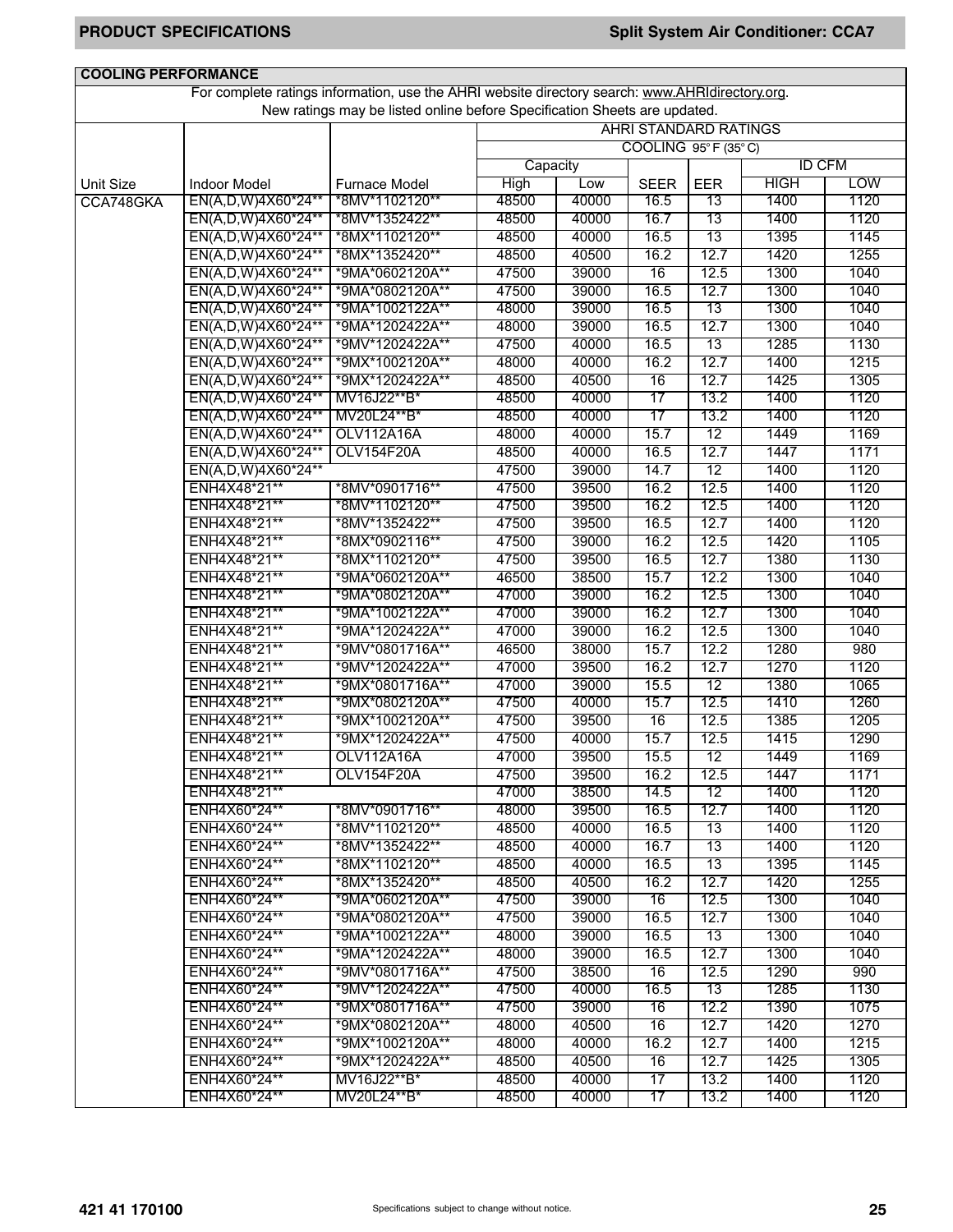| For complete ratings information, use the AHRI website directory search: www.AHRIdirectory.org.<br>New ratings may be listed online before Specification Sheets are updated. |                     |                                                                                                  |             |       |                                   |            |             |               |
|------------------------------------------------------------------------------------------------------------------------------------------------------------------------------|---------------------|--------------------------------------------------------------------------------------------------|-------------|-------|-----------------------------------|------------|-------------|---------------|
|                                                                                                                                                                              |                     |                                                                                                  |             |       | <b>AHRI STANDARD RATINGS</b>      |            |             |               |
|                                                                                                                                                                              |                     |                                                                                                  |             |       | $COOLING 95^\circ F (35^\circ C)$ |            |             |               |
|                                                                                                                                                                              |                     |                                                                                                  | Capacity    |       |                                   |            |             | <b>ID CFM</b> |
| Unit Size                                                                                                                                                                    | <b>Indoor Model</b> | Furnace Model                                                                                    | <b>High</b> | Low   | <b>SEER</b>                       | <b>EER</b> | <b>HIGH</b> | <b>LOW</b>    |
| CCA748GKA                                                                                                                                                                    | ENH4X60*24**        | OLV112A16A                                                                                       | 48000       | 40000 | 15.7                              | 12         | 1449        | 1169          |
|                                                                                                                                                                              | ENH4X60*24**        | OLV154F20A                                                                                       | 48500       | 40000 | 16.5                              | 12.7       | 1447        | 1171          |
|                                                                                                                                                                              | ENH4X60*24**        |                                                                                                  | 47500       | 39000 | 14.7                              | 12         | 1400        | 1120          |
|                                                                                                                                                                              | ENH4X61*24**        | *8MV*0901716**                                                                                   | 48500       | 40000 | 16.5                              | 12.7       | 1400        | 1120          |
|                                                                                                                                                                              | ENH4X61*24**        | *8MV*1102120**                                                                                   | 48000       | 39500 | 16.5                              | 13         | 1301        | 1040          |
|                                                                                                                                                                              | ENH4X61*24**        | *8MV*1352422**                                                                                   | 48500       | 40000 | 16.7                              | 13         | 1400        | 1120          |
|                                                                                                                                                                              | ENH4X61*24**        | *8MX*0902116**                                                                                   | 48500       | 40000 | 16.5                              | 12.7       | 1410        | 1095          |
|                                                                                                                                                                              | ENH4X61*24**        | *8MX*1102120**                                                                                   | 48500       | 40000 | 16.5                              | 13         | 1370        | 1120          |
|                                                                                                                                                                              | ENH4X61*24**        | *8MX*1352420**                                                                                   | 48500       | 40500 | 16.2                              | 12.7       | 1390        | 1220          |
|                                                                                                                                                                              | ENH4X61*24**        | *9MA*0602120A**                                                                                  | 47500       | 39000 | $\overline{16}$                   | 12.5       | 1300        | 1040          |
|                                                                                                                                                                              | ENH4X61*24**        | *9MA*0802120A**                                                                                  | 48000       | 39500 | 16.2                              | 12.7       | 1300        | 1040          |
|                                                                                                                                                                              | ENH4X61*24**        | *9MA*1002122A**                                                                                  | 48000       | 39500 | 16.5                              | 13         | 1300        | 1040          |
|                                                                                                                                                                              | ENH4X61*24**        | *9MA*1202422A**                                                                                  | 48000       | 39500 | 16.2                              | 12.7       | 1300        | 1040          |
|                                                                                                                                                                              | ENH4X61*24**        | *9MV*0801716A**                                                                                  | 48000       | 39500 | 16                                | 12.2       | 1390        | 1065          |
|                                                                                                                                                                              | ENH4X61*24**        | *9MV*1202422A**                                                                                  | 48000       | 40000 | 16.5                              | 13         | 1260        | 1105          |
|                                                                                                                                                                              | ENH4X61*24**        | *9MX*0801716A**                                                                                  | 48000       | 39500 | 16                                | 12.2       | 1375        | 1060          |
|                                                                                                                                                                              | ENH4X61*24**        | *9MX*0802120A**                                                                                  | 48500       | 40500 | 16                                | 12.7       | 1400        | 1250          |
|                                                                                                                                                                              | ENH4X61*24**        | *9MX*1002120A**                                                                                  | 48500       | 40500 | 16.2                              | 12.7       | 1375        | 1190          |
|                                                                                                                                                                              | ENH4X61*24**        | *9MX*1202422A**                                                                                  | 48500       | 40500 | 16                                | 12.7       | 1400        | 1275          |
|                                                                                                                                                                              | ENH4X61*24**        | MV16J22**B*                                                                                      | 49000       | 40000 | 17                                | 13.2       | 1400        | 1120          |
|                                                                                                                                                                              | ENH4X61*24**        | MV20L24**B*                                                                                      | 49000       | 40000 | 17                                | 13.2       | 1400        | 1120          |
|                                                                                                                                                                              | ENH4X61*24**        | OLV112A16A                                                                                       | 48000       | 40000 | 15.7                              | 12         | 1449        | 1169          |
|                                                                                                                                                                              | ENH4X61*24**        | OLV154F20A                                                                                       | 49000       | 40500 | 16.5                              | 12.7       | 1447        | 1171          |
| † For coils not listed with a matching furnace or blower, coil rating applies with any indoor blower device                                                                  |                     | ENERGY STAR compliance for combinations with both: SEER 14.50 or higher and EER 12.00 or higher. |             |       |                                   |            |             |               |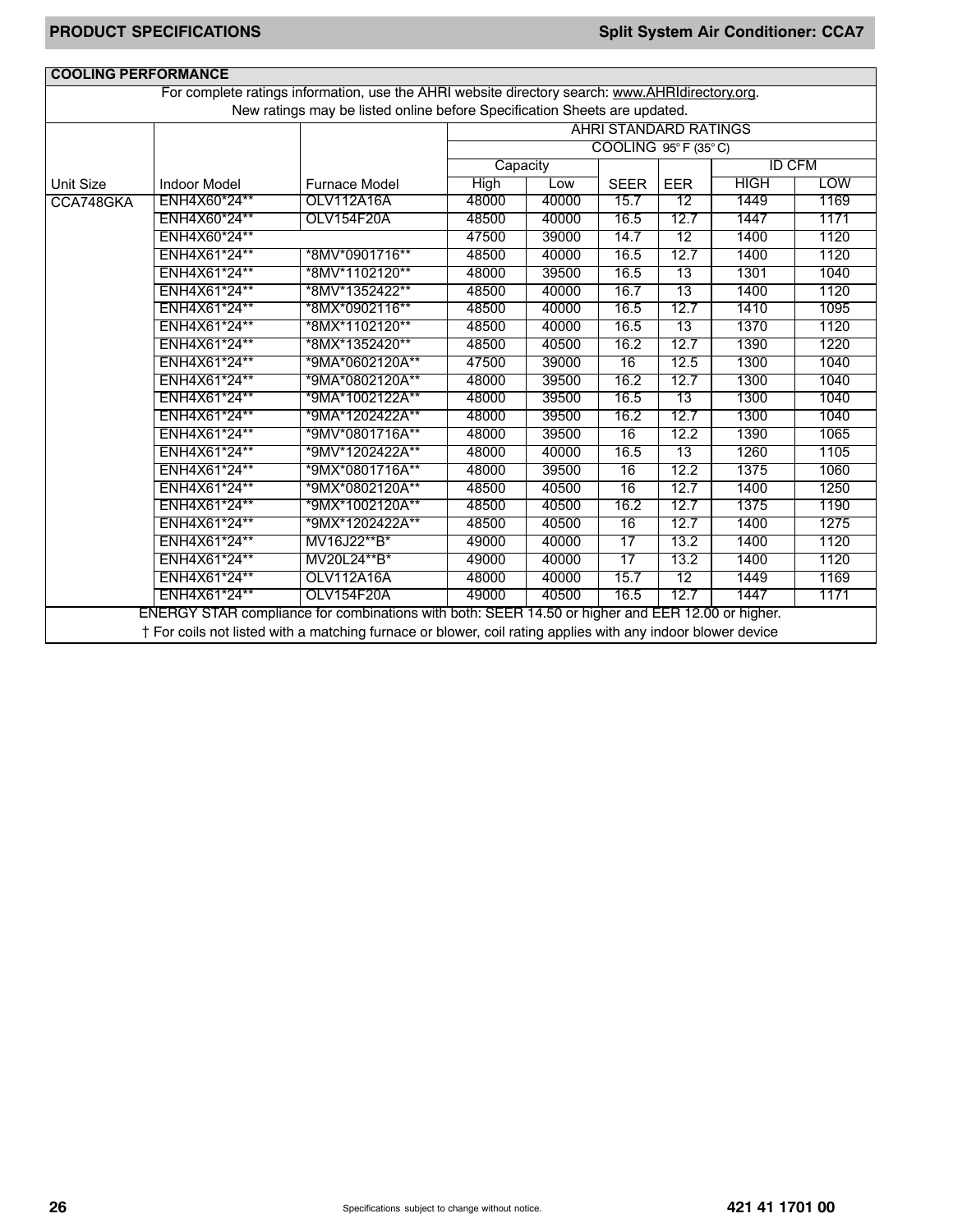| <b>COOLING PERFORMANCE</b> |                     |                                                                                                 |          |       |                              |            |             |               |
|----------------------------|---------------------|-------------------------------------------------------------------------------------------------|----------|-------|------------------------------|------------|-------------|---------------|
|                            |                     | For complete ratings information, use the AHRI website directory search: www.AHRIdirectory.org. |          |       |                              |            |             |               |
|                            |                     | New ratings may be listed online before Specification Sheets are updated.                       |          |       |                              |            |             |               |
|                            |                     |                                                                                                 |          |       | <b>AHRI STANDARD RATINGS</b> |            |             |               |
|                            |                     |                                                                                                 |          |       | COOLING 95°F (35°C)          |            |             |               |
|                            |                     |                                                                                                 | Capacity |       |                              |            |             | <b>ID CFM</b> |
| <b>Unit Size</b>           | <b>Indoor Model</b> | <b>Furnace Model</b>                                                                            | High     | Low   | <b>SEER</b>                  | <b>EER</b> | <b>HIGH</b> | <b>LOW</b>    |
| CCA760GKA                  | *ENH4X61*24**       | *8MX*1102120**                                                                                  | 58000    | 46000 | 16.5                         | 13         | 1675        | 1245          |
|                            | FCM4X60****         |                                                                                                 | 59000    | 47000 | 16.5                         | 13.2       | 1750        | 1400          |
|                            | FVM4X60****         |                                                                                                 | 59000    | 47000 | 16.7                         | 13.2       | 1750        | 1400          |
|                            | EA*4X60*21A*        | *8MV*1102120**                                                                                  | 57500    | 46000 | 16                           | 12.5       | 1626        | 1300          |
|                            | EA*4X60*21A*        | *8MX*1102120**                                                                                  | 58000    | 45500 | 16.2                         | 12.7       | 1670        | 1250          |
|                            | EA*4X60*21A*        | *9MA*0602120A**                                                                                 | 57000    | 45500 | 15                           | 12         | 1625        | 1300          |
|                            | EA*4X60*21A*        | *9MA*0802120A**                                                                                 | 57500    | 45500 | 15.7                         | 12.5       | 1625        | 1300          |
|                            | EA*4X60*21A*        | *9MA*1002122A**                                                                                 | 57500    | 46000 | 15.7                         | 12.5       | 1625        | 1300          |
|                            | EA*4X60*21A*        | *9MV*0802120A**                                                                                 | 57500    | 45500 | 16                           | 12.5       | 1580        | 1275          |
|                            | EA*4X60*21A*        | *9MV*1002120A**                                                                                 | 57500    | 45500 | 16                           | 12.7       | 1555        | 1260          |
|                            | EA*4X60*21A*        | *9MX*0802120A**                                                                                 | 57500    | 46500 | 15.5                         | 12.5       | 1625        | 1420          |
|                            | EA*4X60*21A*        | *9MX*1002120A**                                                                                 | 58000    | 46000 | 15.5                         | 12.2       | 1720        | 1405          |
|                            | EA*4X60*21A*        |                                                                                                 | 58000    | 45500 | 14.7                         | 12.5       | 1750        | 1400          |
|                            | EA*4X60*24A*        | *8MV*1102120**                                                                                  | 58000    | 46500 | 15.7                         | 12.5       | 1750        | 1400          |
|                            | EA*4X60*24A*        | *8MV*1352422**                                                                                  | 58000    | 46000 | 16.2                         | 13         | 1626        | 1300          |
|                            | EA*4X60*24A*        | *8MX*1352420**                                                                                  | 58000    | 45500 | 16                           | 12.7       | 1650        | 1260          |
|                            | EA*4X60*24A*        | *9MA*0602120A**                                                                                 | 57000    | 45500 | 15.2                         | 12         | 1625        | 1300          |
|                            | EA*4X60*24A*        | *9MA*0802120A**                                                                                 | 57500    | 45500 | 15.7                         | 12.5       | 1625        | 1300          |
|                            | EA*4X60*24A*        | *9MA*1002122A**                                                                                 | 57500    | 46000 | 16                           | 12.7       | 1625        | 1300          |
|                            | EA*4X60*24A*        | *9MA*1202422A**                                                                                 | 57500    | 46000 | 15.7                         | 12.5       | 1625        | 1300          |
|                            | EA*4X60*24A*        | *9MV*0802120A**                                                                                 | 57500    | 45500 | 16                           | 12.5       | 1590        | 1280          |
|                            | EA*4X60*24A*        | *9MV*1002120A**                                                                                 | 57500    | 45500 | 16                           | 12.7       | 1565        | 1265          |
|                            | EA*4X60*24A*        | *9MV*1202422A**                                                                                 | 57500    | 46000 | 16                           | 12.7       | 1610        | 1305          |
|                            | EA*4X60*24A*        | *9MX*0802120A**                                                                                 | 57500    | 46500 | 15.5                         | 12.5       | 1635        | 1425          |
|                            | EA*4X60*24A*        | *9MX*1002120A**                                                                                 | 58000    | 46500 | 15.5                         | 12.5       | 1735        | 1415          |
|                            | EA*4X60*24A*        | *9MX*1202422A**                                                                                 | 57500    | 46000 | 16                           | 12.5       | 1640        | 1310          |
|                            | EA*4X60*24A*        | MV16J22**B*                                                                                     | 58000    | 46500 | 16.2                         | 13         | 1750        | 1400          |
|                            | EA*4X60*24A*        | MV20L24**B*                                                                                     | 58000    | 46500 | 16.5                         | 13         | 1750        | 1400          |
|                            | EA*4X60*24A*        | OLV154F20A                                                                                      | 58500    | 47000 | 15                           | 11.5       | 2109        | 1677          |
|                            | EA*4X60*24A*        |                                                                                                 | 58000    | 45500 | 14.7                         | 12.5       | 1750        | 1400          |
|                            | EHD4X60A**          | *8MV*1102120**                                                                                  | 58000    | 46500 | 16.2                         | 12.7       | 1626        | 1300          |
|                            | <b>EHD4X60A**</b>   | *8MV*1352422**                                                                                  | 58500    | 46500 | 16.5                         | 13         | 1626        | 1300          |
|                            | EHD4X60A**          | *8MX*1102120**                                                                                  | 58500    | 46000 | 16.5                         | 13         | 1710        | 1270          |
|                            | <b>EHD4X60A**</b>   | *8MX*1352420**                                                                                  | 58500    | 46000 | 16.2                         | 12.7       | 1675        | 1275          |
|                            | EHD4X60A**          | *9MA*0602120A**                                                                                 | 57500    | 46000 | 15.2                         | 12         | 1625        | 1300          |
|                            | <b>EHD4X60A**</b>   | *9MA*0802120A**                                                                                 | 58000    | 46000 | 15.7                         | 12.5       | 1625        | 1300          |
|                            | EHD4X60A**          | *9MA*1002122A**                                                                                 | 58000    | 46000 | 16                           | 12.7       | 1625        | 1300          |
|                            | EHD4X60A**          | *9MA*1202422A**                                                                                 | 58000    | 46000 | 16                           | 12.7       | 1625        | 1300          |
|                            | <b>EHD4X60A**</b>   | *9MV*0802120A**                                                                                 | 58000    | 46000 | 16                           | 12.7       | 1610        | 1290          |
|                            | EHD4X60A**          | *9MV*1002120A**                                                                                 | 58000    | 46000 | 16                           | 13         | 1580        | 1275          |
|                            | EHD4X60A**          | *9MV*1202422A**                                                                                 | 58000    | 46500 | 16                           | 12.7       | 1635        | 1320          |
|                            | <b>EHD4X60A**</b>   | *9MX*0802120A**                                                                                 | 58000    | 46500 | 15.5                         | 12.5       | 1650        | 1440          |
|                            | * Tested Combo      |                                                                                                 |          |       |                              |            |             |               |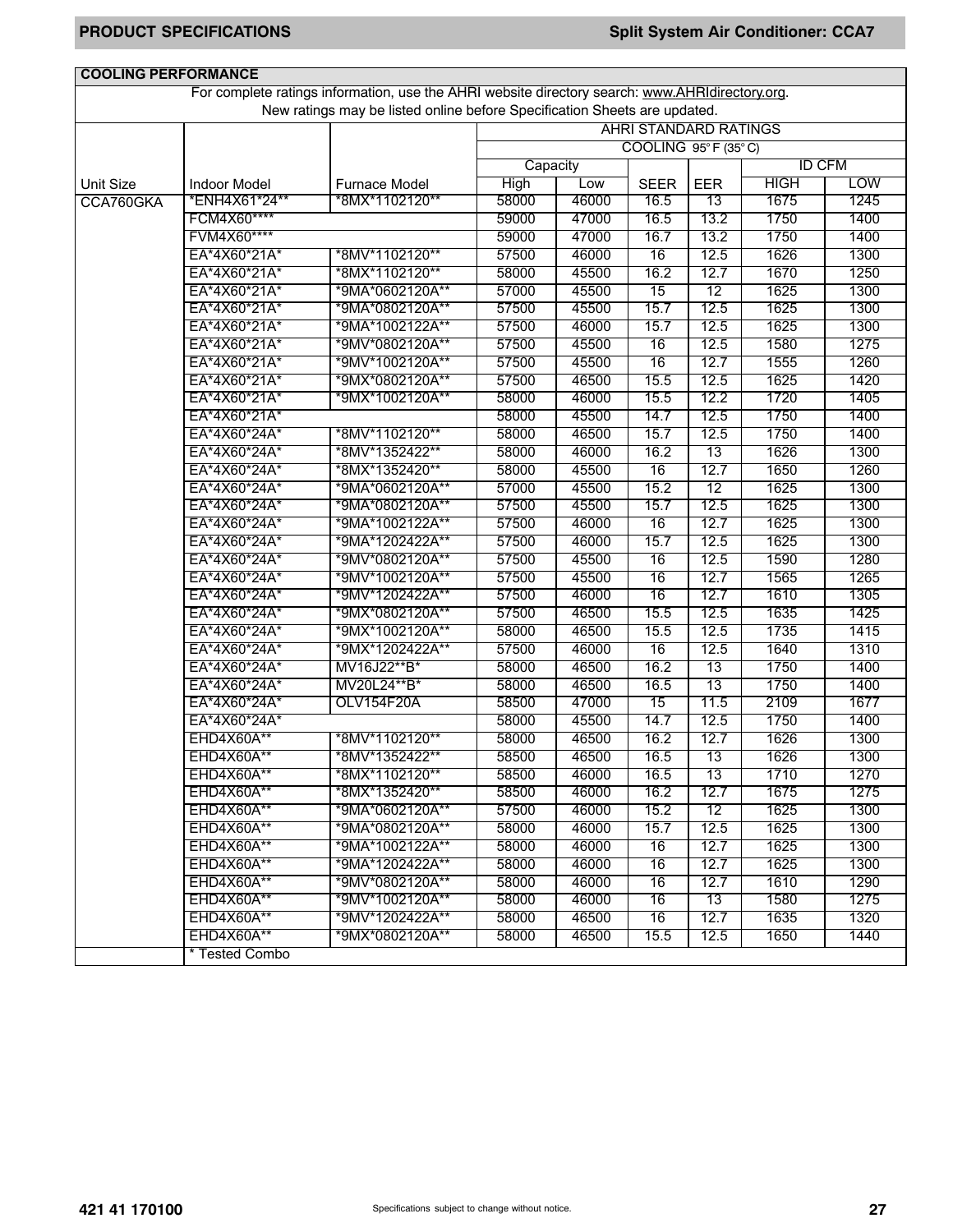| For complete ratings information, use the AHRI website directory search: www.AHRIdirectory.org.<br>New ratings may be listed online before Specification Sheets are updated.<br><b>AHRI STANDARD RATINGS</b><br>COOLING 95°F (35°C)<br><b>ID CFM</b><br>Capacity<br><b>HIGH</b><br><b>LOW</b><br>High<br>Low<br><b>Unit Size</b><br><b>Indoor Model</b><br><b>Furnace Model</b><br><b>SEER</b><br><b>EER</b><br>EHD4X60A**<br>*9MX*1002120A**<br>58500<br>47000<br>15.7<br>12.5<br>1755<br>1430<br>CCA760GKA<br>12.7<br>58000<br>46500<br>16<br>1665<br>1325<br>EHD4X60A**<br>*9MX*1202422A**<br>1750<br>58500<br>47000<br>13.2<br>EHD4X60A**<br>MV16J22**B*<br>16.5<br>1400<br>58500<br>47000<br>16.7<br>13.2<br>1750<br>1400<br>EHD4X60A**<br>MV20L24**B*<br>2109<br>EHD4X60A**<br>OLV154F20A<br>59000<br>47500<br>15.2<br>11.7<br>1677<br>EHD4X60A**<br>58500<br>46000<br>12.5<br>1750<br>1400<br>15<br>46500<br>16.5<br>13<br>1626<br>EN(A,D)4X61*24**<br>*8MV*1102120**<br>58500<br>1300<br>EN(A,D)4X61*24**<br>*8MV*1352422**<br>58500<br>46500<br>16.5<br>13<br>1626<br>1300<br>16.2<br>13<br>1710<br>EN(A,D)4X61*24**<br>59000<br>47500<br>1435<br>*8MX*1102120**<br>16.5<br>13<br>1675<br>EN(A,D)4X61*24**<br>58500<br>46500<br>1290<br>*8MX*1352420**<br>12<br>1625<br>58000<br>46000<br>15.5<br>1300<br>EN(A,D)4X61*24**<br>*9MA*0602120A**<br>16<br>12.7<br>58500<br>46500<br>1625<br>1300<br>EN(A,D)4X61*24**<br>*9MA*0802120A**<br>16.2<br>13<br>1625<br>EN(A,D)4X61*24**<br>*9MA*1002122A**<br>58500<br>46500<br>1300<br>12.7<br>1625<br>EN(A,D)4X61*24**<br>*9MA*1202422A**<br>58500<br>46500<br>16.2<br>1300<br>1610<br>58500<br>46500<br>16<br>12.7<br>1300<br>EN(A,D)4X61*24**<br>*9MV*0802120A**<br>16.2<br>13<br>1585<br>58500<br>46500<br>1285<br>EN(A,D)4X61*24**<br>*9MV*1002120A**<br>13<br>1630<br>EN(A,D)4X61*24**<br>*9MV*1202422A**<br>58500<br>46500<br>16.2<br>1325<br>58500<br>47000<br>12.7<br>1650<br>1445<br>EN(A,D)4X61*24**<br>*9MX*0802120A**<br>15.7<br>47000<br>12.5<br>1755<br>1435<br>EN(A,D)4X61*24**<br>*9MX*1002120A**<br>59000<br>16<br>46500<br>12.7<br>1660<br>EN(A,D)4X61*24**<br>*9MX*1202422A**<br>58500<br>16.2<br>1335<br>47500<br>16.7<br>13.2<br>1750<br>EN(A,D)4X61*24**<br>MV16J22**B*<br>59000<br>1400<br>16.7<br>1750<br>59000<br>47500<br>13.2<br>1400<br>EN(A,D)4X61*24**<br>MV20L24**B*<br>OLV154F20A<br>59500<br>48000<br>15.5<br>2109<br>1677<br>EN(A,D)4X61*24**<br>11.7<br>46500<br>12.5<br>1750<br>EN(A,D)4X61*24**<br>59000<br>15<br>1400<br>46000<br>16<br>12.7<br>1626<br>EN(A,D,W)4X60*24**<br>57500<br>1300<br>*8MV*1102120**<br>58000<br>46000<br>16.2<br>13<br>1626<br>1300<br>EN(A,D,W)4X60*24**<br>*8MV*1352422**<br>12.7<br>*8MX*1102120**<br>58000<br>46500<br>16<br>1700<br>1425<br>EN(A,D,W)4X60*24**<br>12.7<br>1670<br>58000<br>46000<br>16<br>1280<br>EN(A,D,W)4X60*24**<br>*8MX*1352420**<br>57000<br>45500<br>12<br>1625<br>EN(A,D,W)4X60*24**<br>*9MA*0602120A**<br>15.2<br>1300<br>12.5<br>57500<br>46000<br>1625<br>1300<br>EN(A,D,W)4X60*24**<br>*9MA*0802120A**<br>15.7<br>12.7<br>1625<br>EN(A,D,W)4X60*24**<br>*9MA*1002122A**<br>57500<br>46000<br>16<br>1300<br>57500<br>46000<br>16<br>12.5<br>1625<br>1300<br>EN(A,D,W)4X60*24** *9MA*1202422A**<br>*9MV*0802120A**<br>EN(A,D,W)4X60*24**<br>57500<br>46000<br>12.5<br>1605<br>1290<br>16<br>EN(A,D,W)4X60*24**<br>*9MV*1002120A**<br>57500<br>45500<br>1575<br>1280<br>16<br>12.7<br>EN(A,D,W)4X60*24**<br>*9MV*1202422A**<br>57500<br>46000<br>16<br>12.7<br>1625<br>1320<br>EN(A,D,W)4X60*24**<br>57500<br>46500<br>12.5<br>1645<br>*9MX*0802120A**<br>15.5<br>1440<br>EN(A,D,W)4X60*24**<br>*9MX*1002120A**<br>46500<br>12.5<br>1750<br>1430<br>58000<br>15.7<br>12.5<br>1655<br>EN(A,D,W)4X60*24**<br>*9MX*1202422A**<br>57500<br>46000<br>16<br>1325<br>EN(A,D,W)4X60*24**<br>MV16J22**B*<br>58000<br>46500<br>16.5<br>13<br>1750<br>1400<br>58000<br>46500<br>13<br>1750<br>EN(A,D,W)4X60*24**<br>MV20L24**B*<br>16.5<br>1400<br>58500<br>47000<br>11.5<br>2109<br>EN(A,D,W)4X60*24**<br><b>OLV154F20A</b><br>15<br>1677<br>EN(A,D,W)4X60*24**<br>58000<br>45500<br>14.7<br>1750<br>1400<br>12.5<br>57500<br>ENH4X60*24**<br>*8MV*1102120**<br>46000<br>12.7<br>1626<br>1300<br>16<br>ENH4X60*24**<br>*8MV*1352422**<br>58000<br>46000<br>16.2<br>13<br>1626<br>1300<br>ENH4X60*24**<br>*8MX*1102120**<br>58000<br>46000<br>16.2<br>12.7<br>1700<br>1275<br>ENH4X60*24**<br>*8MX*1352420**<br>58000<br>46000<br>16<br>12.7<br>1670<br>1280<br>57000<br>45500<br>1625<br>ENH4X60*24**<br>*9MA*0602120A**<br>15.2<br>12<br>1300<br>1625<br>ENH4X60*24**<br>*9MA*0802120A**<br>57500<br>46000<br>15.7<br>12.5<br>1300<br>ENH4X60*24**<br>*9MA*1002122A**<br>57500<br>46000<br>12.7<br>1625<br>1300<br>16<br>1625<br>ENH4X60*24**<br>*9MA*1202422A**<br>57500<br>46000<br>16<br>12.5<br>1300<br>ENH4X60*24**<br>46000<br>12.5<br>1605<br>1290<br>*9MV*0802120A**<br>57500<br>16<br>ENH4X60*24**<br>*9MV*1002120A**<br>57500<br>45500<br>12.7<br>1575<br>16<br>1280<br>ENH4X60*24**<br>*9MV*1202422A**<br>57500<br>46000<br>12.7<br>1625<br>16<br>1320 | <b>COOLING PERFORMANCE</b> |  |  |  |  |  |  |  |
|----------------------------------------------------------------------------------------------------------------------------------------------------------------------------------------------------------------------------------------------------------------------------------------------------------------------------------------------------------------------------------------------------------------------------------------------------------------------------------------------------------------------------------------------------------------------------------------------------------------------------------------------------------------------------------------------------------------------------------------------------------------------------------------------------------------------------------------------------------------------------------------------------------------------------------------------------------------------------------------------------------------------------------------------------------------------------------------------------------------------------------------------------------------------------------------------------------------------------------------------------------------------------------------------------------------------------------------------------------------------------------------------------------------------------------------------------------------------------------------------------------------------------------------------------------------------------------------------------------------------------------------------------------------------------------------------------------------------------------------------------------------------------------------------------------------------------------------------------------------------------------------------------------------------------------------------------------------------------------------------------------------------------------------------------------------------------------------------------------------------------------------------------------------------------------------------------------------------------------------------------------------------------------------------------------------------------------------------------------------------------------------------------------------------------------------------------------------------------------------------------------------------------------------------------------------------------------------------------------------------------------------------------------------------------------------------------------------------------------------------------------------------------------------------------------------------------------------------------------------------------------------------------------------------------------------------------------------------------------------------------------------------------------------------------------------------------------------------------------------------------------------------------------------------------------------------------------------------------------------------------------------------------------------------------------------------------------------------------------------------------------------------------------------------------------------------------------------------------------------------------------------------------------------------------------------------------------------------------------------------------------------------------------------------------------------------------------------------------------------------------------------------------------------------------------------------------------------------------------------------------------------------------------------------------------------------------------------------------------------------------------------------------------------------------------------------------------------------------------------------------------------------------------------------------------------------------------------------------------------------------------------------------------------------------------------------------------------------------------------------------------------------------------------------------------------------------------------------------------------------------------------------------------------------------------------------------------------------------------------------------------------------------------------------------------------------------------------------------------------------------------------------------------------------------------------------------------------------------------------------------------------------------------------------------------------------------------------------------------------------------------------------------------------------------------------------------------------------------------|----------------------------|--|--|--|--|--|--|--|
|                                                                                                                                                                                                                                                                                                                                                                                                                                                                                                                                                                                                                                                                                                                                                                                                                                                                                                                                                                                                                                                                                                                                                                                                                                                                                                                                                                                                                                                                                                                                                                                                                                                                                                                                                                                                                                                                                                                                                                                                                                                                                                                                                                                                                                                                                                                                                                                                                                                                                                                                                                                                                                                                                                                                                                                                                                                                                                                                                                                                                                                                                                                                                                                                                                                                                                                                                                                                                                                                                                                                                                                                                                                                                                                                                                                                                                                                                                                                                                                                                                                                                                                                                                                                                                                                                                                                                                                                                                                                                                                                                                                                                                                                                                                                                                                                                                                                                                                                                                                                                                                                                                          |                            |  |  |  |  |  |  |  |
|                                                                                                                                                                                                                                                                                                                                                                                                                                                                                                                                                                                                                                                                                                                                                                                                                                                                                                                                                                                                                                                                                                                                                                                                                                                                                                                                                                                                                                                                                                                                                                                                                                                                                                                                                                                                                                                                                                                                                                                                                                                                                                                                                                                                                                                                                                                                                                                                                                                                                                                                                                                                                                                                                                                                                                                                                                                                                                                                                                                                                                                                                                                                                                                                                                                                                                                                                                                                                                                                                                                                                                                                                                                                                                                                                                                                                                                                                                                                                                                                                                                                                                                                                                                                                                                                                                                                                                                                                                                                                                                                                                                                                                                                                                                                                                                                                                                                                                                                                                                                                                                                                                          |                            |  |  |  |  |  |  |  |
|                                                                                                                                                                                                                                                                                                                                                                                                                                                                                                                                                                                                                                                                                                                                                                                                                                                                                                                                                                                                                                                                                                                                                                                                                                                                                                                                                                                                                                                                                                                                                                                                                                                                                                                                                                                                                                                                                                                                                                                                                                                                                                                                                                                                                                                                                                                                                                                                                                                                                                                                                                                                                                                                                                                                                                                                                                                                                                                                                                                                                                                                                                                                                                                                                                                                                                                                                                                                                                                                                                                                                                                                                                                                                                                                                                                                                                                                                                                                                                                                                                                                                                                                                                                                                                                                                                                                                                                                                                                                                                                                                                                                                                                                                                                                                                                                                                                                                                                                                                                                                                                                                                          |                            |  |  |  |  |  |  |  |
|                                                                                                                                                                                                                                                                                                                                                                                                                                                                                                                                                                                                                                                                                                                                                                                                                                                                                                                                                                                                                                                                                                                                                                                                                                                                                                                                                                                                                                                                                                                                                                                                                                                                                                                                                                                                                                                                                                                                                                                                                                                                                                                                                                                                                                                                                                                                                                                                                                                                                                                                                                                                                                                                                                                                                                                                                                                                                                                                                                                                                                                                                                                                                                                                                                                                                                                                                                                                                                                                                                                                                                                                                                                                                                                                                                                                                                                                                                                                                                                                                                                                                                                                                                                                                                                                                                                                                                                                                                                                                                                                                                                                                                                                                                                                                                                                                                                                                                                                                                                                                                                                                                          |                            |  |  |  |  |  |  |  |
|                                                                                                                                                                                                                                                                                                                                                                                                                                                                                                                                                                                                                                                                                                                                                                                                                                                                                                                                                                                                                                                                                                                                                                                                                                                                                                                                                                                                                                                                                                                                                                                                                                                                                                                                                                                                                                                                                                                                                                                                                                                                                                                                                                                                                                                                                                                                                                                                                                                                                                                                                                                                                                                                                                                                                                                                                                                                                                                                                                                                                                                                                                                                                                                                                                                                                                                                                                                                                                                                                                                                                                                                                                                                                                                                                                                                                                                                                                                                                                                                                                                                                                                                                                                                                                                                                                                                                                                                                                                                                                                                                                                                                                                                                                                                                                                                                                                                                                                                                                                                                                                                                                          |                            |  |  |  |  |  |  |  |
|                                                                                                                                                                                                                                                                                                                                                                                                                                                                                                                                                                                                                                                                                                                                                                                                                                                                                                                                                                                                                                                                                                                                                                                                                                                                                                                                                                                                                                                                                                                                                                                                                                                                                                                                                                                                                                                                                                                                                                                                                                                                                                                                                                                                                                                                                                                                                                                                                                                                                                                                                                                                                                                                                                                                                                                                                                                                                                                                                                                                                                                                                                                                                                                                                                                                                                                                                                                                                                                                                                                                                                                                                                                                                                                                                                                                                                                                                                                                                                                                                                                                                                                                                                                                                                                                                                                                                                                                                                                                                                                                                                                                                                                                                                                                                                                                                                                                                                                                                                                                                                                                                                          |                            |  |  |  |  |  |  |  |
|                                                                                                                                                                                                                                                                                                                                                                                                                                                                                                                                                                                                                                                                                                                                                                                                                                                                                                                                                                                                                                                                                                                                                                                                                                                                                                                                                                                                                                                                                                                                                                                                                                                                                                                                                                                                                                                                                                                                                                                                                                                                                                                                                                                                                                                                                                                                                                                                                                                                                                                                                                                                                                                                                                                                                                                                                                                                                                                                                                                                                                                                                                                                                                                                                                                                                                                                                                                                                                                                                                                                                                                                                                                                                                                                                                                                                                                                                                                                                                                                                                                                                                                                                                                                                                                                                                                                                                                                                                                                                                                                                                                                                                                                                                                                                                                                                                                                                                                                                                                                                                                                                                          |                            |  |  |  |  |  |  |  |
|                                                                                                                                                                                                                                                                                                                                                                                                                                                                                                                                                                                                                                                                                                                                                                                                                                                                                                                                                                                                                                                                                                                                                                                                                                                                                                                                                                                                                                                                                                                                                                                                                                                                                                                                                                                                                                                                                                                                                                                                                                                                                                                                                                                                                                                                                                                                                                                                                                                                                                                                                                                                                                                                                                                                                                                                                                                                                                                                                                                                                                                                                                                                                                                                                                                                                                                                                                                                                                                                                                                                                                                                                                                                                                                                                                                                                                                                                                                                                                                                                                                                                                                                                                                                                                                                                                                                                                                                                                                                                                                                                                                                                                                                                                                                                                                                                                                                                                                                                                                                                                                                                                          |                            |  |  |  |  |  |  |  |
|                                                                                                                                                                                                                                                                                                                                                                                                                                                                                                                                                                                                                                                                                                                                                                                                                                                                                                                                                                                                                                                                                                                                                                                                                                                                                                                                                                                                                                                                                                                                                                                                                                                                                                                                                                                                                                                                                                                                                                                                                                                                                                                                                                                                                                                                                                                                                                                                                                                                                                                                                                                                                                                                                                                                                                                                                                                                                                                                                                                                                                                                                                                                                                                                                                                                                                                                                                                                                                                                                                                                                                                                                                                                                                                                                                                                                                                                                                                                                                                                                                                                                                                                                                                                                                                                                                                                                                                                                                                                                                                                                                                                                                                                                                                                                                                                                                                                                                                                                                                                                                                                                                          |                            |  |  |  |  |  |  |  |
|                                                                                                                                                                                                                                                                                                                                                                                                                                                                                                                                                                                                                                                                                                                                                                                                                                                                                                                                                                                                                                                                                                                                                                                                                                                                                                                                                                                                                                                                                                                                                                                                                                                                                                                                                                                                                                                                                                                                                                                                                                                                                                                                                                                                                                                                                                                                                                                                                                                                                                                                                                                                                                                                                                                                                                                                                                                                                                                                                                                                                                                                                                                                                                                                                                                                                                                                                                                                                                                                                                                                                                                                                                                                                                                                                                                                                                                                                                                                                                                                                                                                                                                                                                                                                                                                                                                                                                                                                                                                                                                                                                                                                                                                                                                                                                                                                                                                                                                                                                                                                                                                                                          |                            |  |  |  |  |  |  |  |
|                                                                                                                                                                                                                                                                                                                                                                                                                                                                                                                                                                                                                                                                                                                                                                                                                                                                                                                                                                                                                                                                                                                                                                                                                                                                                                                                                                                                                                                                                                                                                                                                                                                                                                                                                                                                                                                                                                                                                                                                                                                                                                                                                                                                                                                                                                                                                                                                                                                                                                                                                                                                                                                                                                                                                                                                                                                                                                                                                                                                                                                                                                                                                                                                                                                                                                                                                                                                                                                                                                                                                                                                                                                                                                                                                                                                                                                                                                                                                                                                                                                                                                                                                                                                                                                                                                                                                                                                                                                                                                                                                                                                                                                                                                                                                                                                                                                                                                                                                                                                                                                                                                          |                            |  |  |  |  |  |  |  |
|                                                                                                                                                                                                                                                                                                                                                                                                                                                                                                                                                                                                                                                                                                                                                                                                                                                                                                                                                                                                                                                                                                                                                                                                                                                                                                                                                                                                                                                                                                                                                                                                                                                                                                                                                                                                                                                                                                                                                                                                                                                                                                                                                                                                                                                                                                                                                                                                                                                                                                                                                                                                                                                                                                                                                                                                                                                                                                                                                                                                                                                                                                                                                                                                                                                                                                                                                                                                                                                                                                                                                                                                                                                                                                                                                                                                                                                                                                                                                                                                                                                                                                                                                                                                                                                                                                                                                                                                                                                                                                                                                                                                                                                                                                                                                                                                                                                                                                                                                                                                                                                                                                          |                            |  |  |  |  |  |  |  |
|                                                                                                                                                                                                                                                                                                                                                                                                                                                                                                                                                                                                                                                                                                                                                                                                                                                                                                                                                                                                                                                                                                                                                                                                                                                                                                                                                                                                                                                                                                                                                                                                                                                                                                                                                                                                                                                                                                                                                                                                                                                                                                                                                                                                                                                                                                                                                                                                                                                                                                                                                                                                                                                                                                                                                                                                                                                                                                                                                                                                                                                                                                                                                                                                                                                                                                                                                                                                                                                                                                                                                                                                                                                                                                                                                                                                                                                                                                                                                                                                                                                                                                                                                                                                                                                                                                                                                                                                                                                                                                                                                                                                                                                                                                                                                                                                                                                                                                                                                                                                                                                                                                          |                            |  |  |  |  |  |  |  |
|                                                                                                                                                                                                                                                                                                                                                                                                                                                                                                                                                                                                                                                                                                                                                                                                                                                                                                                                                                                                                                                                                                                                                                                                                                                                                                                                                                                                                                                                                                                                                                                                                                                                                                                                                                                                                                                                                                                                                                                                                                                                                                                                                                                                                                                                                                                                                                                                                                                                                                                                                                                                                                                                                                                                                                                                                                                                                                                                                                                                                                                                                                                                                                                                                                                                                                                                                                                                                                                                                                                                                                                                                                                                                                                                                                                                                                                                                                                                                                                                                                                                                                                                                                                                                                                                                                                                                                                                                                                                                                                                                                                                                                                                                                                                                                                                                                                                                                                                                                                                                                                                                                          |                            |  |  |  |  |  |  |  |
|                                                                                                                                                                                                                                                                                                                                                                                                                                                                                                                                                                                                                                                                                                                                                                                                                                                                                                                                                                                                                                                                                                                                                                                                                                                                                                                                                                                                                                                                                                                                                                                                                                                                                                                                                                                                                                                                                                                                                                                                                                                                                                                                                                                                                                                                                                                                                                                                                                                                                                                                                                                                                                                                                                                                                                                                                                                                                                                                                                                                                                                                                                                                                                                                                                                                                                                                                                                                                                                                                                                                                                                                                                                                                                                                                                                                                                                                                                                                                                                                                                                                                                                                                                                                                                                                                                                                                                                                                                                                                                                                                                                                                                                                                                                                                                                                                                                                                                                                                                                                                                                                                                          |                            |  |  |  |  |  |  |  |
|                                                                                                                                                                                                                                                                                                                                                                                                                                                                                                                                                                                                                                                                                                                                                                                                                                                                                                                                                                                                                                                                                                                                                                                                                                                                                                                                                                                                                                                                                                                                                                                                                                                                                                                                                                                                                                                                                                                                                                                                                                                                                                                                                                                                                                                                                                                                                                                                                                                                                                                                                                                                                                                                                                                                                                                                                                                                                                                                                                                                                                                                                                                                                                                                                                                                                                                                                                                                                                                                                                                                                                                                                                                                                                                                                                                                                                                                                                                                                                                                                                                                                                                                                                                                                                                                                                                                                                                                                                                                                                                                                                                                                                                                                                                                                                                                                                                                                                                                                                                                                                                                                                          |                            |  |  |  |  |  |  |  |
|                                                                                                                                                                                                                                                                                                                                                                                                                                                                                                                                                                                                                                                                                                                                                                                                                                                                                                                                                                                                                                                                                                                                                                                                                                                                                                                                                                                                                                                                                                                                                                                                                                                                                                                                                                                                                                                                                                                                                                                                                                                                                                                                                                                                                                                                                                                                                                                                                                                                                                                                                                                                                                                                                                                                                                                                                                                                                                                                                                                                                                                                                                                                                                                                                                                                                                                                                                                                                                                                                                                                                                                                                                                                                                                                                                                                                                                                                                                                                                                                                                                                                                                                                                                                                                                                                                                                                                                                                                                                                                                                                                                                                                                                                                                                                                                                                                                                                                                                                                                                                                                                                                          |                            |  |  |  |  |  |  |  |
|                                                                                                                                                                                                                                                                                                                                                                                                                                                                                                                                                                                                                                                                                                                                                                                                                                                                                                                                                                                                                                                                                                                                                                                                                                                                                                                                                                                                                                                                                                                                                                                                                                                                                                                                                                                                                                                                                                                                                                                                                                                                                                                                                                                                                                                                                                                                                                                                                                                                                                                                                                                                                                                                                                                                                                                                                                                                                                                                                                                                                                                                                                                                                                                                                                                                                                                                                                                                                                                                                                                                                                                                                                                                                                                                                                                                                                                                                                                                                                                                                                                                                                                                                                                                                                                                                                                                                                                                                                                                                                                                                                                                                                                                                                                                                                                                                                                                                                                                                                                                                                                                                                          |                            |  |  |  |  |  |  |  |
|                                                                                                                                                                                                                                                                                                                                                                                                                                                                                                                                                                                                                                                                                                                                                                                                                                                                                                                                                                                                                                                                                                                                                                                                                                                                                                                                                                                                                                                                                                                                                                                                                                                                                                                                                                                                                                                                                                                                                                                                                                                                                                                                                                                                                                                                                                                                                                                                                                                                                                                                                                                                                                                                                                                                                                                                                                                                                                                                                                                                                                                                                                                                                                                                                                                                                                                                                                                                                                                                                                                                                                                                                                                                                                                                                                                                                                                                                                                                                                                                                                                                                                                                                                                                                                                                                                                                                                                                                                                                                                                                                                                                                                                                                                                                                                                                                                                                                                                                                                                                                                                                                                          |                            |  |  |  |  |  |  |  |
|                                                                                                                                                                                                                                                                                                                                                                                                                                                                                                                                                                                                                                                                                                                                                                                                                                                                                                                                                                                                                                                                                                                                                                                                                                                                                                                                                                                                                                                                                                                                                                                                                                                                                                                                                                                                                                                                                                                                                                                                                                                                                                                                                                                                                                                                                                                                                                                                                                                                                                                                                                                                                                                                                                                                                                                                                                                                                                                                                                                                                                                                                                                                                                                                                                                                                                                                                                                                                                                                                                                                                                                                                                                                                                                                                                                                                                                                                                                                                                                                                                                                                                                                                                                                                                                                                                                                                                                                                                                                                                                                                                                                                                                                                                                                                                                                                                                                                                                                                                                                                                                                                                          |                            |  |  |  |  |  |  |  |
|                                                                                                                                                                                                                                                                                                                                                                                                                                                                                                                                                                                                                                                                                                                                                                                                                                                                                                                                                                                                                                                                                                                                                                                                                                                                                                                                                                                                                                                                                                                                                                                                                                                                                                                                                                                                                                                                                                                                                                                                                                                                                                                                                                                                                                                                                                                                                                                                                                                                                                                                                                                                                                                                                                                                                                                                                                                                                                                                                                                                                                                                                                                                                                                                                                                                                                                                                                                                                                                                                                                                                                                                                                                                                                                                                                                                                                                                                                                                                                                                                                                                                                                                                                                                                                                                                                                                                                                                                                                                                                                                                                                                                                                                                                                                                                                                                                                                                                                                                                                                                                                                                                          |                            |  |  |  |  |  |  |  |
|                                                                                                                                                                                                                                                                                                                                                                                                                                                                                                                                                                                                                                                                                                                                                                                                                                                                                                                                                                                                                                                                                                                                                                                                                                                                                                                                                                                                                                                                                                                                                                                                                                                                                                                                                                                                                                                                                                                                                                                                                                                                                                                                                                                                                                                                                                                                                                                                                                                                                                                                                                                                                                                                                                                                                                                                                                                                                                                                                                                                                                                                                                                                                                                                                                                                                                                                                                                                                                                                                                                                                                                                                                                                                                                                                                                                                                                                                                                                                                                                                                                                                                                                                                                                                                                                                                                                                                                                                                                                                                                                                                                                                                                                                                                                                                                                                                                                                                                                                                                                                                                                                                          |                            |  |  |  |  |  |  |  |
|                                                                                                                                                                                                                                                                                                                                                                                                                                                                                                                                                                                                                                                                                                                                                                                                                                                                                                                                                                                                                                                                                                                                                                                                                                                                                                                                                                                                                                                                                                                                                                                                                                                                                                                                                                                                                                                                                                                                                                                                                                                                                                                                                                                                                                                                                                                                                                                                                                                                                                                                                                                                                                                                                                                                                                                                                                                                                                                                                                                                                                                                                                                                                                                                                                                                                                                                                                                                                                                                                                                                                                                                                                                                                                                                                                                                                                                                                                                                                                                                                                                                                                                                                                                                                                                                                                                                                                                                                                                                                                                                                                                                                                                                                                                                                                                                                                                                                                                                                                                                                                                                                                          |                            |  |  |  |  |  |  |  |
|                                                                                                                                                                                                                                                                                                                                                                                                                                                                                                                                                                                                                                                                                                                                                                                                                                                                                                                                                                                                                                                                                                                                                                                                                                                                                                                                                                                                                                                                                                                                                                                                                                                                                                                                                                                                                                                                                                                                                                                                                                                                                                                                                                                                                                                                                                                                                                                                                                                                                                                                                                                                                                                                                                                                                                                                                                                                                                                                                                                                                                                                                                                                                                                                                                                                                                                                                                                                                                                                                                                                                                                                                                                                                                                                                                                                                                                                                                                                                                                                                                                                                                                                                                                                                                                                                                                                                                                                                                                                                                                                                                                                                                                                                                                                                                                                                                                                                                                                                                                                                                                                                                          |                            |  |  |  |  |  |  |  |
|                                                                                                                                                                                                                                                                                                                                                                                                                                                                                                                                                                                                                                                                                                                                                                                                                                                                                                                                                                                                                                                                                                                                                                                                                                                                                                                                                                                                                                                                                                                                                                                                                                                                                                                                                                                                                                                                                                                                                                                                                                                                                                                                                                                                                                                                                                                                                                                                                                                                                                                                                                                                                                                                                                                                                                                                                                                                                                                                                                                                                                                                                                                                                                                                                                                                                                                                                                                                                                                                                                                                                                                                                                                                                                                                                                                                                                                                                                                                                                                                                                                                                                                                                                                                                                                                                                                                                                                                                                                                                                                                                                                                                                                                                                                                                                                                                                                                                                                                                                                                                                                                                                          |                            |  |  |  |  |  |  |  |
|                                                                                                                                                                                                                                                                                                                                                                                                                                                                                                                                                                                                                                                                                                                                                                                                                                                                                                                                                                                                                                                                                                                                                                                                                                                                                                                                                                                                                                                                                                                                                                                                                                                                                                                                                                                                                                                                                                                                                                                                                                                                                                                                                                                                                                                                                                                                                                                                                                                                                                                                                                                                                                                                                                                                                                                                                                                                                                                                                                                                                                                                                                                                                                                                                                                                                                                                                                                                                                                                                                                                                                                                                                                                                                                                                                                                                                                                                                                                                                                                                                                                                                                                                                                                                                                                                                                                                                                                                                                                                                                                                                                                                                                                                                                                                                                                                                                                                                                                                                                                                                                                                                          |                            |  |  |  |  |  |  |  |
|                                                                                                                                                                                                                                                                                                                                                                                                                                                                                                                                                                                                                                                                                                                                                                                                                                                                                                                                                                                                                                                                                                                                                                                                                                                                                                                                                                                                                                                                                                                                                                                                                                                                                                                                                                                                                                                                                                                                                                                                                                                                                                                                                                                                                                                                                                                                                                                                                                                                                                                                                                                                                                                                                                                                                                                                                                                                                                                                                                                                                                                                                                                                                                                                                                                                                                                                                                                                                                                                                                                                                                                                                                                                                                                                                                                                                                                                                                                                                                                                                                                                                                                                                                                                                                                                                                                                                                                                                                                                                                                                                                                                                                                                                                                                                                                                                                                                                                                                                                                                                                                                                                          |                            |  |  |  |  |  |  |  |
|                                                                                                                                                                                                                                                                                                                                                                                                                                                                                                                                                                                                                                                                                                                                                                                                                                                                                                                                                                                                                                                                                                                                                                                                                                                                                                                                                                                                                                                                                                                                                                                                                                                                                                                                                                                                                                                                                                                                                                                                                                                                                                                                                                                                                                                                                                                                                                                                                                                                                                                                                                                                                                                                                                                                                                                                                                                                                                                                                                                                                                                                                                                                                                                                                                                                                                                                                                                                                                                                                                                                                                                                                                                                                                                                                                                                                                                                                                                                                                                                                                                                                                                                                                                                                                                                                                                                                                                                                                                                                                                                                                                                                                                                                                                                                                                                                                                                                                                                                                                                                                                                                                          |                            |  |  |  |  |  |  |  |
|                                                                                                                                                                                                                                                                                                                                                                                                                                                                                                                                                                                                                                                                                                                                                                                                                                                                                                                                                                                                                                                                                                                                                                                                                                                                                                                                                                                                                                                                                                                                                                                                                                                                                                                                                                                                                                                                                                                                                                                                                                                                                                                                                                                                                                                                                                                                                                                                                                                                                                                                                                                                                                                                                                                                                                                                                                                                                                                                                                                                                                                                                                                                                                                                                                                                                                                                                                                                                                                                                                                                                                                                                                                                                                                                                                                                                                                                                                                                                                                                                                                                                                                                                                                                                                                                                                                                                                                                                                                                                                                                                                                                                                                                                                                                                                                                                                                                                                                                                                                                                                                                                                          |                            |  |  |  |  |  |  |  |
|                                                                                                                                                                                                                                                                                                                                                                                                                                                                                                                                                                                                                                                                                                                                                                                                                                                                                                                                                                                                                                                                                                                                                                                                                                                                                                                                                                                                                                                                                                                                                                                                                                                                                                                                                                                                                                                                                                                                                                                                                                                                                                                                                                                                                                                                                                                                                                                                                                                                                                                                                                                                                                                                                                                                                                                                                                                                                                                                                                                                                                                                                                                                                                                                                                                                                                                                                                                                                                                                                                                                                                                                                                                                                                                                                                                                                                                                                                                                                                                                                                                                                                                                                                                                                                                                                                                                                                                                                                                                                                                                                                                                                                                                                                                                                                                                                                                                                                                                                                                                                                                                                                          |                            |  |  |  |  |  |  |  |
|                                                                                                                                                                                                                                                                                                                                                                                                                                                                                                                                                                                                                                                                                                                                                                                                                                                                                                                                                                                                                                                                                                                                                                                                                                                                                                                                                                                                                                                                                                                                                                                                                                                                                                                                                                                                                                                                                                                                                                                                                                                                                                                                                                                                                                                                                                                                                                                                                                                                                                                                                                                                                                                                                                                                                                                                                                                                                                                                                                                                                                                                                                                                                                                                                                                                                                                                                                                                                                                                                                                                                                                                                                                                                                                                                                                                                                                                                                                                                                                                                                                                                                                                                                                                                                                                                                                                                                                                                                                                                                                                                                                                                                                                                                                                                                                                                                                                                                                                                                                                                                                                                                          |                            |  |  |  |  |  |  |  |
|                                                                                                                                                                                                                                                                                                                                                                                                                                                                                                                                                                                                                                                                                                                                                                                                                                                                                                                                                                                                                                                                                                                                                                                                                                                                                                                                                                                                                                                                                                                                                                                                                                                                                                                                                                                                                                                                                                                                                                                                                                                                                                                                                                                                                                                                                                                                                                                                                                                                                                                                                                                                                                                                                                                                                                                                                                                                                                                                                                                                                                                                                                                                                                                                                                                                                                                                                                                                                                                                                                                                                                                                                                                                                                                                                                                                                                                                                                                                                                                                                                                                                                                                                                                                                                                                                                                                                                                                                                                                                                                                                                                                                                                                                                                                                                                                                                                                                                                                                                                                                                                                                                          |                            |  |  |  |  |  |  |  |
|                                                                                                                                                                                                                                                                                                                                                                                                                                                                                                                                                                                                                                                                                                                                                                                                                                                                                                                                                                                                                                                                                                                                                                                                                                                                                                                                                                                                                                                                                                                                                                                                                                                                                                                                                                                                                                                                                                                                                                                                                                                                                                                                                                                                                                                                                                                                                                                                                                                                                                                                                                                                                                                                                                                                                                                                                                                                                                                                                                                                                                                                                                                                                                                                                                                                                                                                                                                                                                                                                                                                                                                                                                                                                                                                                                                                                                                                                                                                                                                                                                                                                                                                                                                                                                                                                                                                                                                                                                                                                                                                                                                                                                                                                                                                                                                                                                                                                                                                                                                                                                                                                                          |                            |  |  |  |  |  |  |  |
|                                                                                                                                                                                                                                                                                                                                                                                                                                                                                                                                                                                                                                                                                                                                                                                                                                                                                                                                                                                                                                                                                                                                                                                                                                                                                                                                                                                                                                                                                                                                                                                                                                                                                                                                                                                                                                                                                                                                                                                                                                                                                                                                                                                                                                                                                                                                                                                                                                                                                                                                                                                                                                                                                                                                                                                                                                                                                                                                                                                                                                                                                                                                                                                                                                                                                                                                                                                                                                                                                                                                                                                                                                                                                                                                                                                                                                                                                                                                                                                                                                                                                                                                                                                                                                                                                                                                                                                                                                                                                                                                                                                                                                                                                                                                                                                                                                                                                                                                                                                                                                                                                                          |                            |  |  |  |  |  |  |  |
|                                                                                                                                                                                                                                                                                                                                                                                                                                                                                                                                                                                                                                                                                                                                                                                                                                                                                                                                                                                                                                                                                                                                                                                                                                                                                                                                                                                                                                                                                                                                                                                                                                                                                                                                                                                                                                                                                                                                                                                                                                                                                                                                                                                                                                                                                                                                                                                                                                                                                                                                                                                                                                                                                                                                                                                                                                                                                                                                                                                                                                                                                                                                                                                                                                                                                                                                                                                                                                                                                                                                                                                                                                                                                                                                                                                                                                                                                                                                                                                                                                                                                                                                                                                                                                                                                                                                                                                                                                                                                                                                                                                                                                                                                                                                                                                                                                                                                                                                                                                                                                                                                                          |                            |  |  |  |  |  |  |  |
|                                                                                                                                                                                                                                                                                                                                                                                                                                                                                                                                                                                                                                                                                                                                                                                                                                                                                                                                                                                                                                                                                                                                                                                                                                                                                                                                                                                                                                                                                                                                                                                                                                                                                                                                                                                                                                                                                                                                                                                                                                                                                                                                                                                                                                                                                                                                                                                                                                                                                                                                                                                                                                                                                                                                                                                                                                                                                                                                                                                                                                                                                                                                                                                                                                                                                                                                                                                                                                                                                                                                                                                                                                                                                                                                                                                                                                                                                                                                                                                                                                                                                                                                                                                                                                                                                                                                                                                                                                                                                                                                                                                                                                                                                                                                                                                                                                                                                                                                                                                                                                                                                                          |                            |  |  |  |  |  |  |  |
|                                                                                                                                                                                                                                                                                                                                                                                                                                                                                                                                                                                                                                                                                                                                                                                                                                                                                                                                                                                                                                                                                                                                                                                                                                                                                                                                                                                                                                                                                                                                                                                                                                                                                                                                                                                                                                                                                                                                                                                                                                                                                                                                                                                                                                                                                                                                                                                                                                                                                                                                                                                                                                                                                                                                                                                                                                                                                                                                                                                                                                                                                                                                                                                                                                                                                                                                                                                                                                                                                                                                                                                                                                                                                                                                                                                                                                                                                                                                                                                                                                                                                                                                                                                                                                                                                                                                                                                                                                                                                                                                                                                                                                                                                                                                                                                                                                                                                                                                                                                                                                                                                                          |                            |  |  |  |  |  |  |  |
|                                                                                                                                                                                                                                                                                                                                                                                                                                                                                                                                                                                                                                                                                                                                                                                                                                                                                                                                                                                                                                                                                                                                                                                                                                                                                                                                                                                                                                                                                                                                                                                                                                                                                                                                                                                                                                                                                                                                                                                                                                                                                                                                                                                                                                                                                                                                                                                                                                                                                                                                                                                                                                                                                                                                                                                                                                                                                                                                                                                                                                                                                                                                                                                                                                                                                                                                                                                                                                                                                                                                                                                                                                                                                                                                                                                                                                                                                                                                                                                                                                                                                                                                                                                                                                                                                                                                                                                                                                                                                                                                                                                                                                                                                                                                                                                                                                                                                                                                                                                                                                                                                                          |                            |  |  |  |  |  |  |  |
|                                                                                                                                                                                                                                                                                                                                                                                                                                                                                                                                                                                                                                                                                                                                                                                                                                                                                                                                                                                                                                                                                                                                                                                                                                                                                                                                                                                                                                                                                                                                                                                                                                                                                                                                                                                                                                                                                                                                                                                                                                                                                                                                                                                                                                                                                                                                                                                                                                                                                                                                                                                                                                                                                                                                                                                                                                                                                                                                                                                                                                                                                                                                                                                                                                                                                                                                                                                                                                                                                                                                                                                                                                                                                                                                                                                                                                                                                                                                                                                                                                                                                                                                                                                                                                                                                                                                                                                                                                                                                                                                                                                                                                                                                                                                                                                                                                                                                                                                                                                                                                                                                                          |                            |  |  |  |  |  |  |  |
|                                                                                                                                                                                                                                                                                                                                                                                                                                                                                                                                                                                                                                                                                                                                                                                                                                                                                                                                                                                                                                                                                                                                                                                                                                                                                                                                                                                                                                                                                                                                                                                                                                                                                                                                                                                                                                                                                                                                                                                                                                                                                                                                                                                                                                                                                                                                                                                                                                                                                                                                                                                                                                                                                                                                                                                                                                                                                                                                                                                                                                                                                                                                                                                                                                                                                                                                                                                                                                                                                                                                                                                                                                                                                                                                                                                                                                                                                                                                                                                                                                                                                                                                                                                                                                                                                                                                                                                                                                                                                                                                                                                                                                                                                                                                                                                                                                                                                                                                                                                                                                                                                                          |                            |  |  |  |  |  |  |  |
|                                                                                                                                                                                                                                                                                                                                                                                                                                                                                                                                                                                                                                                                                                                                                                                                                                                                                                                                                                                                                                                                                                                                                                                                                                                                                                                                                                                                                                                                                                                                                                                                                                                                                                                                                                                                                                                                                                                                                                                                                                                                                                                                                                                                                                                                                                                                                                                                                                                                                                                                                                                                                                                                                                                                                                                                                                                                                                                                                                                                                                                                                                                                                                                                                                                                                                                                                                                                                                                                                                                                                                                                                                                                                                                                                                                                                                                                                                                                                                                                                                                                                                                                                                                                                                                                                                                                                                                                                                                                                                                                                                                                                                                                                                                                                                                                                                                                                                                                                                                                                                                                                                          |                            |  |  |  |  |  |  |  |
|                                                                                                                                                                                                                                                                                                                                                                                                                                                                                                                                                                                                                                                                                                                                                                                                                                                                                                                                                                                                                                                                                                                                                                                                                                                                                                                                                                                                                                                                                                                                                                                                                                                                                                                                                                                                                                                                                                                                                                                                                                                                                                                                                                                                                                                                                                                                                                                                                                                                                                                                                                                                                                                                                                                                                                                                                                                                                                                                                                                                                                                                                                                                                                                                                                                                                                                                                                                                                                                                                                                                                                                                                                                                                                                                                                                                                                                                                                                                                                                                                                                                                                                                                                                                                                                                                                                                                                                                                                                                                                                                                                                                                                                                                                                                                                                                                                                                                                                                                                                                                                                                                                          |                            |  |  |  |  |  |  |  |
|                                                                                                                                                                                                                                                                                                                                                                                                                                                                                                                                                                                                                                                                                                                                                                                                                                                                                                                                                                                                                                                                                                                                                                                                                                                                                                                                                                                                                                                                                                                                                                                                                                                                                                                                                                                                                                                                                                                                                                                                                                                                                                                                                                                                                                                                                                                                                                                                                                                                                                                                                                                                                                                                                                                                                                                                                                                                                                                                                                                                                                                                                                                                                                                                                                                                                                                                                                                                                                                                                                                                                                                                                                                                                                                                                                                                                                                                                                                                                                                                                                                                                                                                                                                                                                                                                                                                                                                                                                                                                                                                                                                                                                                                                                                                                                                                                                                                                                                                                                                                                                                                                                          |                            |  |  |  |  |  |  |  |
|                                                                                                                                                                                                                                                                                                                                                                                                                                                                                                                                                                                                                                                                                                                                                                                                                                                                                                                                                                                                                                                                                                                                                                                                                                                                                                                                                                                                                                                                                                                                                                                                                                                                                                                                                                                                                                                                                                                                                                                                                                                                                                                                                                                                                                                                                                                                                                                                                                                                                                                                                                                                                                                                                                                                                                                                                                                                                                                                                                                                                                                                                                                                                                                                                                                                                                                                                                                                                                                                                                                                                                                                                                                                                                                                                                                                                                                                                                                                                                                                                                                                                                                                                                                                                                                                                                                                                                                                                                                                                                                                                                                                                                                                                                                                                                                                                                                                                                                                                                                                                                                                                                          |                            |  |  |  |  |  |  |  |
|                                                                                                                                                                                                                                                                                                                                                                                                                                                                                                                                                                                                                                                                                                                                                                                                                                                                                                                                                                                                                                                                                                                                                                                                                                                                                                                                                                                                                                                                                                                                                                                                                                                                                                                                                                                                                                                                                                                                                                                                                                                                                                                                                                                                                                                                                                                                                                                                                                                                                                                                                                                                                                                                                                                                                                                                                                                                                                                                                                                                                                                                                                                                                                                                                                                                                                                                                                                                                                                                                                                                                                                                                                                                                                                                                                                                                                                                                                                                                                                                                                                                                                                                                                                                                                                                                                                                                                                                                                                                                                                                                                                                                                                                                                                                                                                                                                                                                                                                                                                                                                                                                                          |                            |  |  |  |  |  |  |  |
|                                                                                                                                                                                                                                                                                                                                                                                                                                                                                                                                                                                                                                                                                                                                                                                                                                                                                                                                                                                                                                                                                                                                                                                                                                                                                                                                                                                                                                                                                                                                                                                                                                                                                                                                                                                                                                                                                                                                                                                                                                                                                                                                                                                                                                                                                                                                                                                                                                                                                                                                                                                                                                                                                                                                                                                                                                                                                                                                                                                                                                                                                                                                                                                                                                                                                                                                                                                                                                                                                                                                                                                                                                                                                                                                                                                                                                                                                                                                                                                                                                                                                                                                                                                                                                                                                                                                                                                                                                                                                                                                                                                                                                                                                                                                                                                                                                                                                                                                                                                                                                                                                                          |                            |  |  |  |  |  |  |  |
|                                                                                                                                                                                                                                                                                                                                                                                                                                                                                                                                                                                                                                                                                                                                                                                                                                                                                                                                                                                                                                                                                                                                                                                                                                                                                                                                                                                                                                                                                                                                                                                                                                                                                                                                                                                                                                                                                                                                                                                                                                                                                                                                                                                                                                                                                                                                                                                                                                                                                                                                                                                                                                                                                                                                                                                                                                                                                                                                                                                                                                                                                                                                                                                                                                                                                                                                                                                                                                                                                                                                                                                                                                                                                                                                                                                                                                                                                                                                                                                                                                                                                                                                                                                                                                                                                                                                                                                                                                                                                                                                                                                                                                                                                                                                                                                                                                                                                                                                                                                                                                                                                                          |                            |  |  |  |  |  |  |  |
|                                                                                                                                                                                                                                                                                                                                                                                                                                                                                                                                                                                                                                                                                                                                                                                                                                                                                                                                                                                                                                                                                                                                                                                                                                                                                                                                                                                                                                                                                                                                                                                                                                                                                                                                                                                                                                                                                                                                                                                                                                                                                                                                                                                                                                                                                                                                                                                                                                                                                                                                                                                                                                                                                                                                                                                                                                                                                                                                                                                                                                                                                                                                                                                                                                                                                                                                                                                                                                                                                                                                                                                                                                                                                                                                                                                                                                                                                                                                                                                                                                                                                                                                                                                                                                                                                                                                                                                                                                                                                                                                                                                                                                                                                                                                                                                                                                                                                                                                                                                                                                                                                                          |                            |  |  |  |  |  |  |  |
|                                                                                                                                                                                                                                                                                                                                                                                                                                                                                                                                                                                                                                                                                                                                                                                                                                                                                                                                                                                                                                                                                                                                                                                                                                                                                                                                                                                                                                                                                                                                                                                                                                                                                                                                                                                                                                                                                                                                                                                                                                                                                                                                                                                                                                                                                                                                                                                                                                                                                                                                                                                                                                                                                                                                                                                                                                                                                                                                                                                                                                                                                                                                                                                                                                                                                                                                                                                                                                                                                                                                                                                                                                                                                                                                                                                                                                                                                                                                                                                                                                                                                                                                                                                                                                                                                                                                                                                                                                                                                                                                                                                                                                                                                                                                                                                                                                                                                                                                                                                                                                                                                                          |                            |  |  |  |  |  |  |  |
|                                                                                                                                                                                                                                                                                                                                                                                                                                                                                                                                                                                                                                                                                                                                                                                                                                                                                                                                                                                                                                                                                                                                                                                                                                                                                                                                                                                                                                                                                                                                                                                                                                                                                                                                                                                                                                                                                                                                                                                                                                                                                                                                                                                                                                                                                                                                                                                                                                                                                                                                                                                                                                                                                                                                                                                                                                                                                                                                                                                                                                                                                                                                                                                                                                                                                                                                                                                                                                                                                                                                                                                                                                                                                                                                                                                                                                                                                                                                                                                                                                                                                                                                                                                                                                                                                                                                                                                                                                                                                                                                                                                                                                                                                                                                                                                                                                                                                                                                                                                                                                                                                                          |                            |  |  |  |  |  |  |  |
|                                                                                                                                                                                                                                                                                                                                                                                                                                                                                                                                                                                                                                                                                                                                                                                                                                                                                                                                                                                                                                                                                                                                                                                                                                                                                                                                                                                                                                                                                                                                                                                                                                                                                                                                                                                                                                                                                                                                                                                                                                                                                                                                                                                                                                                                                                                                                                                                                                                                                                                                                                                                                                                                                                                                                                                                                                                                                                                                                                                                                                                                                                                                                                                                                                                                                                                                                                                                                                                                                                                                                                                                                                                                                                                                                                                                                                                                                                                                                                                                                                                                                                                                                                                                                                                                                                                                                                                                                                                                                                                                                                                                                                                                                                                                                                                                                                                                                                                                                                                                                                                                                                          |                            |  |  |  |  |  |  |  |
|                                                                                                                                                                                                                                                                                                                                                                                                                                                                                                                                                                                                                                                                                                                                                                                                                                                                                                                                                                                                                                                                                                                                                                                                                                                                                                                                                                                                                                                                                                                                                                                                                                                                                                                                                                                                                                                                                                                                                                                                                                                                                                                                                                                                                                                                                                                                                                                                                                                                                                                                                                                                                                                                                                                                                                                                                                                                                                                                                                                                                                                                                                                                                                                                                                                                                                                                                                                                                                                                                                                                                                                                                                                                                                                                                                                                                                                                                                                                                                                                                                                                                                                                                                                                                                                                                                                                                                                                                                                                                                                                                                                                                                                                                                                                                                                                                                                                                                                                                                                                                                                                                                          |                            |  |  |  |  |  |  |  |
|                                                                                                                                                                                                                                                                                                                                                                                                                                                                                                                                                                                                                                                                                                                                                                                                                                                                                                                                                                                                                                                                                                                                                                                                                                                                                                                                                                                                                                                                                                                                                                                                                                                                                                                                                                                                                                                                                                                                                                                                                                                                                                                                                                                                                                                                                                                                                                                                                                                                                                                                                                                                                                                                                                                                                                                                                                                                                                                                                                                                                                                                                                                                                                                                                                                                                                                                                                                                                                                                                                                                                                                                                                                                                                                                                                                                                                                                                                                                                                                                                                                                                                                                                                                                                                                                                                                                                                                                                                                                                                                                                                                                                                                                                                                                                                                                                                                                                                                                                                                                                                                                                                          |                            |  |  |  |  |  |  |  |
|                                                                                                                                                                                                                                                                                                                                                                                                                                                                                                                                                                                                                                                                                                                                                                                                                                                                                                                                                                                                                                                                                                                                                                                                                                                                                                                                                                                                                                                                                                                                                                                                                                                                                                                                                                                                                                                                                                                                                                                                                                                                                                                                                                                                                                                                                                                                                                                                                                                                                                                                                                                                                                                                                                                                                                                                                                                                                                                                                                                                                                                                                                                                                                                                                                                                                                                                                                                                                                                                                                                                                                                                                                                                                                                                                                                                                                                                                                                                                                                                                                                                                                                                                                                                                                                                                                                                                                                                                                                                                                                                                                                                                                                                                                                                                                                                                                                                                                                                                                                                                                                                                                          |                            |  |  |  |  |  |  |  |
|                                                                                                                                                                                                                                                                                                                                                                                                                                                                                                                                                                                                                                                                                                                                                                                                                                                                                                                                                                                                                                                                                                                                                                                                                                                                                                                                                                                                                                                                                                                                                                                                                                                                                                                                                                                                                                                                                                                                                                                                                                                                                                                                                                                                                                                                                                                                                                                                                                                                                                                                                                                                                                                                                                                                                                                                                                                                                                                                                                                                                                                                                                                                                                                                                                                                                                                                                                                                                                                                                                                                                                                                                                                                                                                                                                                                                                                                                                                                                                                                                                                                                                                                                                                                                                                                                                                                                                                                                                                                                                                                                                                                                                                                                                                                                                                                                                                                                                                                                                                                                                                                                                          |                            |  |  |  |  |  |  |  |
|                                                                                                                                                                                                                                                                                                                                                                                                                                                                                                                                                                                                                                                                                                                                                                                                                                                                                                                                                                                                                                                                                                                                                                                                                                                                                                                                                                                                                                                                                                                                                                                                                                                                                                                                                                                                                                                                                                                                                                                                                                                                                                                                                                                                                                                                                                                                                                                                                                                                                                                                                                                                                                                                                                                                                                                                                                                                                                                                                                                                                                                                                                                                                                                                                                                                                                                                                                                                                                                                                                                                                                                                                                                                                                                                                                                                                                                                                                                                                                                                                                                                                                                                                                                                                                                                                                                                                                                                                                                                                                                                                                                                                                                                                                                                                                                                                                                                                                                                                                                                                                                                                                          |                            |  |  |  |  |  |  |  |
|                                                                                                                                                                                                                                                                                                                                                                                                                                                                                                                                                                                                                                                                                                                                                                                                                                                                                                                                                                                                                                                                                                                                                                                                                                                                                                                                                                                                                                                                                                                                                                                                                                                                                                                                                                                                                                                                                                                                                                                                                                                                                                                                                                                                                                                                                                                                                                                                                                                                                                                                                                                                                                                                                                                                                                                                                                                                                                                                                                                                                                                                                                                                                                                                                                                                                                                                                                                                                                                                                                                                                                                                                                                                                                                                                                                                                                                                                                                                                                                                                                                                                                                                                                                                                                                                                                                                                                                                                                                                                                                                                                                                                                                                                                                                                                                                                                                                                                                                                                                                                                                                                                          |                            |  |  |  |  |  |  |  |
|                                                                                                                                                                                                                                                                                                                                                                                                                                                                                                                                                                                                                                                                                                                                                                                                                                                                                                                                                                                                                                                                                                                                                                                                                                                                                                                                                                                                                                                                                                                                                                                                                                                                                                                                                                                                                                                                                                                                                                                                                                                                                                                                                                                                                                                                                                                                                                                                                                                                                                                                                                                                                                                                                                                                                                                                                                                                                                                                                                                                                                                                                                                                                                                                                                                                                                                                                                                                                                                                                                                                                                                                                                                                                                                                                                                                                                                                                                                                                                                                                                                                                                                                                                                                                                                                                                                                                                                                                                                                                                                                                                                                                                                                                                                                                                                                                                                                                                                                                                                                                                                                                                          |                            |  |  |  |  |  |  |  |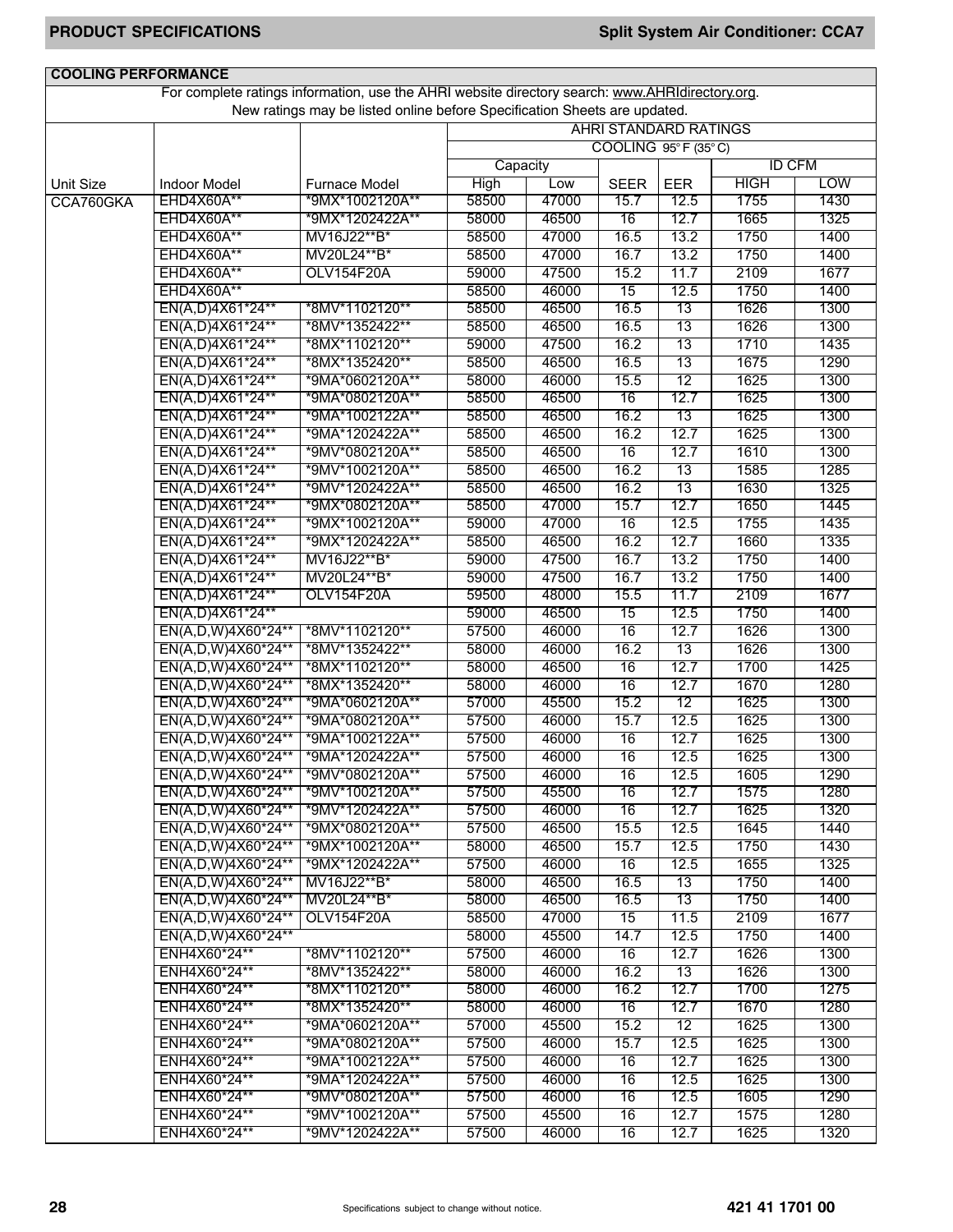| <b>COOLING PERFORMANCE</b>                                                        |                     |                                                                                                                                                                              |             |       |                                          |            |             |               |
|-----------------------------------------------------------------------------------|---------------------|------------------------------------------------------------------------------------------------------------------------------------------------------------------------------|-------------|-------|------------------------------------------|------------|-------------|---------------|
|                                                                                   |                     | For complete ratings information, use the AHRI website directory search: www.AHRIdirectory.org.<br>New ratings may be listed online before Specification Sheets are updated. |             |       |                                          |            |             |               |
|                                                                                   |                     |                                                                                                                                                                              |             |       | <b>AHRI STANDARD RATINGS</b>             |            |             |               |
|                                                                                   |                     |                                                                                                                                                                              |             |       | COOLING $95^{\circ}$ F (35 $^{\circ}$ C) |            |             |               |
|                                                                                   |                     |                                                                                                                                                                              | Capacity    |       |                                          |            |             | <b>ID CFM</b> |
| <b>Unit Size</b>                                                                  | <b>Indoor Model</b> | <b>Furnace Model</b>                                                                                                                                                         | <b>High</b> | Low   | <b>SEER</b>                              | <b>EER</b> | <b>HIGH</b> | <b>LOW</b>    |
| CCA760GKA                                                                         | ENH4X60*24**        | *9MX*1002120A**                                                                                                                                                              | 58000       | 46500 | 15.7                                     | 12.5       | 1750        | 1430          |
|                                                                                   | ENH4X60*24**        | *9MX*1202422A**                                                                                                                                                              | 57500       | 46000 | 16                                       | 12.5       | 1655        | 1325          |
|                                                                                   | ENH4X60*24**        | MV16J22**B*                                                                                                                                                                  | 58000       | 46500 | 16.5                                     | 13         | 1750        | 1400          |
|                                                                                   | ENH4X60*24**        | MV20L24**B*                                                                                                                                                                  | 58000       | 46500 | 16.5                                     | 13         | 1750        | 1400          |
|                                                                                   | ENH4X60*24**        | OLV154F20A                                                                                                                                                                   | 58500       | 47000 | 15                                       | 11.5       | 2109        | 1677          |
|                                                                                   | ENH4X60*24**        |                                                                                                                                                                              | 58000       | 45500 | 14.7                                     | 12.5       | 1750        | 1400          |
|                                                                                   | ENH4X61*24**        | *8MV*1102120**                                                                                                                                                               | 58000       | 46000 | 16                                       | 12.7       | 1626        | 1300          |
|                                                                                   | ENH4X61*24**        | *8MV*1352422**                                                                                                                                                               | 58000       | 46000 | 16.2                                     | 13         | 1626        | 1300          |
|                                                                                   | ENH4X61*24**        | *8MX*1352420**                                                                                                                                                               | 58000       | 46000 | 16                                       | 12.7       | 1640        | 1245          |
|                                                                                   | ENH4X61*24**        | *9MA*0602120A**                                                                                                                                                              | 57500       | 45500 | 15.2                                     | 12         | 1625        | 1300          |
|                                                                                   | ENH4X61*24**        | *9MA*0802120A**                                                                                                                                                              | 58000       | 46000 | 15.7                                     | 12.5       | 1625        | 1300          |
|                                                                                   | ENH4X61*24**        | *9MA*1002122A**                                                                                                                                                              | 58000       | 46000 | 16                                       | 12.7       | 1625        | 1300          |
|                                                                                   | ENH4X61*24**        | *9MA*1202422A**                                                                                                                                                              | 58000       | 46000 | 15.7                                     | 12.5       | 1625        | 1300          |
|                                                                                   | ENH4X61*24**        | *9MV*0802120A**                                                                                                                                                              | 58000       | 46000 | 16                                       | 12.5       | 1585        | 1270          |
|                                                                                   | ENH4X61*24**        | *9MV*1002120A**                                                                                                                                                              | 57500       | 46000 | 16                                       | 12.7       | 1555        | 1255          |
|                                                                                   | ENH4X61*24**        | *9MV*1202422A**                                                                                                                                                              | 58000       | 46000 | 16                                       | 12.7       | 1605        | 1295          |
|                                                                                   | ENH4X61*24**        | *9MX*0802120A**                                                                                                                                                              | 58000       | 46500 | 15.5                                     | 12.5       | 1625        | 1420          |
|                                                                                   | ENH4X61*24**        | *9MX*1002120A**                                                                                                                                                              | 58500       | 46500 | 15.7                                     | 12.5       | 1725        | 1405          |
|                                                                                   | ENH4X61*24**        | *9MX*1202422A**                                                                                                                                                              | 58000       | 46000 | 16                                       | 12.5       | 1630        | 1300          |
|                                                                                   | ENH4X61*24**        | MV16J22**B*                                                                                                                                                                  | 58500       | 47000 | 16.5                                     | 13         | 1750        | 1400          |
|                                                                                   | ENH4X61*24**        | MV20L24**B*                                                                                                                                                                  | 58500       | 47000 | 16.5                                     | 13         | 1750        | 1400          |
| ENH4X61*24**<br>2109<br><b>OLV154F20A</b><br>59000<br>47500<br>15<br>11.5<br>1677 |                     |                                                                                                                                                                              |             |       |                                          |            |             |               |
| ENH4X61*24**<br>58500<br>14.7<br>12.5<br>1750<br>46000<br>1400                    |                     |                                                                                                                                                                              |             |       |                                          |            |             |               |
|                                                                                   |                     | ENERGY STAR compliance for combinations with both: SEER 14.50 or higher and EER 12.00 or higher.                                                                             |             |       |                                          |            |             |               |
|                                                                                   |                     | † For coils not listed with a matching furnace or blower, coil rating applies with any indoor blower device                                                                  |             |       |                                          |            |             |               |